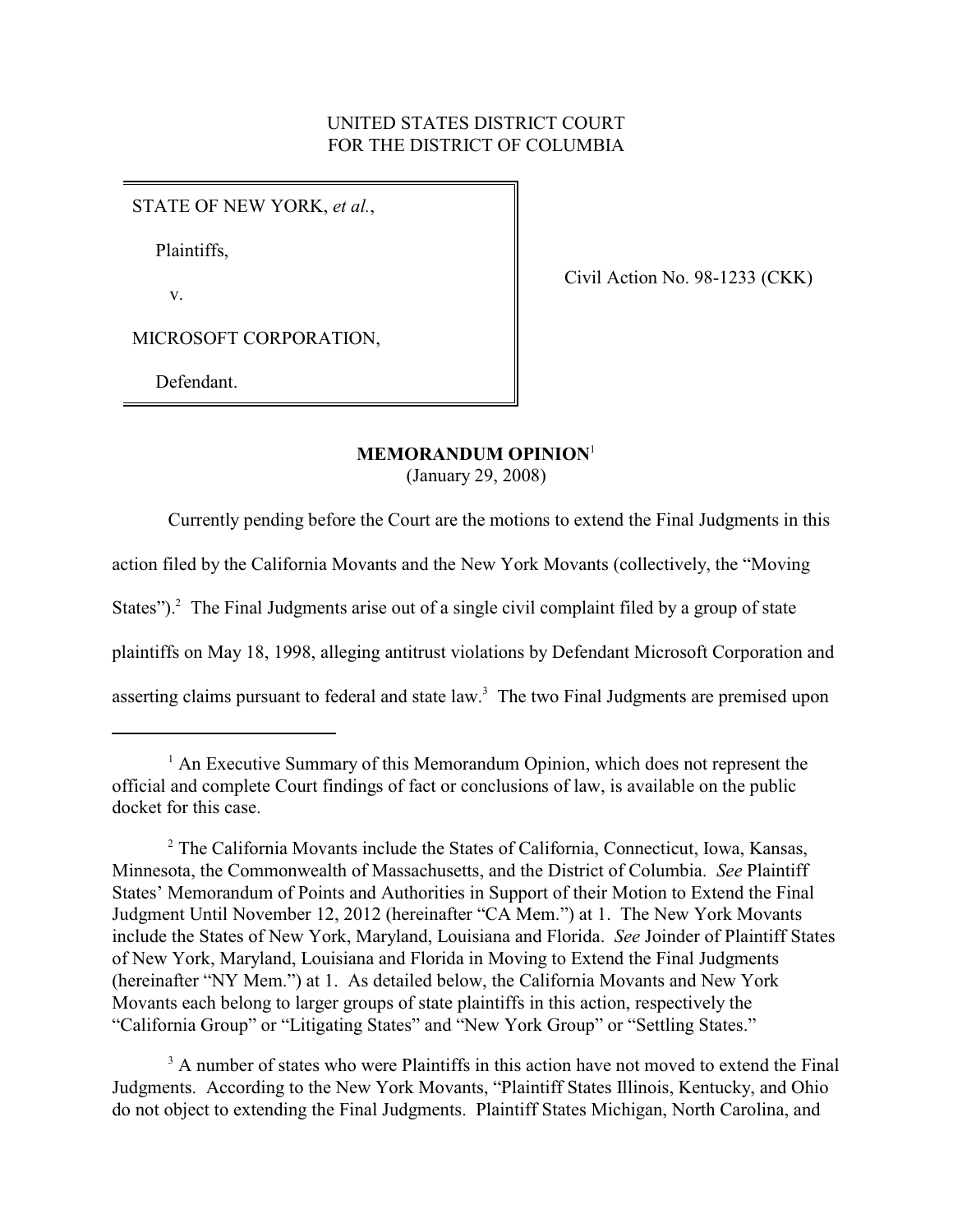the same liability finding affirmed by the United States Court of Appeals for the District of Columbia Circuit, and are virtually identical in their substantive provisions. Nevertheless, the two Final Judgments were reached via different paths: the New York Movants' Final Judgment was the result of a negotiated consent decree settling the remedy portion of this case as to certain state plaintiffs, while the California Movants' Final Judgment was entered by the Court following a thirty-two day remedy-specific evidentiary hearing.

The Moving States' motions seek the same objective: the extension of the relevant Final Judgment until November 12, 2012. The Court has conducted a searching and dedicated review of the Moving States' motions, Microsoft's Opposition, the Moving States' Reply, and the exhibits attached to those memoranda. In addition, the Court has requested further targeted briefing from the Moving States and Microsoft, and has reviewed each party's filings carefully. The Court has also given due consideration to the *amicus curiae* brief filed by the United States of America, Plaintiff in the related action, *United States v. Microsoft Corporation*, Civil Action No. 98-1232.<sup>4</sup> Upon a thorough review of all of the foregoing, the relevant statutes and case law, and the entire record herein, the Court shall GRANT-IN-PART and DENY-IN-PART the Moving States' motions to extend the Final Judgments.

Utah take no position on the decree extension. Plaintiff State Wisconsin does not join in the motion." NY Mem. at 1 n.2.

<sup>&</sup>lt;sup>4</sup> By separate Order, the Court shall grant the Motion of the United States for Leave to Participate as Amicus Curiae. The Court shall also grant the Motion of Visa, Inc. and Weyerhaeuser Company for Leave to File Brief as Amici Curiae. The Court has reviewed the Visa/Weyerhaeuser *amicus* brief and notes that it raises an argument also asserted by Microsoft and the United States, which is thoroughly considered below.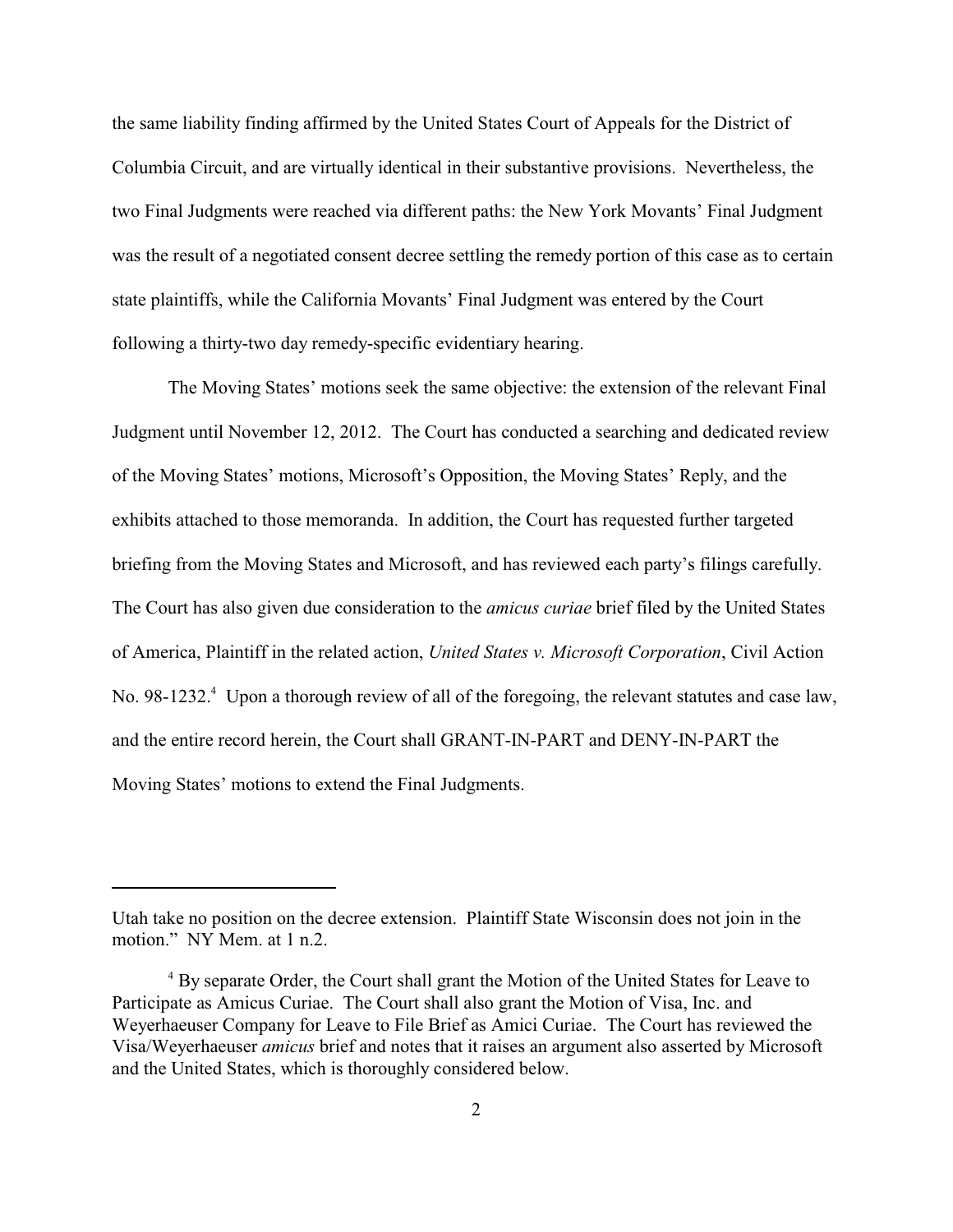#### *Overview of Court Findings*

The Court's decision in this matter is based upon the extreme and unforeseen delay in the availability of complete, accurate, and useable technical documentation relating to the Communications Protocols that Microsoft is required to make available to licensees under Section III.E of the Final Judgments. The Court concludes that the Moving States have met their burden of establishing that this delay constitutes changed circumstances, which have prevented the Final Judgments from achieving their principal objectives. As such, the Court shall extend until November 12, 2009 those provisions of the Final Judgments that have not yet been extended until that date (collectively the "Expiring Provisions"), $<sup>5</sup>$  thus making all provisions of</sup> the Final Judgments coterminous. The Court declines the Moving States' invitation to extend the entirety of the Final Judgments through 2012 at this point in time, concluding that it is premature to do so.

 The Court's extension should not be viewed as a sanction against Microsoft; to the contrary, the Court commends Microsoft for its willingness to cooperate with the Plaintiffs in this action and in *United States v. Microsoft* in negotiating solutions to issues as they have arisen throughout the past five years. Indeed, because the parties have negotiated solutions to each of the myriad issues that have arisen regarding the technical documentation, the Court has never been asked to find Microsoft out of compliance with the Final Judgments, and has not deemed a *sua sponte* finding of non-compliance necessary or fruitful in achieving compliance. Nevertheless, the fact remains that more than five years after the Final Judgments were entered,

 $\frac{5}{5}$  The Court's extension of the Expiring Provisions does not include § III.B, which neither the California Movants nor the New York Movants seek to extend. *See* CA Mem. at 1; NY Mem. at  $8 \text{ n } 14$ .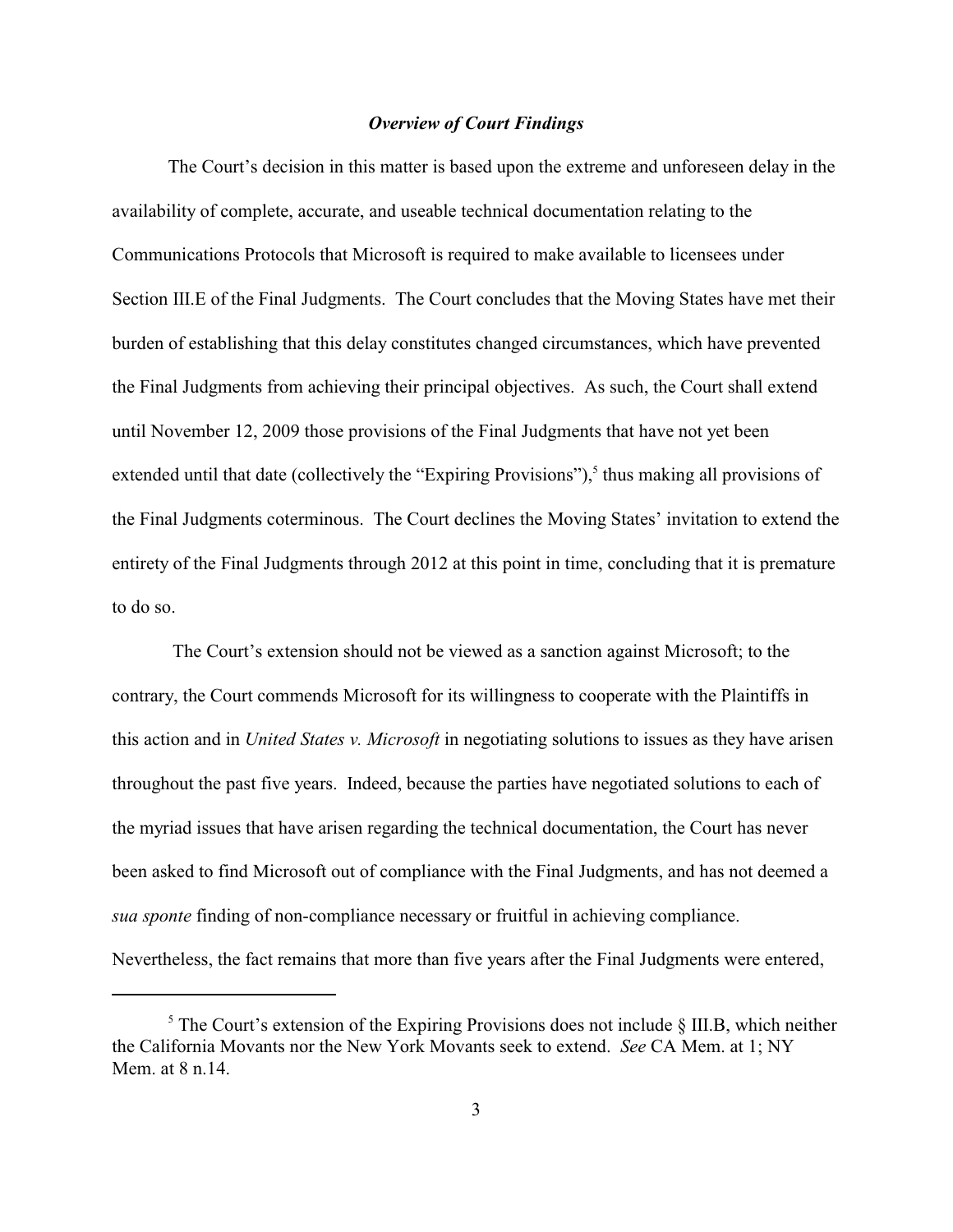the technical documentation required by Section III.E is still not available to licensees in a certifiably complete, accurate, and useable form. Further, as a result of the delay, the various provisions of the Final Judgments have not yet been given the opportunity to operate together as the comprehensive remedy the Court and the parties envisioned when the Final Judgments were entered. The Court's extension should thus be viewed as a means to allow the comprehensive remedial scheme embodied in the Final Judgments the chance to maximize Section III.E's procompetitive potential.

The Court cannot know what impact the technical documentation required by Section III.E will have on the market once it is finally available in a complete, accurate, and useable form. The Moving States, however, proffer realistic examples of ways in which the Expiring Provisions of the Final Judgments can yet play a significant role in helping Section III.E achieve its full potential. In the face of these examples, the Court concludes that allowing the Expiring Provisions of the Final Judgments to lapse before Section III.E has even been given a chance to succeed might threaten the ability of the Final Judgments to achieve their full procompetitive impact. The Court therefore concludes that the limited extension it is approving is consonant with the policies of encouraging consent decrees, as well as the Court's authority to modify court-ordered judgments.

# **I: BACKGROUND**

#### *A. Proceedings Leading to the Remedial Final Judgments*

On May 18, 1998, simultaneous with the filing of the complaint in *United States v. Microsoft*, a group of state plaintiffs filed a civil complaint alleging antitrust violations by Microsoft and seeking preliminary and permanent injunctions barring the company's allegedly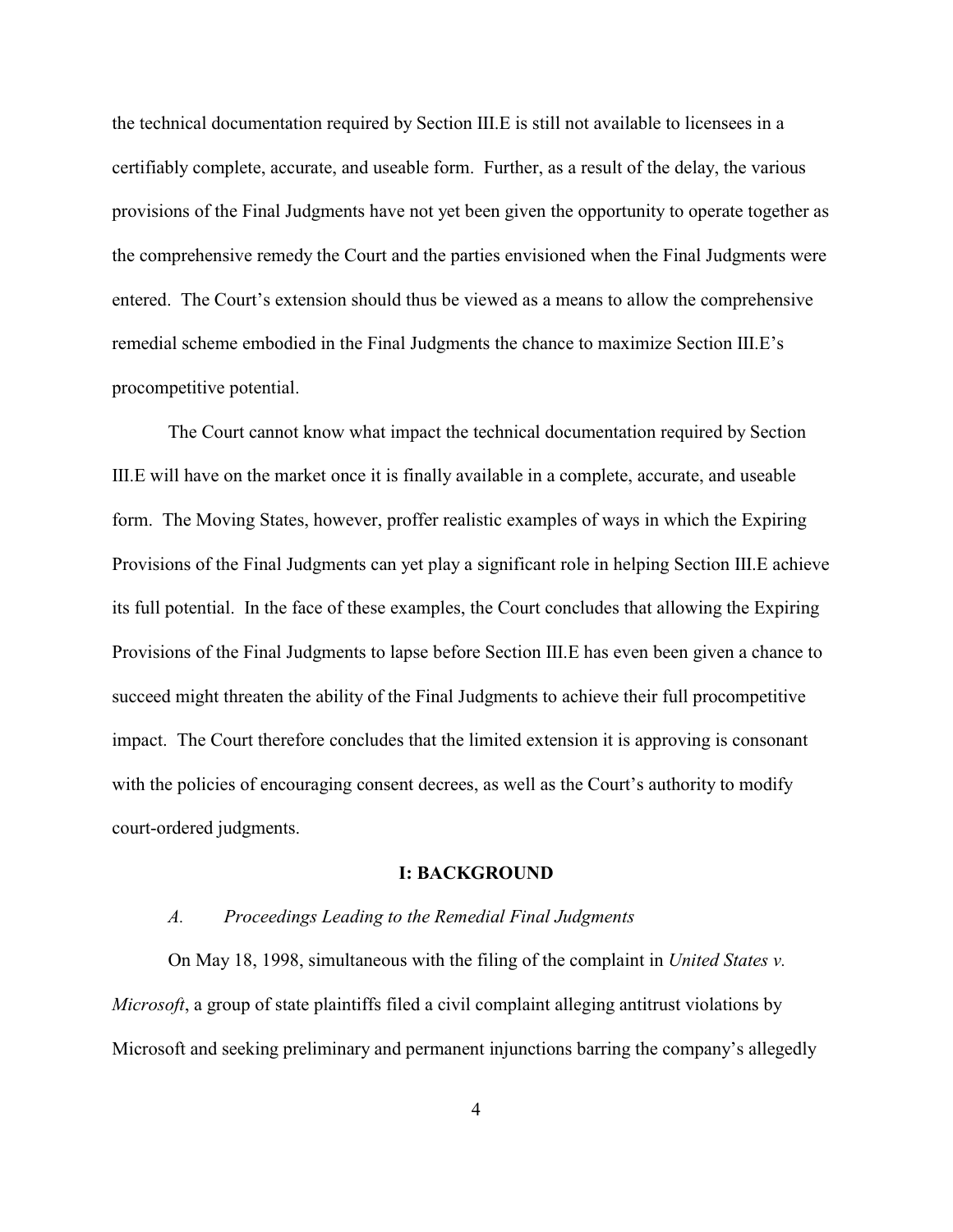unlawful conduct. *New York v. Microsoft Corporation*, 224 F. Supp. 2d 76, 86 (D.D.C. 2002) (hereinafter "*Remedy Opinion*"). <sup>6</sup> The instant action asserted claims pursuant to federal and state law, and was consolidated with the United States' action, which asserted only federal law claims. *Id.* Following a bench trial in the consolidated cases, Judge Thomas Penfield Jackson found Microsoft liable for violating §§ 1 and 2 of the Sherman Act, 15 U.S.C. §§ 1, 2, and ordered the division of Microsoft into two separate corporations to remedy those findings of liability. *Id.* (citing *United States v. Microsoft Corp*., 87 F. Supp. 2d 30, 35 (D.D.C. 2000) and *United States v. Microsoft Corp.*, 97 F. Supp. 2d 59, 64 (D.D.C. 2000)).

On Microsoft's appeal of those rulings, the D.C. Circuit deferred to Judge Jackson's factual findings, affirmed-in-part and reversed-in-part his findings of liability, and vacated the remedy decree. *Id.* (citing *United States v. Microsoft Corp.*, 253 F.3d 34 (D.C. Cir. 2001) (hereinafter "*Microsoft*")). Specifically, the D.C. Circuit affirmed only limited violations based on § 2 of the Sherman Act for illegal monopoly maintenance, and reversed all other grounds for liability. Soon thereafter, the consolidated cases were randomly reassigned to this Court, with instructions to hold a "'remedies-specific evidentiary hearing,' and to 'fashion an appropriate remedy' in light of the revised liability findings." *Id.* at 87 (citing *Microsoft*, 253 F.3d at 103, 105). As the remedies crafted on remand were thus cabined by the D.C. Circuit's findings and

<sup>&</sup>lt;sup>6</sup> The "Plaintiffs" for purposes of the Court's *Remedy Opinion* included the States of California, Connecticut, Florida, Illinois, Iowa, Kansas, Kentucky, Louisiana, Maryland, Michigan, Minnesota, New York, North Carolina, Ohio, Utah, West Virginia, and Wisconsin, the Commonwealth of Massachusetts, and the District of Columbia. *See* 224 F. Supp. 2d at 86 n.3. As discussed below, a number of states (the "Settling States" or the "New York Group") litigated their claims through liability and settled as to the issue of remedy, while other states and the District of Columbia (the "Litigating States" or the "California Group") participated in the remedy-specific evidentiary hearing. *Id.* at n.3, n.4.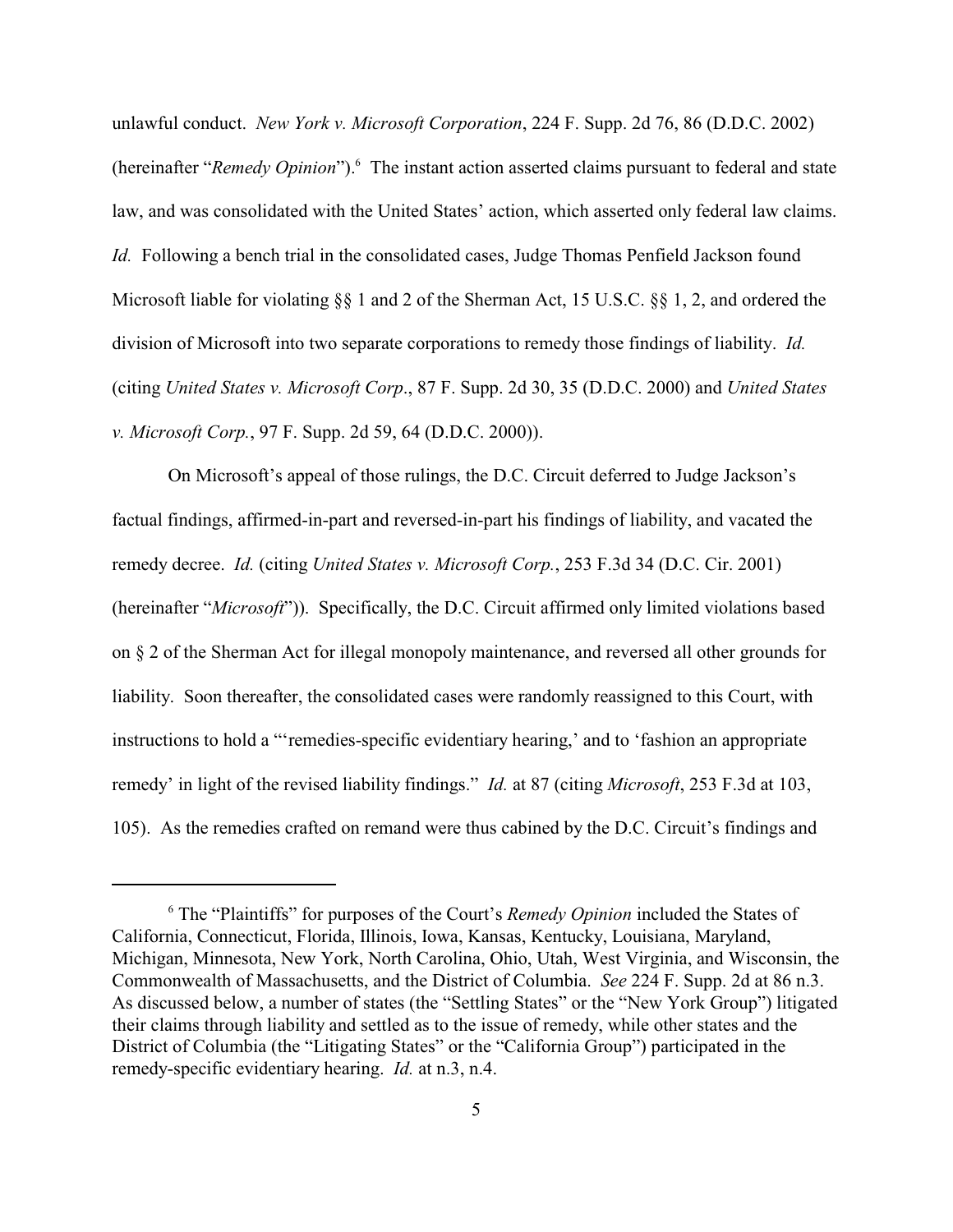instructions in its liability opinion, the Court briefly discusses the key portions of that opinion.

## *1. Appellate Findings and Instructions*

The D.C. Circuit's opinion began by affirming the district court's definition of the relevant market as "the licensing of all Intel-compatible PC operating systems worldwide."<sup>7</sup> *Microsoft*, 253 F.3d at 52. The D.C. Circuit also adopted the district court's determination that "circumstantial evidence proves that Microsoft possesses monopoly power," and noted that Microsoft's behavior "may well be sufficient to show the existence of monopoly power," if direct proof were required. *Id.* at 56-57. The D.C. Circuit's adoption of the market definition was premised on its simultaneous acceptance of Plaintiffs' theory of Microsoft's market dominance. The district court and appellate court both noted that Microsoft's lawfully-acquired monopoly was naturally protected by a "structural barrier" known as the "applications barrier to entry." *Id.* at 55. The applications barrier to entry arises because: "(1) most consumers prefer operating

<sup>&</sup>lt;sup>7</sup> "PC" is short for "personal computer." *Remedy Opinion*, 224 F. Supp. 2d at 89 n.10 (citing *United States v. Microsoft*, 84 F. Supp. 2d 9, ¶ 1 (D.D.C. 1999) (hereinafter "*Findings of Fact*")). The D.C. Circuit explained the functions of a PC operating system ("OS"):

Operating systems perform many functions, including allocating computer memory and controlling peripherals such as printers and keyboards. Operating systems also function as platforms for software applications. They do this by "exposing"–i.e., making available to software developers–routines or protocols that perform certain widely-used functions. These are known as Application Programming Interfaces, or "APIs."

*Microsoft*, 253 F.3d at 53 (citations omitted). Software developers wanting to include a function enabled by a particular API in their applications need not duplicate it in their own code, but rather can "call" or use the API included in Microsoft's "Windows" operating system. *Id.* "Microsoft began shipping a software package for the PC called Windows" in 1985, and introduced updated versions in 1995 and 1998, known as Windows 95 and Windows 98, respectively. *Remedy Opinion*, 224 F. Supp. 2d at 90 n.12 (citing *Findings of Fact* ¶ 7-8). At the time of this Court's remedy proceeding, the most current version of Windows was Windows XP. *Id.* Microsoft has since released another update, known as Windows Vista, which was made available to the general public in January 2007.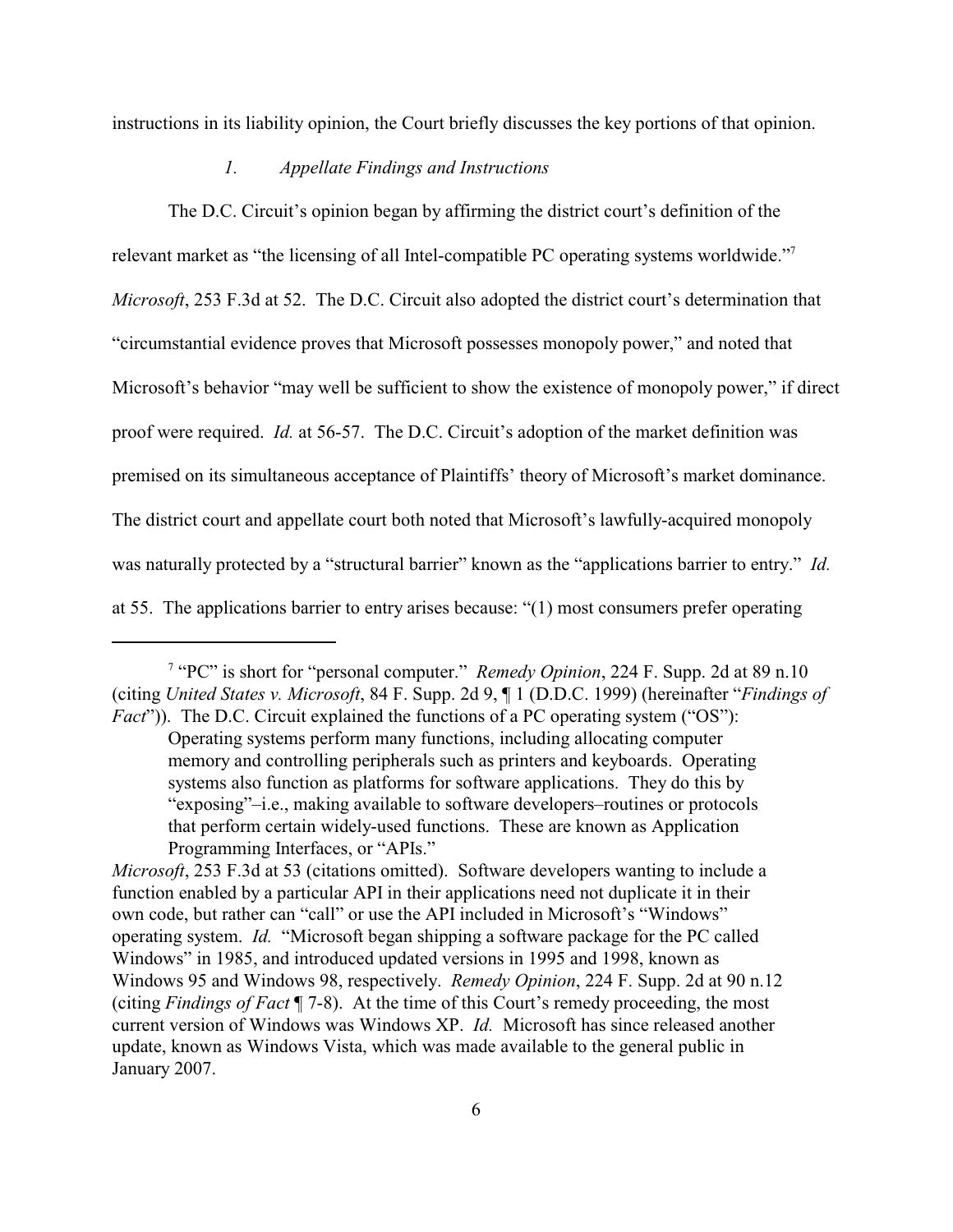systems for which a large number of applications have already been written; and (2) most developers prefer to write for operating systems that already have a substantial consumer base." *Id.* The applications barrier to entry creates a network effects situation, which perpetuates Microsoft's operating system dominance. *Remedy Opinion*, 224 F. Supp. 2d at 89-90. This is because "[e]very operating system has different APIs," such that "applications written for one operating system will not function on another unless the developer undertakes the 'time consuming and expensive' process" of "porting" the application to an alternative operating system. *Id.* (quoting *Microsoft*, 253 F.3d at 53, 55).

During the liability phase of this case, Plaintiffs proceeded on the theory that certain kinds of software products, known as "middleware," could weaken the applications barrier to entry "by serving as platforms for applications, taking over some of the platform functions provided by Windows." *Id.* at 90. Middleware has the ability to expose its own APIs, and Plaintiffs posited that "[u]ltimately, by writing to the middleware API set, applications developers could write applications which would run on any operating system on which the middleware was preset." *Id.*<sup>8</sup> In accepting the district court's definition of the relevant market and Plaintiffs' theory of Microsoft's market dominance, the D.C. Circuit concluded that the district court had properly excluded middleware products from the relevant market. *Id.*

The majority of the D.C. Circuit's opinion focused on Microsoft's challenges to the

<sup>&</sup>lt;sup>8</sup> Plaintiffs focused their attention on "two such middleware threats to Microsoft's operating system dominance–Netscape Navigator and the Java technologies." *Remedy Opinion*, 224 F. Supp. 2d at 90 (citing *Microsoft*, 253 F.3d at 53).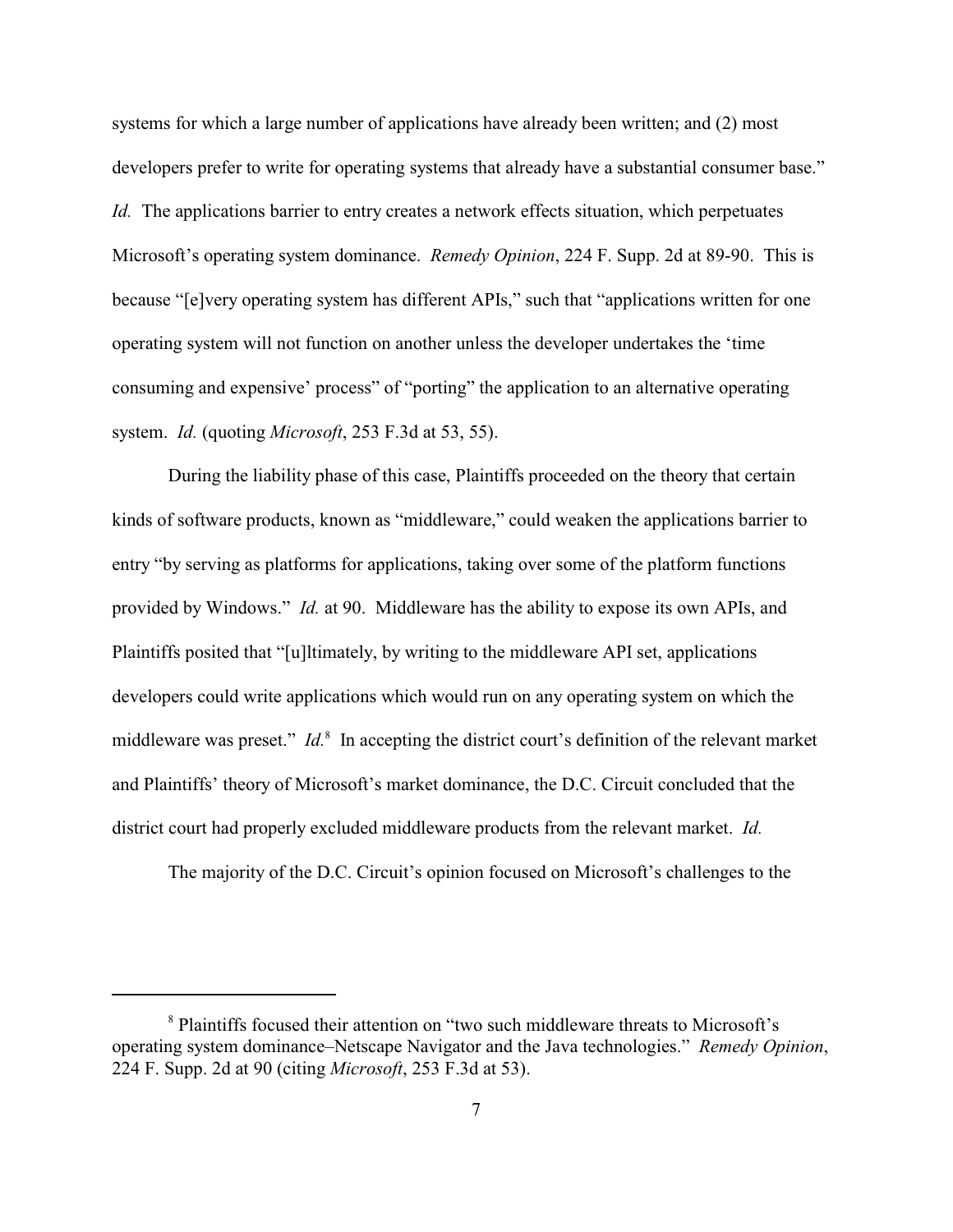district court's findings of liability under  $\S 2$  of the Sherman Act.<sup>9</sup> The D.C. Circuit addressed each in turn, and ultimately sustained the district court's findings of liability with respect to the following specific conduct: (1) the license restrictions Microsoft imposed upon manufacturers of PCs, known as OEMs, *Microsoft*, 253 F.3d at 59-64; (2) Microsoft's agreements with IAPs, by which Microsoft agreed "to provide easy access to IAPs' services from the Windows desktop in return for the IAPs' agreement to promote [Microsoft's Internet Explorer ("IE") web browser] exclusively and to keep shipments of internet access software using [the competing Navigator] browser under a specific percentage," *id.* at 67-71; (3) Microsoft's agreements with ISVs, which required ISVs "to distribute, promote, and rely on IE rather than Navigator," *id.* at 71-72; (4) Microsoft's exclusive agreement with Apple Computer, "both an OEM and a software developer," which required Apple to privilege IE over Navigator, *id.* at 71-74; (5) Microsoft's conduct with respect to the "Java" technologies,  $\frac{10}{10}$  including its agreements requiring major ISVs to promote Microsoft's Java Virtual Machine exclusively, and its deception of Java developers about the Windows-specific nature of the tools it distributed to them, *id.* at 74-77; and (6) Microsoft's "threat" to Intel regarding its efforts to develop a "high performance, Windows-

 $9^9$  For the sake of clarity, the Court defines a number of acronyms that are used throughout the previous opinions of this Court and the D.C. Circuit, as well as in the Final Judgments: "OEMs" are "original equipment manufacturers;" "IAPs" are Internet access providers; "ISVs" are independent software vendors; "IHVs" are independent hardware vendors; and "ICPs" are internet content providers. *See* Final Judgments, §§ VI.F-I; VI.O.

 $10$  The "Java" technologies are "a set of technologies developed by Sun Microsystems," which the D.C. Circuit described as "another type of middleware posing a potential threat to Windows' platforms." *Microsoft*, 253 F.3d at 74.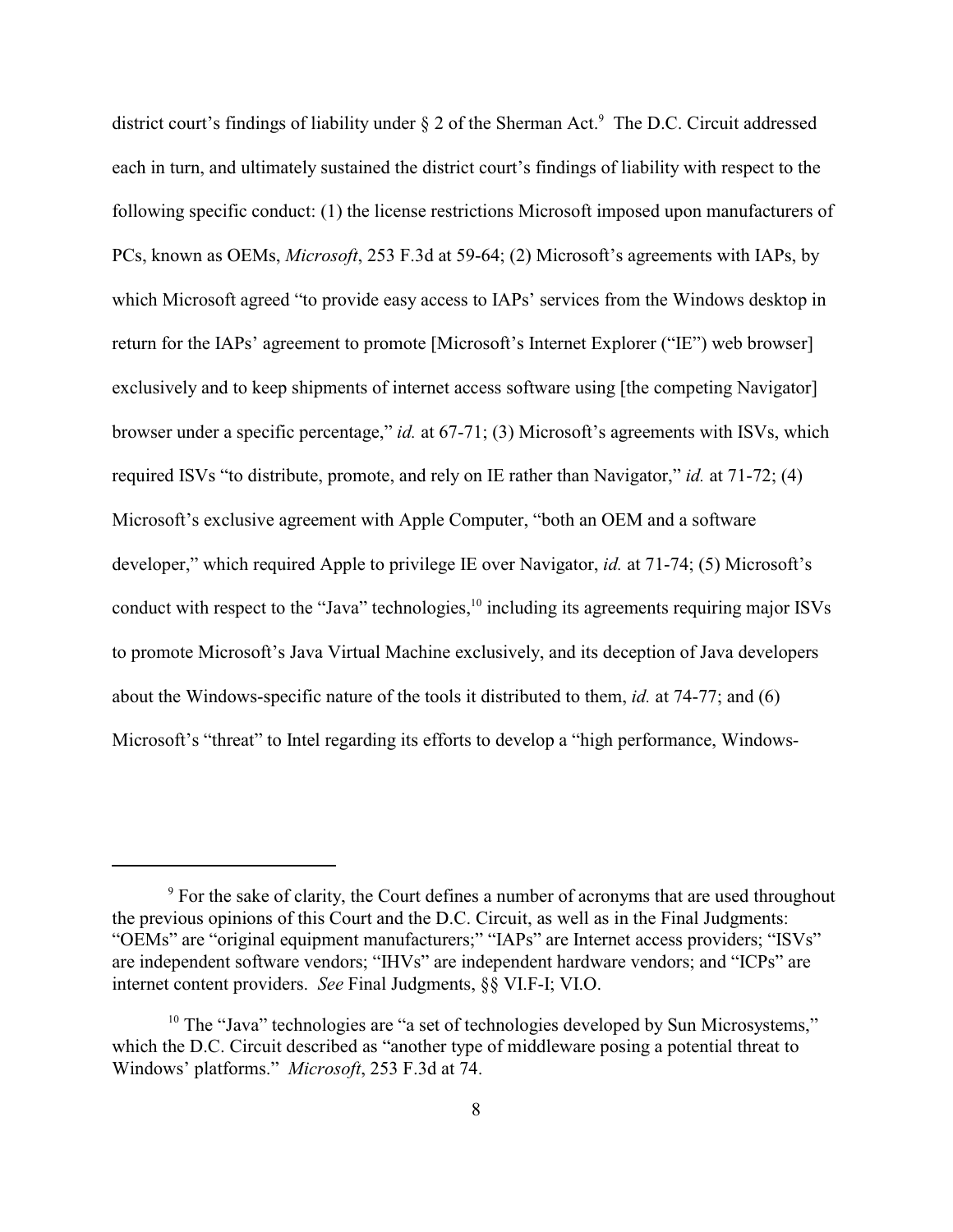compatible" and "Sun compliant" Java Virtual Machine, *id.* at 77-78.<sup>11</sup>

The D.C. Circuit also imposed liability upon Microsoft for the "state law counterparts of" Plaintiffs' claims pursuant to § 2 of the Sherman Act. *Id.* at 46. Beyond these findings, however, the D.C. Circuit did not find Microsoft liable for any additional antitrust violations. In particular, the D.C. Circuit reversed the district court's conclusion that Microsoft's "course of conduct" as a whole constituted a separate violation of § 2 of the Sherman Act. *Id.* at 78. The D.C. Circuit also rejected the district court's finding of attempted monopolization and remanded Plaintiffs' § 1 tying claim for further proceedings at the district court level. *Remedy Opinion*, 224 F. Supp. 2d at 95.<sup>12</sup> Plaintiffs opted not to pursue their tying claim on remand. *Id.* 

After reviewing the district court's conclusions with respect to liability, the D.C. Circuit turned to considering the district court's choice of remedy, which mandated the divestiture of Microsoft Corporation into two separate entities and included a number of "interim restrictions on Microsoft's conduct." *Id.* at 95-96 (quoting *Microsoft*, 253 F.3d at 100). The D.C. Circuit "found three fundamental flaws in the district court's order of remedy, each of which alone justified vacating the remedial decree." *Id.* at 96. First, the D.C. Circuit focused on the district court's failure to hold an evidentiary hearing in the face of disputed facts concerning the remedy.

 $<sup>11</sup>$  "Intel is a firm engaged principally in the design and manufacture of microprocessors,"</sup> and a "segment of Intel's business develops software." *Remedy Opinion*, 224 F. Supp. 2d at 95 (quoting *Findings of Fact* ¶ 95).

 $12$  In addition to the claims described above, Plaintiffs' complaint originally included a separate claim for "monopoly leveraging" under § 2 of the Sherman Act, on which Judge Jackson granted summary judgment in favor of Microsoft because the claim ran "contrary to both economic theory and the Sherman Act's plain language." *Remedy Opinion*, 224 F. Supp. 2d at 95 n.21 (quoting *United States v. Microsoft*, Civil Action No. 98-1233, 1998 WL 614485, at \*27 (D.D.C. Sept. 14, 1998)).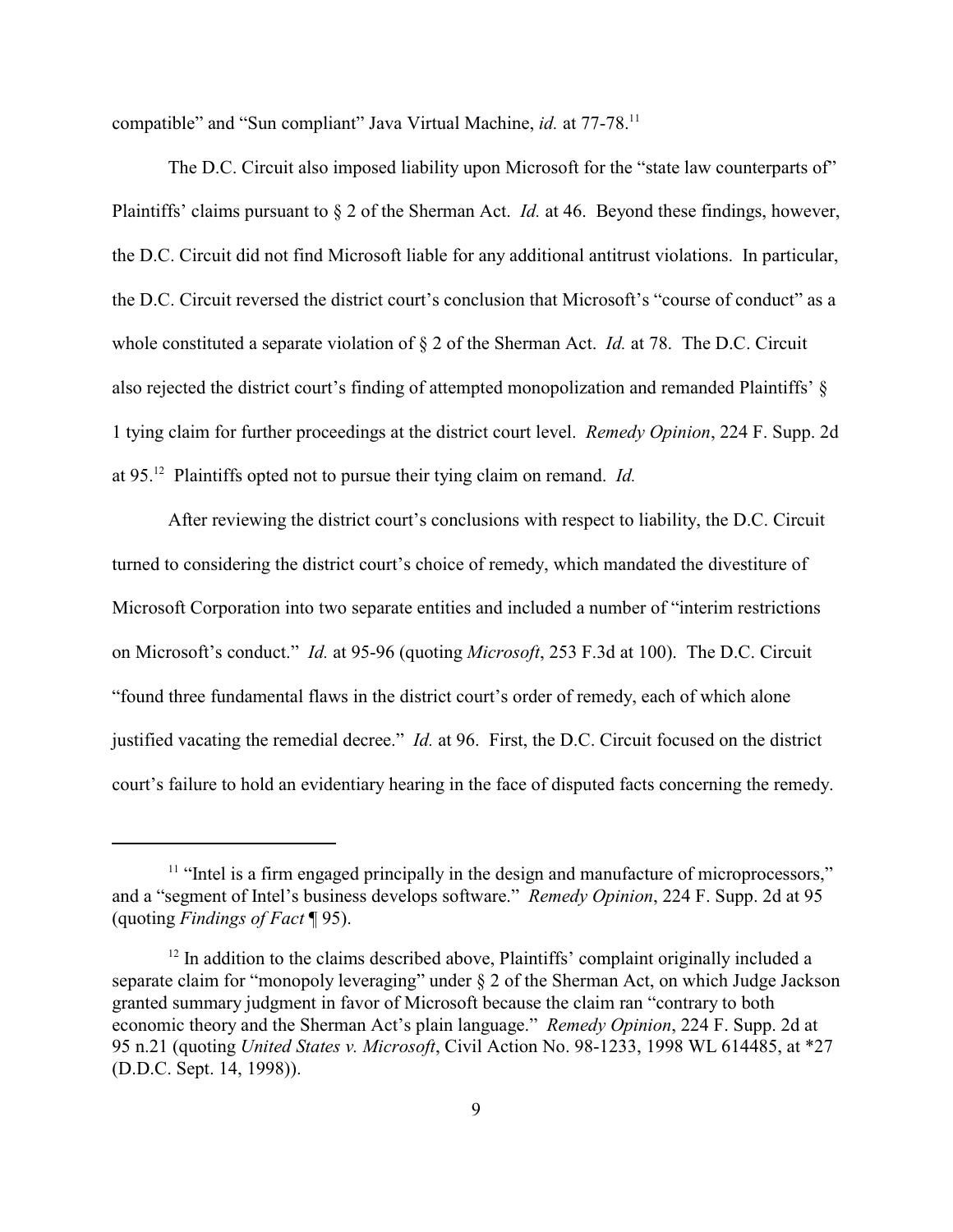*Microsoft*, 253 F.3d at 101-03. Next, the D.C. Circuit concluded that the district court "failed to provide an adequate explanation for the relief it ordered," by not "explain[ing] how its remedies decree would accomplish [the] objectives" of a remedial decree in an antitrust case. *Id.* at 103. The D.C. Circuit reiterated that "a remedies decree in an antitrust case must seek to 'unfetter a market from anticompetitive conduct,' to 'terminate the illegal monopoly, $^{13}$  deny to the defendant the fruits of its statutory violation, and ensure that there remain no practices likely to result in monopolization in the future.'" *Id.* (quoting *Ford Motor Co. v. United States*, 405 U.S. 562, 577 (1972) and *United States v. United Shoe Mach. Corp.*, 391 U.S. 244, 250 (1968) (hereinafter "*United Shoe*")). Finally, the D.C. Circuit concluded that its substantial modifications to the liability imposed by the district court merited a new determination of the remedy for the surviving antitrust violations. *Id.* at 103-05.

The D.C. Circuit therefore remanded the case to this Court, with instructions to resolve any factual disputes surrounding a remedy and exercise the Court's "broad discretion" in imposing the "relief it calculates will best remedy the conduct . . . found to be unlawful." *Id.* at 105. In so doing, the D.C. Circuit "offered specific guidance to this Court regarding the inquiry to be undertaken following remand." *Remedy Opinion*, 224 F. Supp. 2d at 97. Of particular

<sup>&</sup>lt;sup>13</sup> As noted in this Court's various remedy-related opinions, "the objective of 'terminating the illegal monopoly,' is incompatible with the facts of this case [because] [n]either the district court, nor the appellate court concluded that Microsoft had illegally obtained its monopoly," but only found that Microsoft had illegally maintained its monopoly. *New York v. Microsoft Corp.*, 231 F. Supp. 2d 203, 211 n.4 (2002) (hereinafter "*Settling States Opinion*") (internal citations omitted). As a result, the Court's remedy focused on terminating Microsoft's illegal maintenance of its monopoly, rather than on terminating the monopoly itself. *Id.*; *see also Remedy Opinion*, 224 F. Supp. 2d at 101 (stating that "the proper objective of the remedy in this case is termination of the exclusionary acts and practices related thereto which served to illegally maintain [Microsoft's] monopoly.").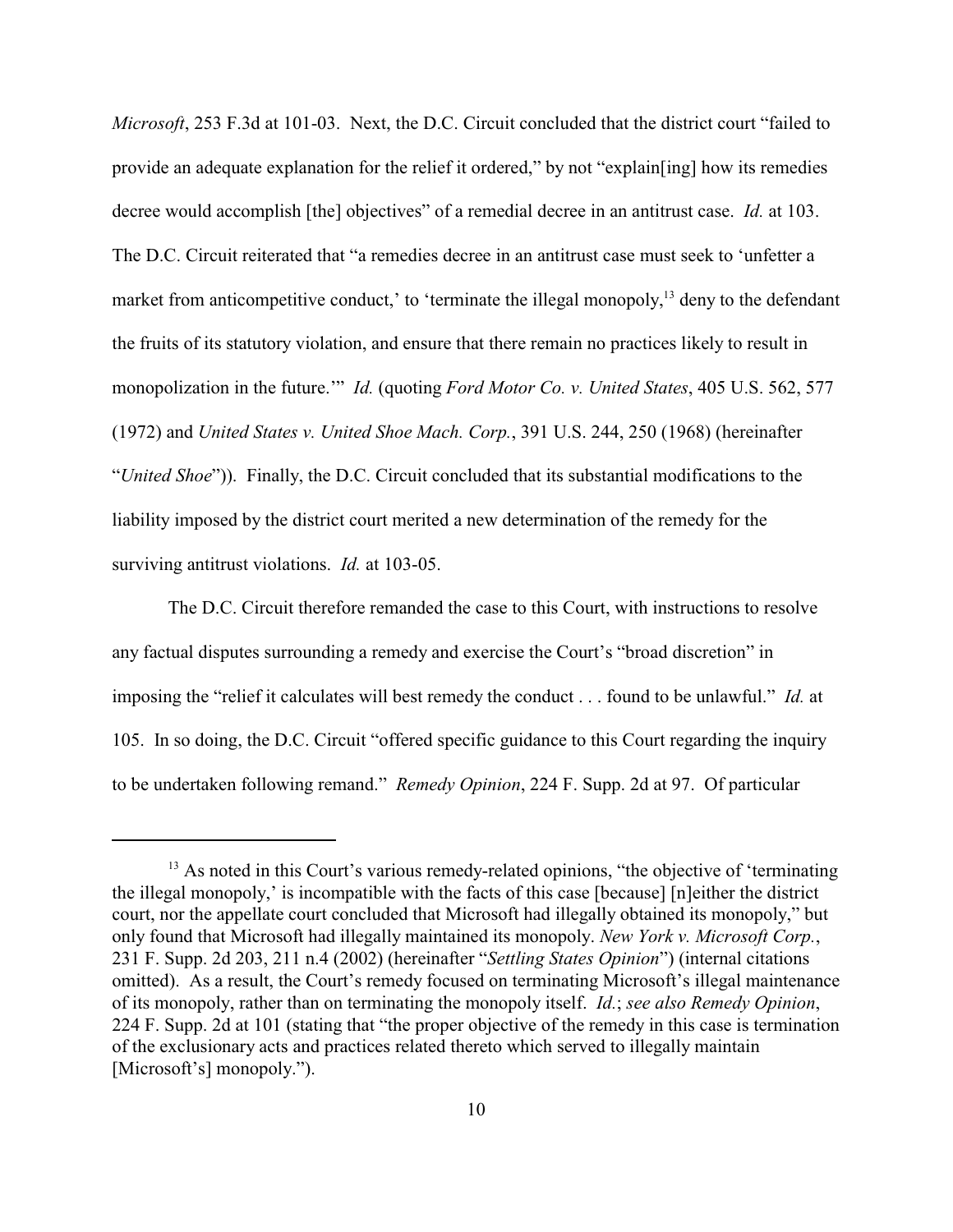significance, the D.C. Circuit instructed this Court to consider the quantum of proof presented by Plaintiffs as to the "causal connection between Microsoft's anticompetitive conduct and its dominant position in the OS market" in determining what remedy to impose. *Microsoft*, 253 F.3d at 106. The D.C. Circuit specifically noted that it had "found a causal connection between Microsoft's exclusionary conduct and its continuing position in the operating systems market only through inference," and that the district court "expressly did not adopt the position that Microsoft would have lost its position in the OS market but for its anticompetitive behavior." *Id.* at 106-07. The D.C. Circuit also stressed that it had "drastically altered the scope of Microsoft's liability," and advised this Court to "consider which of the [original] decree's conduct restrictions remain viable in light of [the] modification of the original liability decision," *id.* at 105. While the D.C. Circuit did not "undertake to dictate to [this] Court the precise form that relief should take on remand," it noted that the relief "should be tailored to fit the wrong creating the occasion for the remedy." *Id.* at 107.

#### *2. Remedy Proceedings Before This Court*

"Following remand, pursuant to Court Order, the parties in the two consolidated cases entered into intensive settlement negotiations." *Remedy Opinion*, 224 F. Supp. 2d at 87. These negotiations resulted in the United States and Microsoft reaching a resolution in *United States v. Microsoft*, in the form of a proposed consent decree. *Id.* In the instant case, the settlement negotiations were partially successful; the New York Group joined the settlement between the United States and Microsoft, electing not to proceed to a remedies-specific hearing. *Id.*<sup>14</sup> The

 $14$  The Settling States, or New York Group, include the States of New York, Ohio, Illinois, Kentucky, Louisiana, Maryland, Michigan, North Carolina, and Wisconsin. *Remedy Opinion*, 224 F. Supp. 2d at 87 n.5.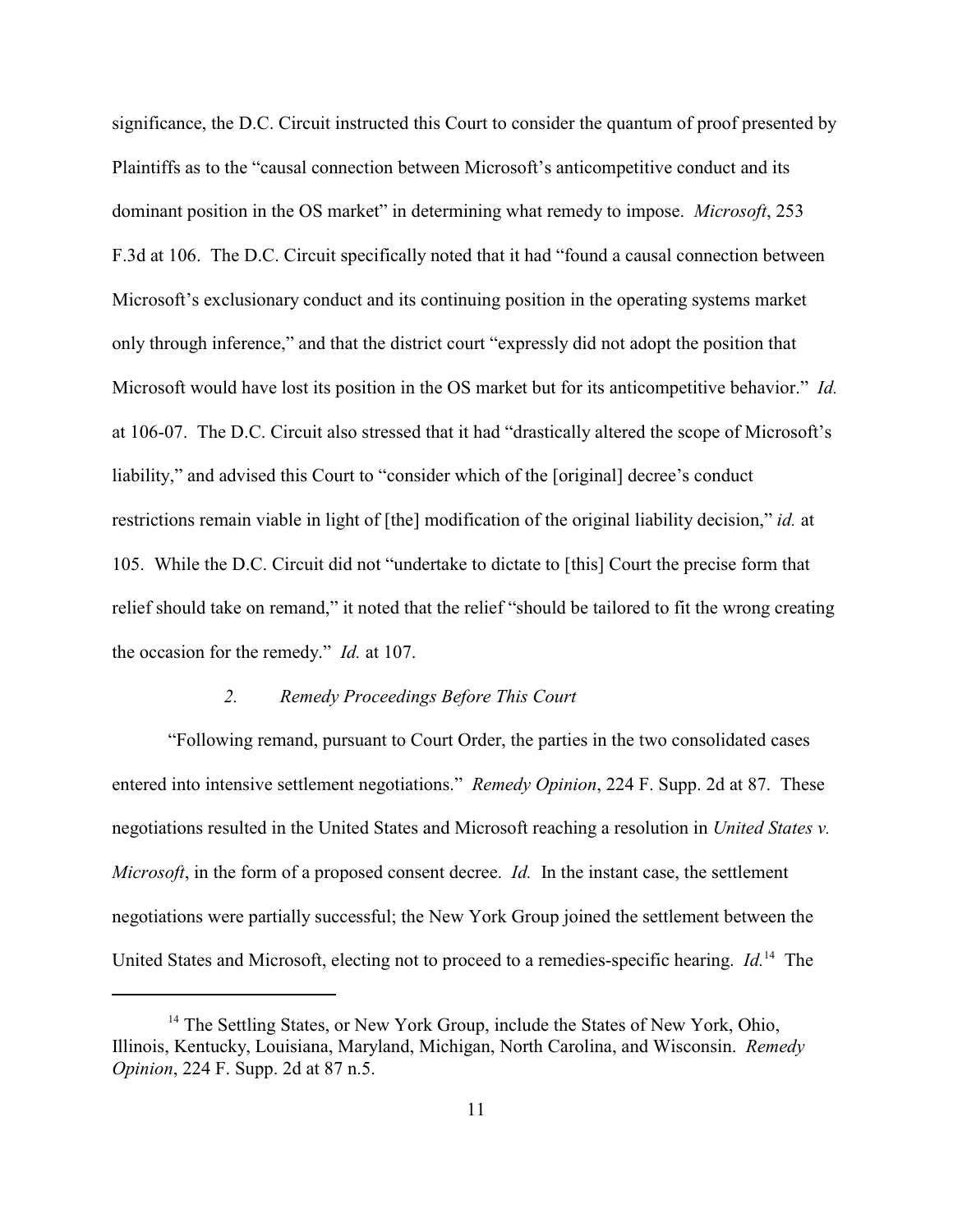States that opted not to join the settlement–those in the California Group–proposed a remedy distinct from that presented in the proposed consent decree.  $Id$ <sup>15</sup> Following expedited discovery, an evidentiary hearing on the issue of the remedy commenced on March 18, 2002. *Id.* The parties submitted direct testimony in written format, and cross-examination and re-direct testimony were offered in open court. *Id.* "Over thirty-two trial days, the Court reviewed the written direct testimony and heard the live testimony of fifteen witnesses proffered by Plaintiffs and nineteen witnesses proffered by Microsoft." *Id.*

On November 1, 2002, the Court issued three Memorandum Opinions and related Orders.<sup>16</sup> The first Memorandum Opinion and accompanying Order, issued in *United States v. Microsoft*, involved the Court's determination, pursuant to the Antitrust Procedures and Penalties Act ("Tunney Act"), 15 U.S.C. § 16(b)-(h), that, with the exception of the provisions relating to the Court's retention of jurisdiction–which the Court revised to be both more specific and more broadly drawn<sup>17</sup>-the consent decree proposed by the United States and Microsoft was in the

 $15$  The Litigating States, or California Group, include the States of California, Connecticut, Florida, Iowa, Kansas, Minnesota, Utah, and West Virginia, the Commonwealth of Massachusetts, and the District of Columbia. *Remedy Opinion*, 224 F. Supp. 2d at 86 n.3.

 $16$  The Court entered three Final Judgments in November 2002; two in the instant case, and one in *United States v. Microsoft*. Because the United States does not seek to extend the Final Judgment in *United States v. Microsoft*, however, this opinion addresses only the two "Final Judgments" entered in this case.

 $17$  As discussed in greater detail below, the Court deemed it "imperative, in this unusually complex case, for the Court's retention of jurisdiction to be clearly articulated and broadly drawn," and therefore suggested that the parties amend the proposed consent decree to reserve for the Court "the power to *sua sponte* issue orders or directions regarding [] the final judgment, including, but not limited to orders regarding the construction or carrying out of the final judgment, the enforcement of compliance therewith, and the punishment of any violation thereof." *Tunney Act Opinion*, 231 F. Supp. 2d at 201. The Court concluded such a provision would "ensure that the Court retain[] the power intended by the parties and which the Court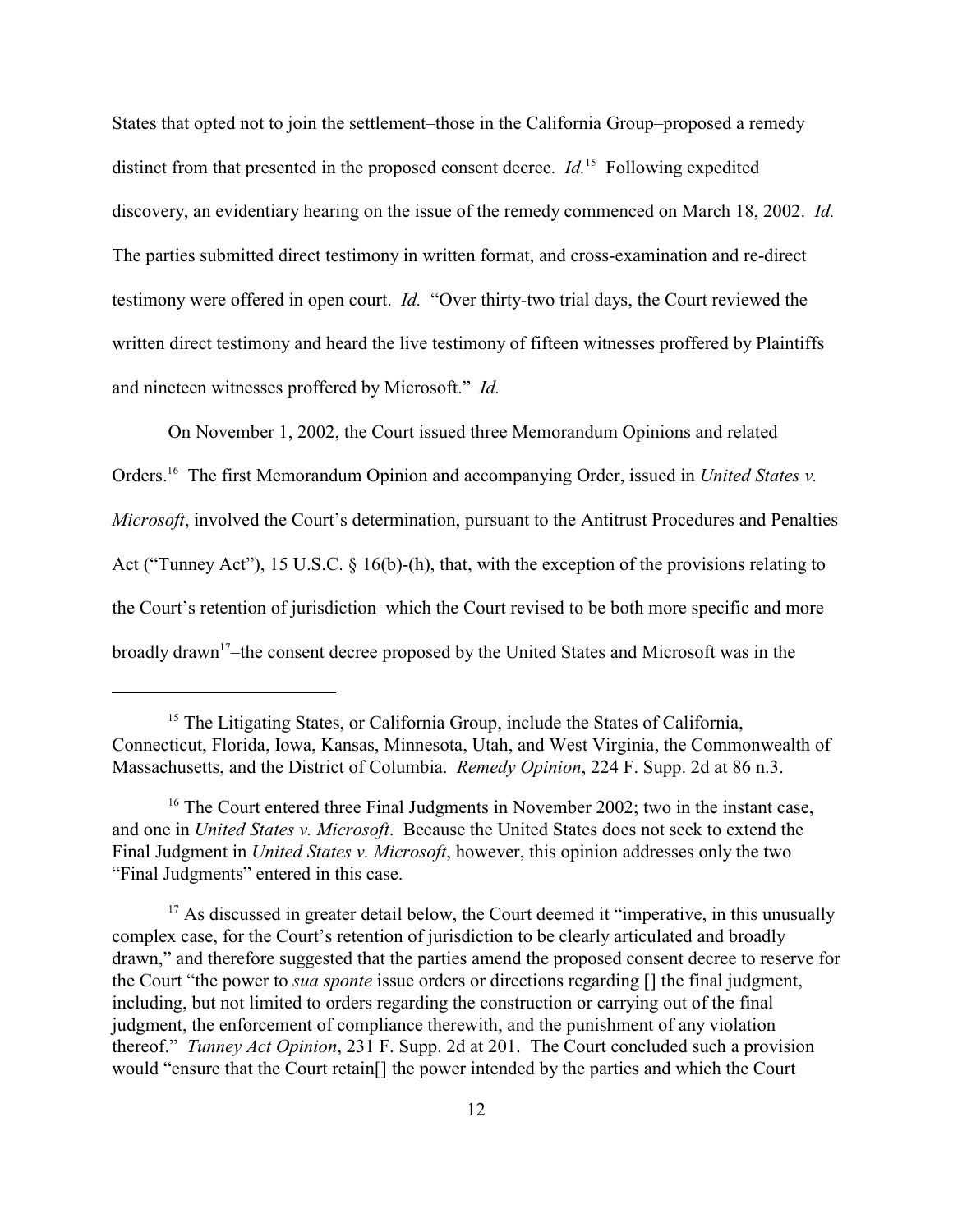public interest. *See generally United States v. Microsoft Corp.*, 231 F. Supp. 2d 144 (D.D.C. 2002) (hereinafter "*Tunney Act Opinion*").<sup>18</sup> The second Memorandum Opinion and Order, issued in the instant case, similarly concluded that, with the exception of the retention of jurisdiction provision, the consent decree proposed by the Settling States and Microsoft resolved the controversy in a manner consistent with the public interest. *See generally New York v. Microsoft Corp.*, 231 F. Supp. 2d 203 (D.D.C. 2002) (hereinafter "*Settling States Opinion*"). The *Settling States Opinion* incorporated by reference the Court's *Tunney Act Opinion*. The final Memorandum Opinion and accompanying Final Judgment addressed the dueling remedy proposals presented to this Court by Microsoft and the California Group, which formed the basis for the remedy-specific evidentiary hearing. *See generally Remedy Opinion*, 224 F. Supp. 2d 76.

The Final Judgments approved as to the Settling States and the Litigating States are substantively quite similar. This similarity is not surprising because both the Settling States' consent decree and the Court-ordered remedy followed upon, and were constrained by, the D.C. Circuit's specific liability findings, as well as its guidance as to the nature of an appropriate remedy in light of those findings. Each Final Judgment, in keeping with the goals of antitrust remedies described by the D.C. Circuit in its liability opinion and relevant Supreme Court precedent, addresses not only those specific acts for which the D.C. Circuit imposed liability, but also includes forward-looking remedies designed to "effectively pry open to competition a market that has been closed by defendants' illegal restraints." *Remedy Opinion*, 224 F. Supp. 2d

deem[ed] necessary to ensure effective implementation of the final judgment in this case." *Id.*

 $18$  In a previous Memorandum Opinion, the Court had reviewed the pertinent procedural history and determined that the parties had satisfied the other requirements of the Tunney Act. *See generally United States v. Microsoft Corp.*, 215 F. Supp. 2d 1 (D.D.C. 2002).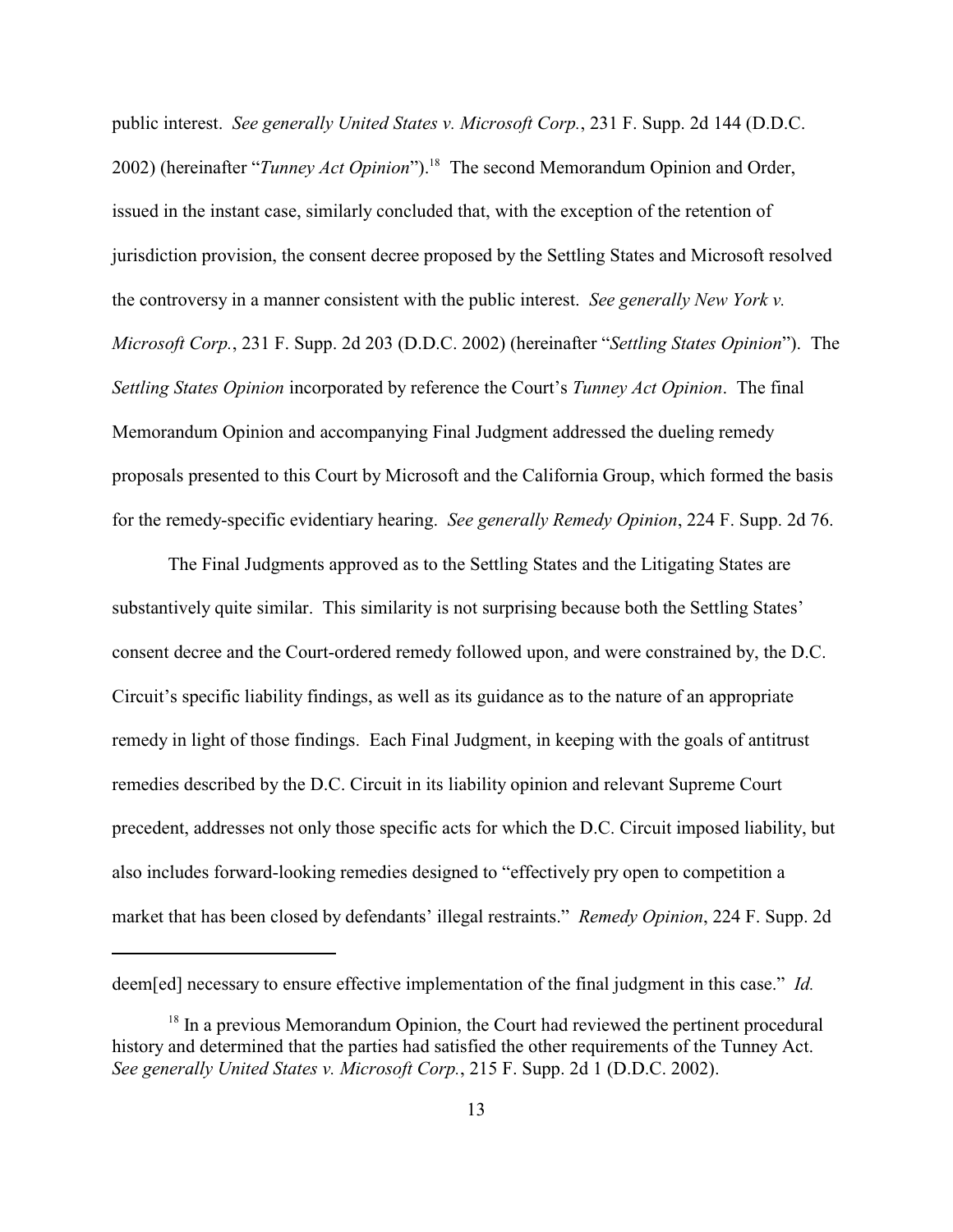at 100, 108 (quoting *International Salt Co. v. United States*, 332 U.S. 392, 401 (1947)).

Significantly, in the *Settling States Opinion*, the Court noted that the Settling States' proposed consent decree "takes account of the theory of liability advanced by Plaintiffs, the actual liability imposed by the appellate court, the concerns of the Plaintiffs with regard to future technologies, and the relevant policy considerations." *Settling States Opinion*, 231 F. Supp. 2d at 259 (incorporating *Tunney Act Opinion*). These are the same factors that the Court weighed in the remedy proceeding. *See generally Remedy Opinion*, 224 F. Supp. 2d 76.

#### *B. The Final Judgments*

 The following description highlights the key provisions that are common to both Final Judgments, and notes the few instances in which the Final Judgments differ. At the outset, the Court notes the following definitions, which are important to understanding the parameters of the Final Judgments:

- The term "Non-Microsoft Middleware" incorporates the middleware threats that were the focus of the liability phase, and includes "a non-Microsoft software product running on a Windows Operating System Product that exposes a range of functionality to ISVs through published APIs, and that could, if ported to or made interoperable with, a non-Microsoft Operating System, thereby make it easier for applications that rely in whole or in part on the functionality supplied by that software product to be ported to or run on that non-Microsoft Operating System." Final Judgments, § VI.M.
- A "Non-Microsoft Middleware Product" is similar to "Non-Microsoft Middleware," but adds the requirement that "at least one million copies" of the product "were distributed in the United States within the previous year." *Id.*, § VI.N.
- The term "Microsoft Middleware Product" is defined according to a specific set of Microsoft functionalities existing at the time of the Final Judgments, as well as future Microsoft functionality. The existing set of functionalities are those provided by "Internet Explorer, Microsoft's Java Virtual Machine, Windows Media Player, Windows Messenger, Outlook Express and their successors in a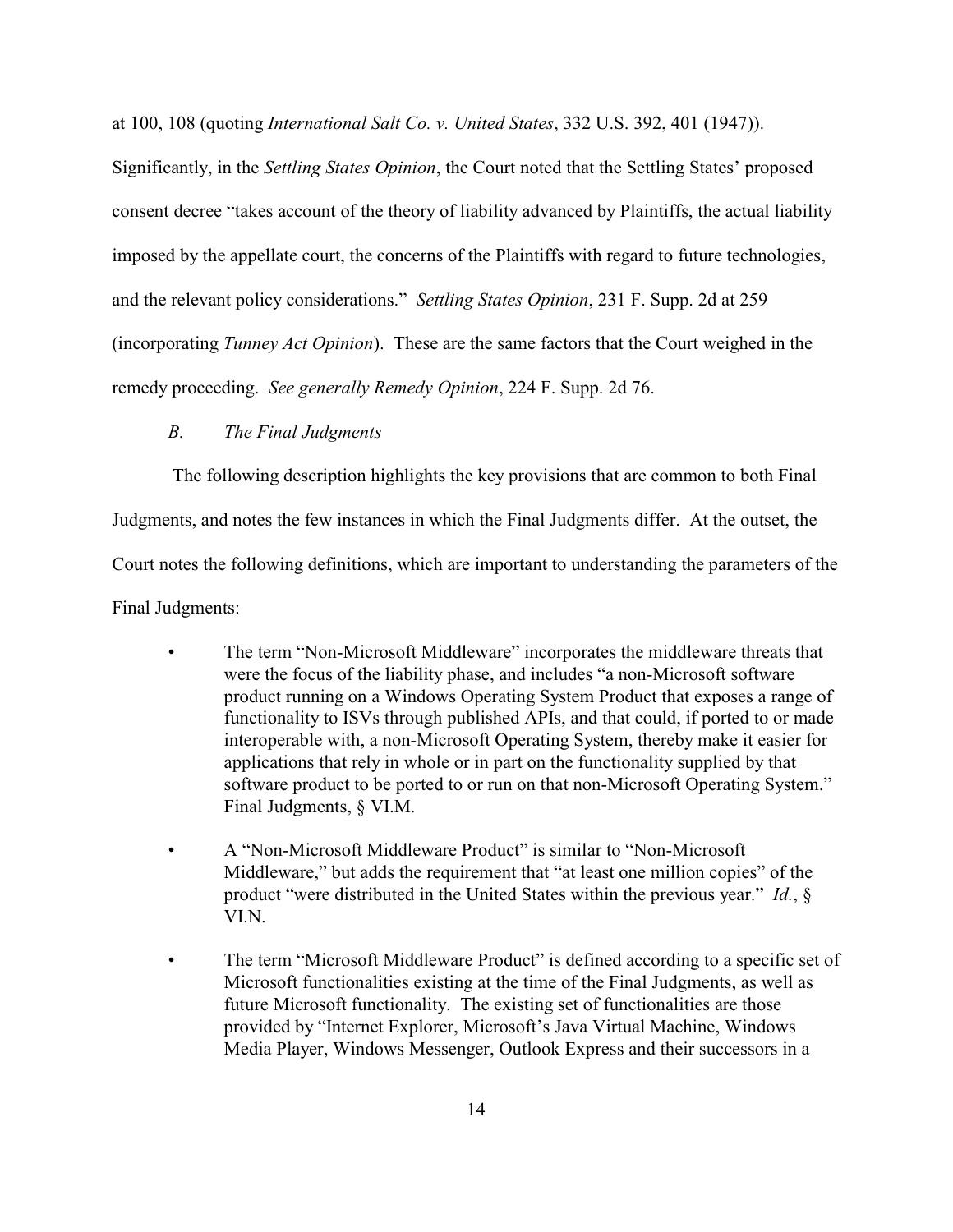Windows Operating System Product." The future technologies include software included in Windows that provides the functionality of internet browsers, email client software, networked audio/video client software, or instant messaging software. Also included in the definition of "Microsoft Middleware Product" are future functionalities that are both distributed as part of Windows and separately from Windows by Microsoft, trademarked by Microsoft, and which compete with Non-Microsoft Middleware Products. *Id.*, § VI.K.

• The term "Microsoft Middleware" is similar to "Microsoft Middleware Product," but is limited to the software code that is separately distributed and trademarked or marketed as a major version of a Microsoft Middleware Product. *Id.*, § VI.J.

# *1. Substantive Provisions Contained in Section III*

The substantive proscriptions of each Final Judgment are included within Section III, which is entitled "Prohibited Conduct." Subsections A through C of § III focus on Microsoft's dealing with OEMs. Section III.A bars Microsoft from retaliating against OEMs for (i) "developing, distributing, promoting, using, selling, or licensing" software or Non-Microsoft Middleware, (ii) shipping a Personal Computer that includes a non-Microsoft Operating System, or (iii) exercising options or alternatives provided by the Final Judgment. *Id.* at § III.A.<sup>19</sup> Section III.A also requires Microsoft to provide Covered OEMs with written notice before terminating their licenses for Windows Operating Systems Products. *Id.*<sup>20</sup> In the *Remedy Opinion*, the Court described § III.A as "provid[ing] substantial freedom to OEMs in their configuration of Microsoft's Windows operating system by lifting Microsoft's illegal license restrictions." 224 F. Supp. 2d at 152. Under § III.B, Microsoft is required to provide Windows

<sup>&</sup>lt;sup>19</sup> Section III.A of the Litigating States' Final Judgment also prohibits Microsoft from threatening retaliation against OEMs for the same conduct. Litigating States Final Judgment, § III.A.

 $20$  "Covered OEMs" are "the 20 OEMs with the highest worldwide volume of licenses of Windows Operating System Products reported to Microsoft in Microsoft's fiscal year preceding the effective date of the Final Judgment[s]." Final Judgments, § VI.D.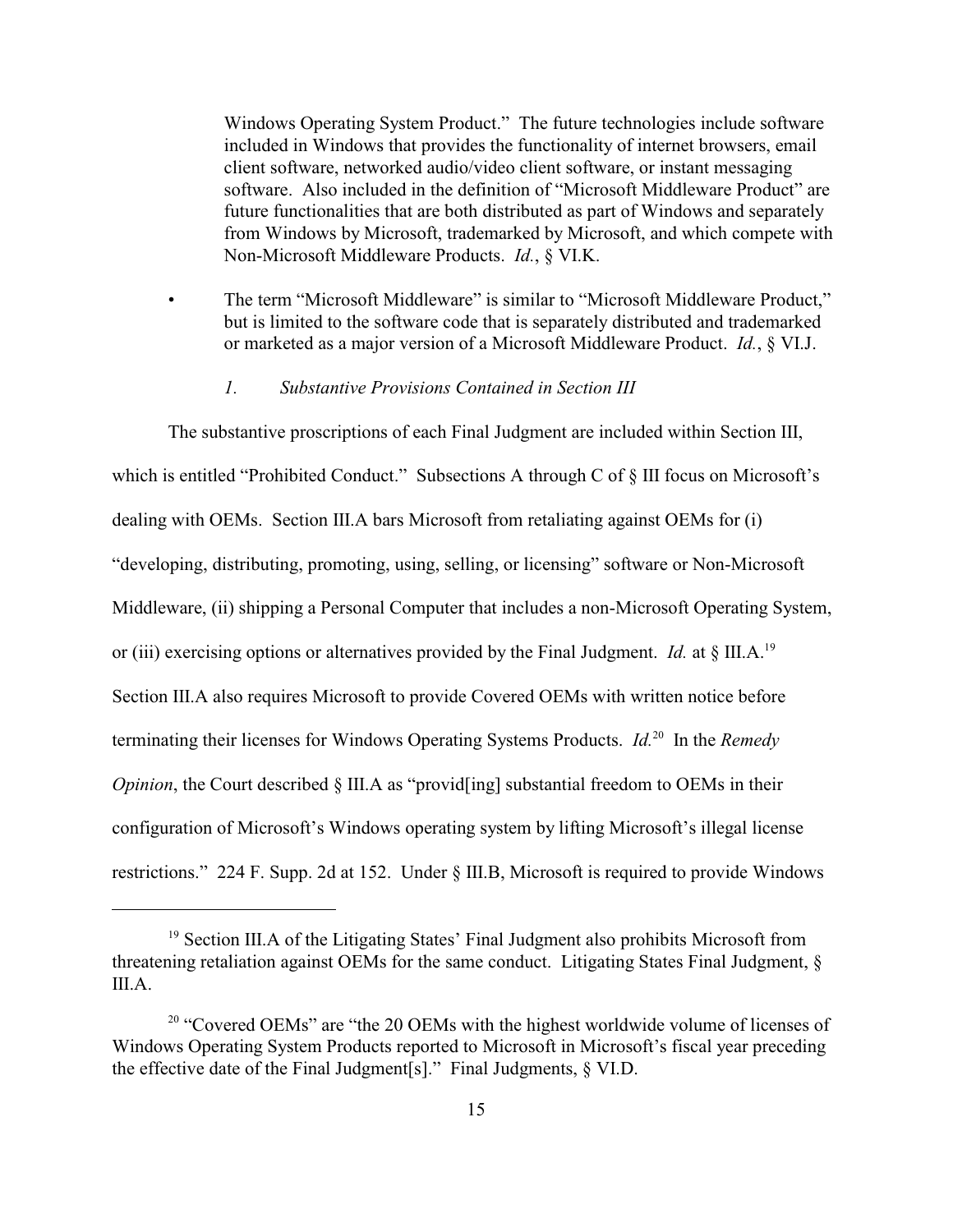Operating System Products to Covered OEMs "pursuant to uniform license agreements with uniform terms and conditions." Final Judgments,  $\S$  III.B. To this end,  $\S$  III.B requires the royalties Microsoft charges to be set forth in a uniform schedule published on a website accessible to the Plaintiffs and the Covered OEMs. *Id*.<sup>21</sup>

Section III.C "secure[s] for OEMs the general ability to install and display icons, shortcuts and menu entries for middleware . . . on the Windows desktop or in the Start menu," while reflecting "the care with which the appellate court separated anticompetitive restrictions from legitimate license restrictions." *Remedy Opinion*, 224 F. Supp. 2d at 153. As such, § III.C generally prohibits Microsoft from restricting by agreement any OEM licensee from: (1) installing and displaying icons, shortcuts, or menu entries for any Non-Microsoft Middleware or any product or service that distributes, uses, promotes or supports any Non-Microsoft Middleware, where such applications are generally displayed; (2) distributing or promoting Non-Microsoft Middleware by installing and displaying on the desktop shortcuts of any size or shape so long as they do not interfere with the functionality of the user interface; (3) launching automatically any Non-Microsoft Middleware; $^{22}$  (4) offering users the option of launching other

<sup>&</sup>lt;sup>21</sup> As noted above, the Moving States do not seek to extend  $\S$  III.B.

 $22$  The Settling States' Final Judgment provides that Microsoft may not impede an OEM's ability to automatically launch Non-Microsoft Middleware "if a Microsoft Middleware Product that provides similar functionality would otherwise be launched automatically." Settling States Final Judgment, § III.C.3. In contrast, the Litigating States' Final Judgment narrows further the situations in which Microsoft may impede an OEM's ability to automatically launch Non-Microsoft Middleware, limiting Microsoft's ability to do so to those circumstances where the Non-Microsoft Middleware "replaces or drastically alters the Windows Operating System Product user interface." Litigating States Final Judgment, § III.C.3.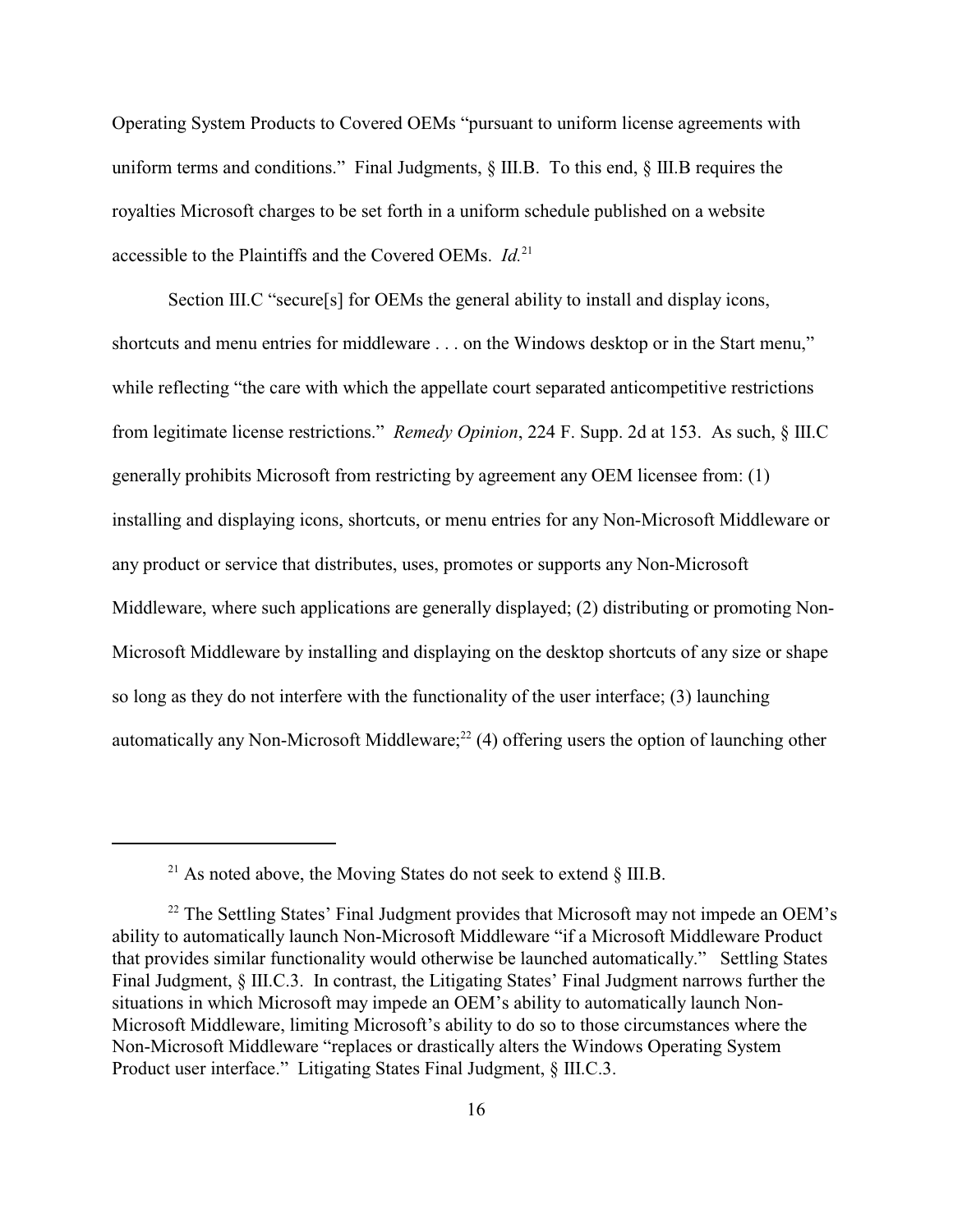Operating Systems; (5) presenting in the initial boot sequence its own IAP offer;<sup>23</sup> or (6) exercising any of the options provided in  $\S$  III. H of the Final Judgments. Final Judgments,  $\S$ III.C.

The Court's *Remedy Opinion* described Sections III.D and III.E of the Final Judgments as "explicitly forward-looking remedies," which "reflect an agreement that effective interoperation between software running on two or more devices will play an integral role in the successful emergence of new software products and platforms." *Remedy Opinion*, 224 F. Supp. 2d at 171. Elsewhere in the *Remedy Opinion*, the Court acknowledged that the "interoperability disclosures" contained in §§ III.D and III.E were not "directly related to the imposition of liability," but rather "aimed at the broader goals of unfettering the market and restoring competition." *Id.* at 226; *see also Settling States Opinion*, 231 F. Supp. 2d at 244-45 (incorporating the *Tunney Act Opinion*, and stating that "while the rationale for this type of disclosure rests, in part, upon the finding of liability for conditioning the provision of technical information on illegal, exclusive agreements, it can be viewed more broadly to relate to the United States' theory of the case as a whole.").

Section III.D requires Microsoft to disclose to ISVs, IHVs, IAPs, ICPs, and OEMs the APIs and related documentation that are used by Microsoft Middleware to interoperate with a Windows Operating System Product. Final Judgments, § III.D. Section III.E requires Microsoft–starting nine months after the submission of the Settling States' Final Judgment to the Court and three months after the entry of the Litigating States' Final Judgment–to make available

 $23$  The Settling States' Final Judgment prevents Microsoft from impeding by agreement an OEM's ability to present its own IAP offer during the initial boot sequence, "provided that the OEM complies with reasonable technical specifications established by Microsoft." Settling States Final Judgment, § III.C.5. In contrast, the Litigating States' Final Judgment contains no such requirement or restriction, Litigating States Final Judgment, § III.C.5.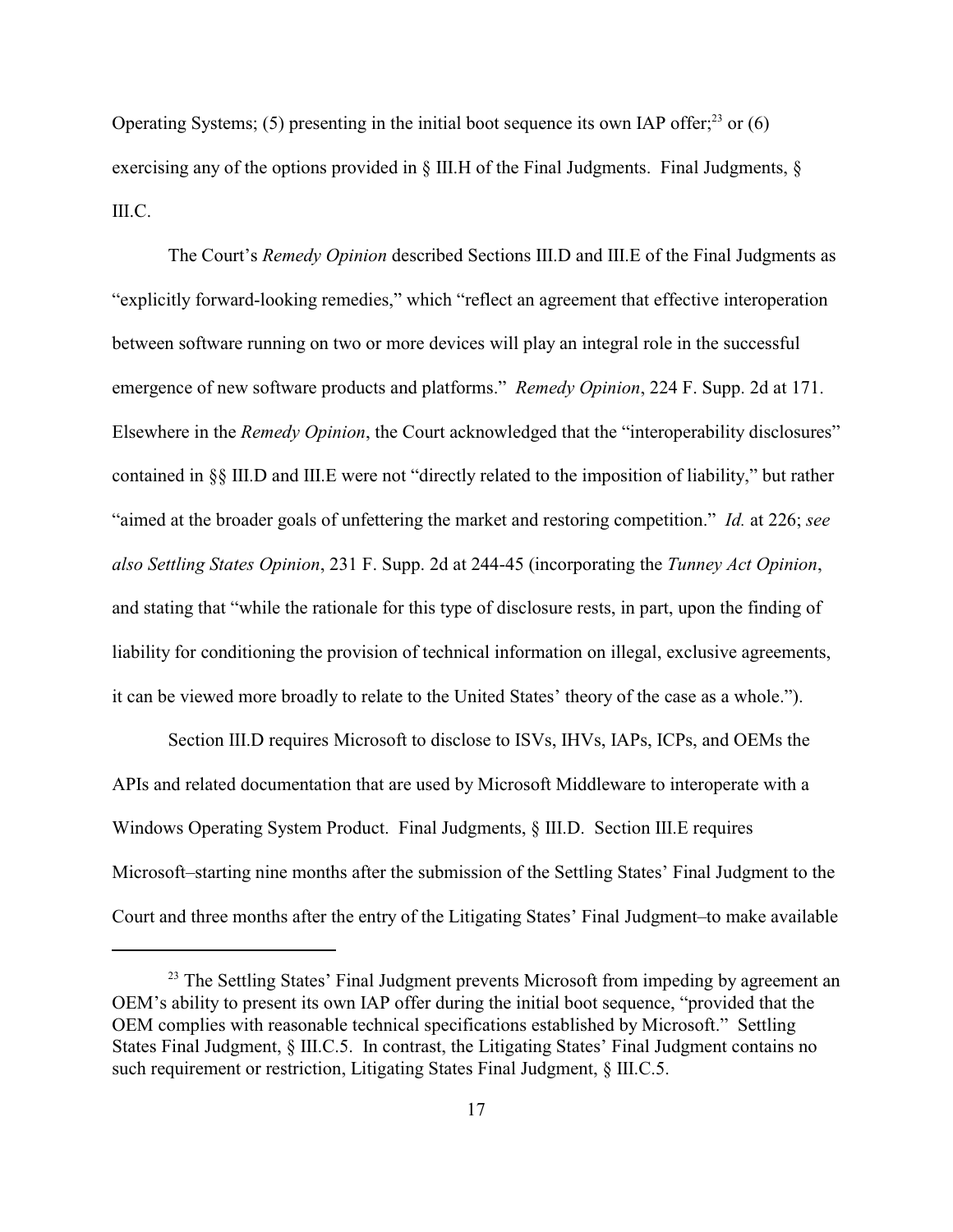for use by third parties "on reasonable and non-discriminatory terms (consistent with Section III.I) any Communications Protocol that is, on or after the date [the] Final Judgment is submitted to the Court, (i) implemented in a Windows Operating System Product installed on a client computer, and (ii) used to interoperate, or communicate, natively . . . with a Microsoft server operating system product." Final Judgments, § III.E. Section III.E describes "native" communications as "without the addition of software code to the client operating system product." *Id.*

The Court's *Remedy Opinion* described § III.E as "[i]n all likelihood" "the *most* forwardlooking provision in the Court's remedy." *Remedy Opinion*, 224 F. Supp. 2d at 173. Section III.E was included in the Settling States' consent decree based on the United States' belief that the Final Judgment's "effectiveness would be undercut unless it addressed the rapidly growing server segment of the market." *Settling States Opinion*, 231 F. Supp. 2d at 249 (incorporating the *Tunney Act Opinion*). Section III.E represented an effort to "obtain protection which is prospective in its focus" despite "the rapid pace of change in the software industry," so that the "core of the decree would [not] prove prematurely obsolete." *Id.* Similarly, § III.E was included in the Court-imposed Litigating States' remedy based on the Court's conclusions that:

server operating systems can perform a function akin to that performed by traditional middleware because they provide a platform for applications running 'for' use on a PC. The mandatory disclosure of the communications protocols relied upon by Microsoft's PC operating system to interoperate with its server operating systems will advance the ability of non-Microsoft operating systems to interoperate, or communicate, with the ubiquitous Windows PC client. Advancement of the communication between non-Microsoft server operating systems and Windows clients will further the ability of these non-Microsoft server operating systems to provide a platform which competes with Windows itself.

*Remedy Opinion*, 224 F. Supp. 2d at 172-73.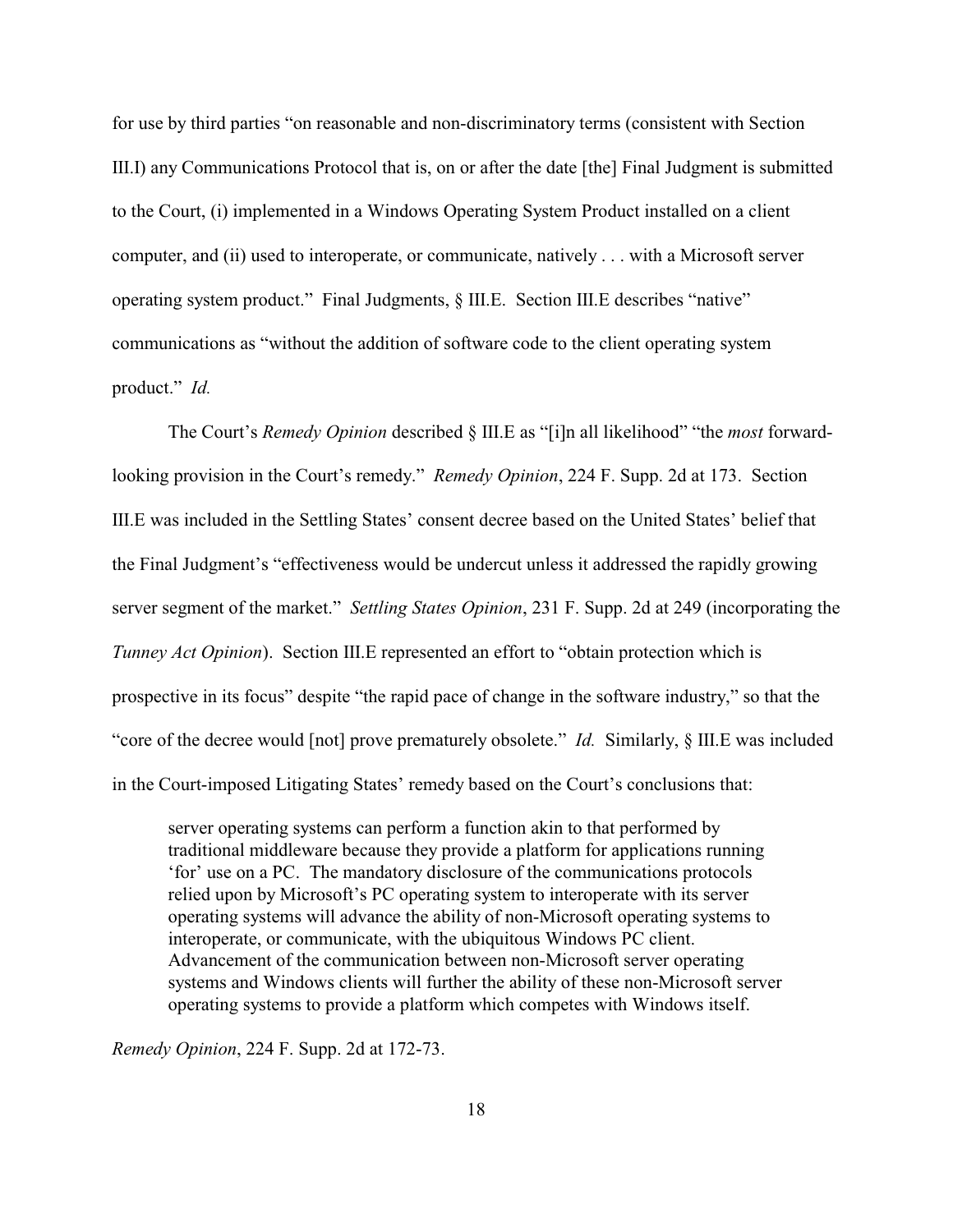Sections III.F, III.G, and III.H of the Final Judgments relate to "other participants in the ecosystem," namely ISVs, IHVs, IAPs, ICPs, and end users. *See Remedy Opinion*, 224 F. Supp. 2d at 166. Section III.F bars Microsoft from retaliating against ISVs or IHVs for "developing, using, promoting or supporting any [competing software] or any software that runs on any [competing software]." Final Judgments,  $\S$  III.F.<sup>24</sup> In addition,  $\S$  III.F prohibits Microsoft from entering into any agreement relating to a Windows Operating System Product that conditions the grant of any consideration on an ISV's refraining from developing, using, distributing or promoting any competing software, unless the condition is related to a bona fide contractual obligation of the ISV regarding Microsoft software. *Id.* Section III.G, in turn, generally precludes Microsoft from entering into any agreement with any IAP, ICP, ISV, IHV or OEM that requires any such entity to distribute, promote, use or support, "exclusively or in a fixed percentage, any Microsoft Platform Software." Final Judgments, § III.G. Section III.G also prohibits Microsoft from entering agreements with IAPs or ICPs that grant placement in any Windows Operating System Product "on condition that the IAP or ICP refrain from distributing, promoting or using any software that competes with Microsoft Middleware." *Id.*

Section III.H requires Microsoft to allow end users and OEMs to enable or remove access to each Microsoft Middleware Product or Non-Microsoft Middleware Product, by designating a Non-Microsoft Middleware Product to be invoked in place of a Microsoft Middleware Product, i.e., as a default, in certain situations. Final Judgments, § III.H. Section III.H also prohibits Microsoft from designing its Windows Operating System Products so as to induce

<sup>&</sup>lt;sup>24</sup> Like  $\oint$  III.A,  $\oint$  III.F of the Litigating States' Final Judgment also prohibits Microsoft from threatening retaliation against ISVs and IHVs. Settling States Final Judgment, § III.F.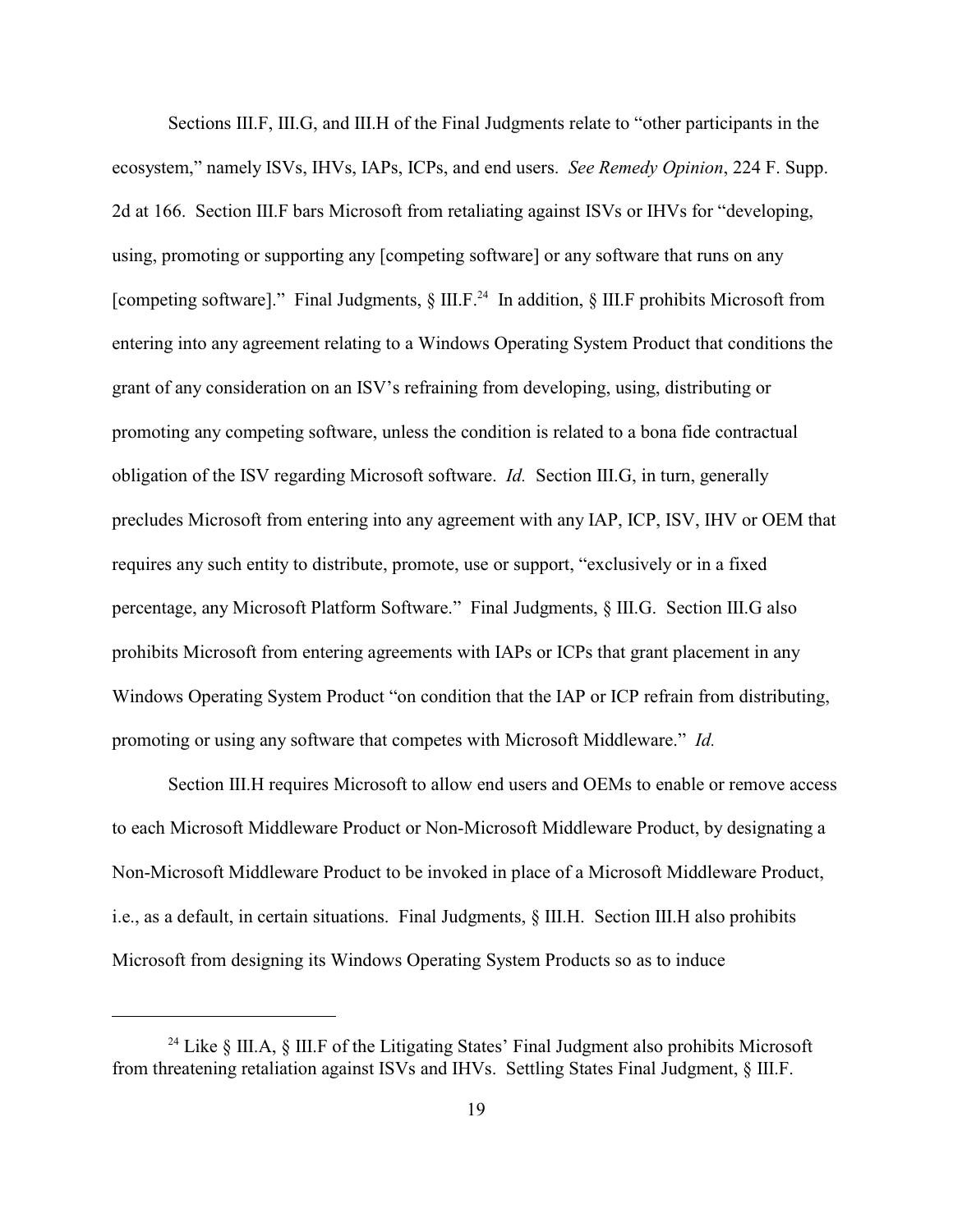reconfiguration of an OEM's or consumer's formatting of icons, shortcuts, and menu items less than 14 days after the initial boot up of a new PC, or without first seeking confirmation from the user. *Id.*

Section III.I is closely related to the disclosures mandated by §§ III.D and III.E, *see Settling States Opinion*, 231 F. Supp. 2d at 249, and obligates Microsoft to "license to ISVs, IHVs, IAPs, ICPs, and OEMs any intellectual property rights owned or licensable by Microsoft that are required to exercise any of the options or alternatives expressly provided to them under [the Final Judgments]" on "reasonable and non-discriminatory terms" that are limited in scope so as to be "no broader than is necessary." Final Judgments, § III.I. Finally, § III.J limits Microsoft's disclosures under the Final Judgments to ensure that the mandated disclosures do not result in the release of information that "would compromise the security of a particular installation . . . of anti-piracy, anti-virus, software licensing, digital rights management, encryption or authentication systems," and limits Microsoft's disclosure obligations with respect to a specific subset of security-related APIs and communications protocols. Final Judgments, § III.J. Section III.J also provides that Microsoft is not required to disclose any API, interface, or other information if Microsoft is "lawfully directed not to do so by a governmental agency of competent jurisdiction." *Id.*

## *2. Compliance, Enforcement, and Termination*

While each Final Judgment provides that the relevant "Plaintiffs shall have exclusive responsibility for enforcing this Final Judgment," Final Judgments, § IV.A, the Final Judgments differ significantly in their compliance and enforcement provisions. The Settling States' Final Judgment provides for the creation of "a three-person Technical Committee ("TC") to assist in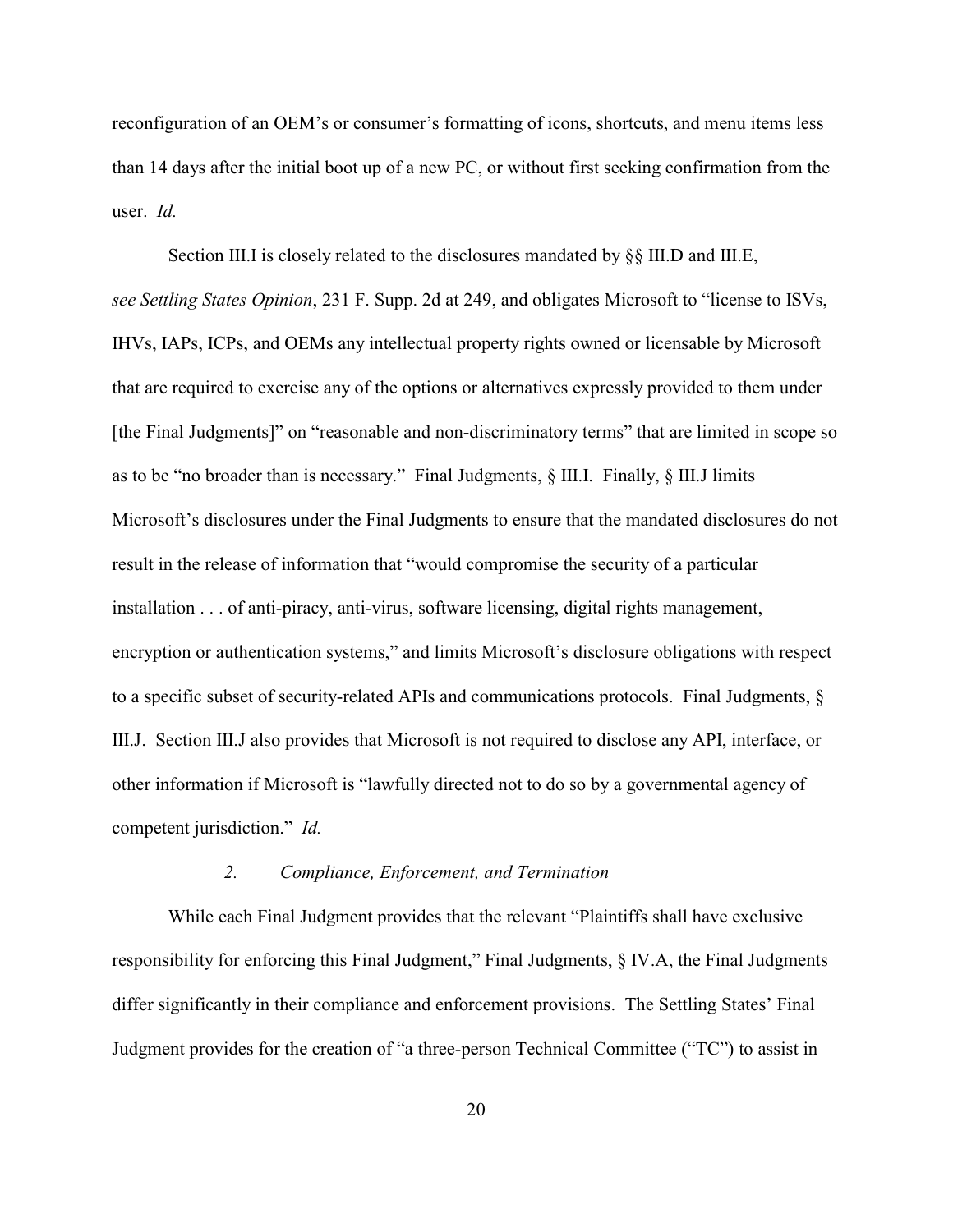enforcement of and compliance with" that Final Judgment. Settling States Final Judgment, § IV.B.1. The members of the TC are "experts in software design and programming," who meet requirements demonstrating their independence from Microsoft, and who are selected by a detailed procedure. *Id.*, § IV.B.2. The TC is broadly empowered to "monitor Microsoft's compliance with its obligations under [the] Final Judgment," and is answerable to the United States and the Settling States, rather than to the public or to the Court. *Id.*, § IV.B.8.a., § IV.B.8.e. Although the TC serves the United States and the Settling States, "Microsoft is responsible for the cost and expense of the service of the committee." *Settling States Opinion*, 231 F. Supp. 2d at 253-54 (incorporating *Tunney Act Opinion*).

The Settling States' Final Judgment also provides for a Microsoft Internal Compliance Officer, who "is far more closely aligned with Microsoft." *Id.* at 254. The Compliance Officer is a Microsoft employee responsible for administering Microsoft's antitrust compliance program and "helping to ensure compliance" with the Final Judgment. Settling States Final Judgment, § IV.C. The TC and the Compliance Officer both may receive complaints from the United States, the Settling States, and third parties, as well as each other, regarding Microsoft's compliance with the terms of the Final Judgment. *Id.*, § IV.D. The Final Judgment includes specific provisions as to actions the TC and the Compliance Officer are obliged to take in conjunction with complaints received. *Id.*

As the Court explained in the *Settling States Opinion*, "ultimately the power to enforce the terms of the decree rests with the government," i.e., the United States and the Settling States, and the TC was "not intended as a substitute for the enforcement authority of the United States" and the Settling States. *Settling States Opinion*, 231 F. Supp. 2d at 255-56 (incorporating *Tunney*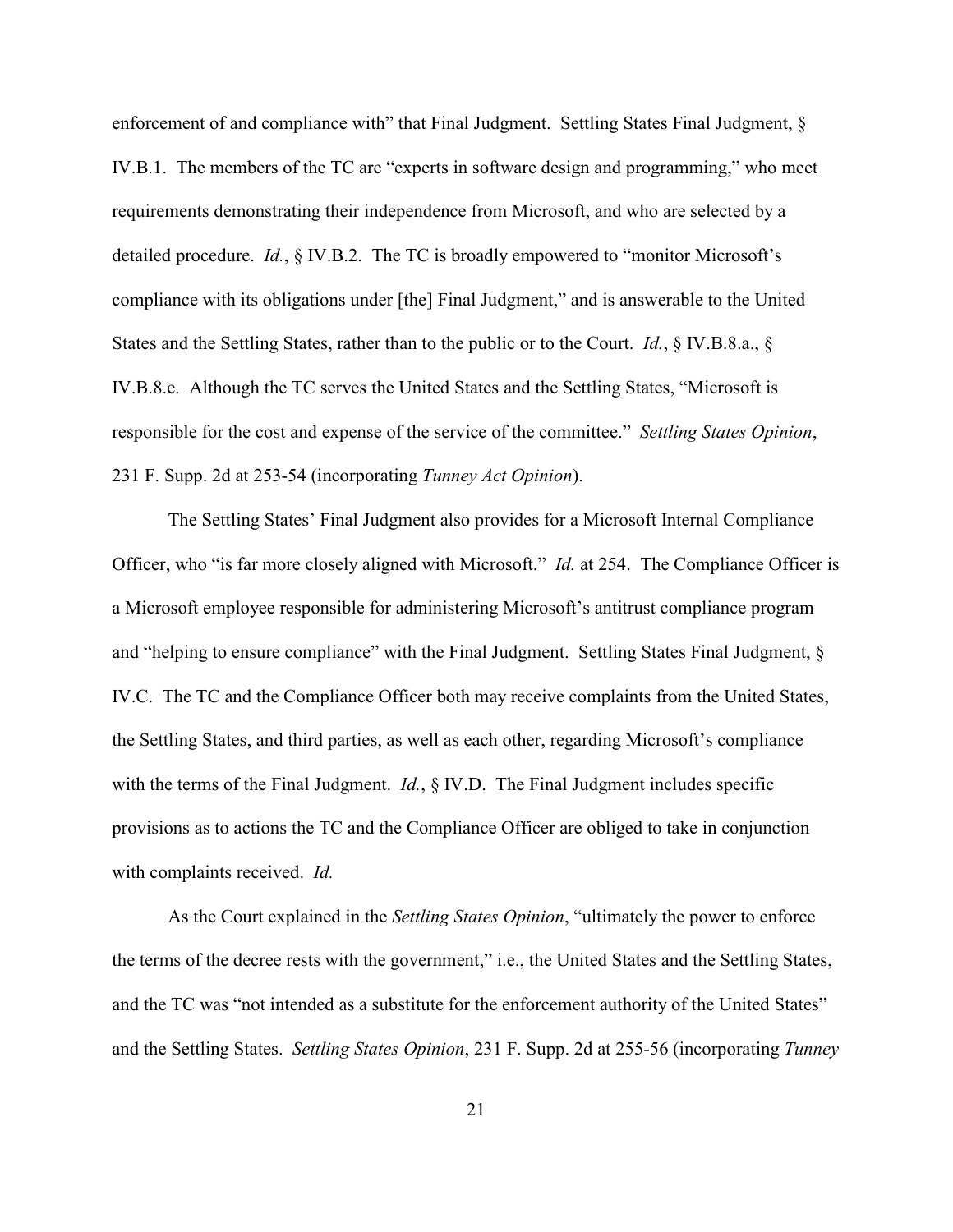*Act Opinion*). Rather, the TC was intended as a "mechanism for the provision of impartial and expert compliance assessment to the parties charged with enforcement." *Id.* at 256.

Unlike the Settling States, during the remedy hearing before this Court, the Litigating States were "unwaveringly critical of Microsoft's proposal for a technical committee," and the Court therefore declined to impose a technical committee upon the Litigating States in their remedy. *Remedy Opinion*, 224 F. Supp. 2d at 182. Instead, the Litigating States' Final Judgment provides for the creation of a Compliance Committee made up of at least three non-employee members of the Microsoft Board of Directors. Litigating States Final Judgment, § IV.B.1. The Compliance Committee, in turn, hires a Compliance Officer, who is "responsible for development and supervision of Microsoft's internal programs to ensure compliance with the antitrust law and [the] Final Judgment." *Id.*, § IV.B.2.

In addition to vesting the respective plaintiff states with enforcement authority and creating mechanisms to support those efforts, the Final Judgments include two paragraphs regarding the Court's retention of jurisdiction. First, the Final Judgments provide:

Jurisdiction is retained by this Court over this action such that the Court may act *sua sponte* to issue further orders or directions, including but not limited to orders or directions relating to the construction or carrying out of this Final Judgment, the enforcement of compliance therewith, the modification thereof, and the punishment of any violation thereof.

Final Judgments, § VII. The Court's *Tunney Act Opinion* and *Settling States Opinion* each specifically conditioned approval of the relevant consent decree on the parties amending their respective consent decrees to include this reservation of jurisdiction. *Settling States Opinion*, 231 F. Supp. 2d at 258-59; *see also Tunney Act Opinion*, 231 F. Supp. 2d at 201-02. The Court did so out of concern that, without such a provision, the language of the Final Judgments might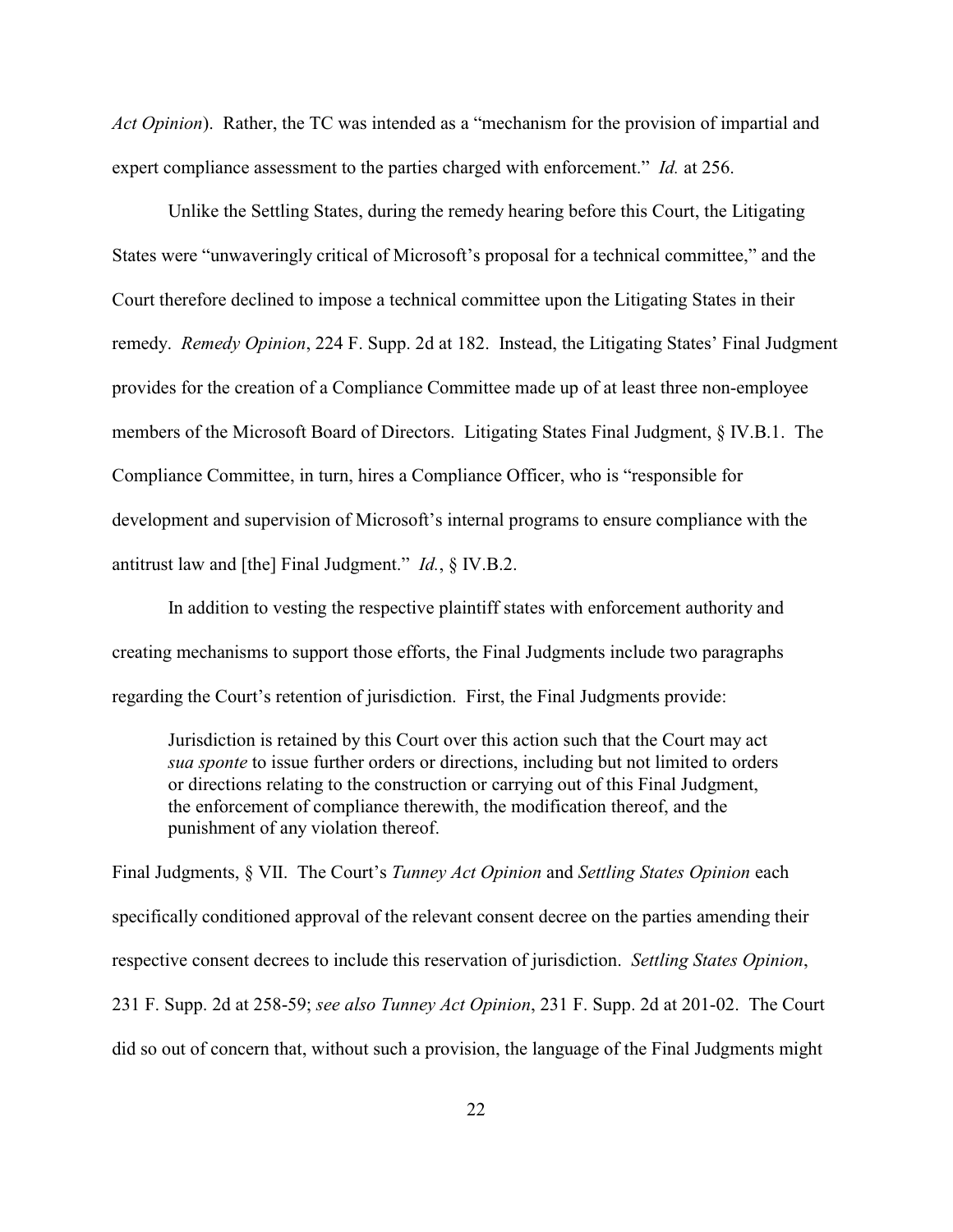not "clearly vest the Court with the authority to act *sua sponte* to order certifications of compliance and other actions by the parties." *See Settling States Opinion*, 231 F. Supp. 2d at 258; *Tunney Act Opinion*, 231 F. Supp. 2d at 200-01. The Court deemed it "imperative, in this unusually complex case, for the Court's retention of jurisdiction to be clearly articulated and broadly drawn." *Settling States Opinion*, 231 F. Supp. 2d at 258; *Tunney Act Opinion*, 231 F. Supp. 2d at 200-01. The Court therefore included the same retention of jurisdiction in the Litigating States' Final Judgment.

In addition to providing for the retention of *sua sponte* jurisdiction, the Final Judgments provide that:

Jurisdiction is retained by this Court over this action and the parties thereto for the purpose of enabling either of the parties thereto to apply to this Court at any time for further orders and directions as may be necessary or appropriate to carry out or construe this Final Judgment, to modify or terminate any of its provisions, to enforce compliance, and to punish violations of its provisions.

Final Judgments, § VII. It is this provision of the Final Judgments that the Moving States invoke in their motions.

As to the term of the Final Judgments, each provides "[u]nless [the] Court grants an extension, this Final Judgment will expire on the fifth anniversary of the date it is entered by the Court." Final Judgments, § VI.A. In discussing the appropriate term for the Final Judgment in the remedy proceeding, the Court noted that there was "little dispute that many of the acts which gave rise to the imposition of liability in [the] case ha[d] long since ceased." 224 F. Supp. 2d at 184. The Court further observed that there was "no dispute that the industry at issue in [the] case is remarkable for its constant and rapid change," and noted the D.C. Circuit's concern in its liability opinion as to the difficulties inherent in crafting conduct remedies in quickly shifting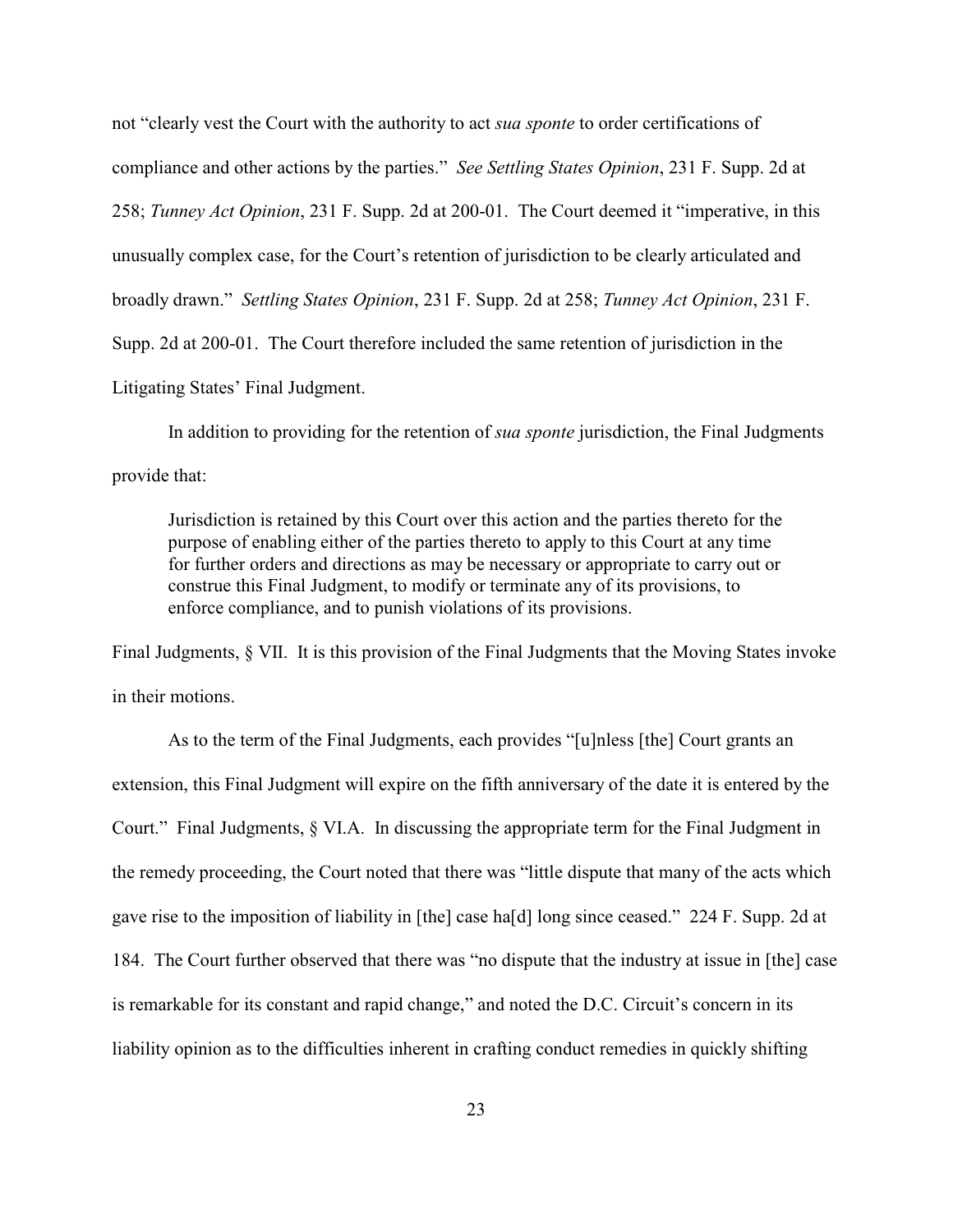markets. *Id.* (quoting *Microsoft*, 253 F.3d at 49). In that vein, the Court acknowledged that "it is beyond the capacity of this Court, counsel, or any witness, to craft a remedy in 2002, for antitrust violations which commenced in the mid-1990s, which will be appropriately tailored to the needs of a rapidly changing industry in 2012." *Id.* Cognizant of the fact that an "antitrust decree should endure only so long as is necessary to ensure competition," the Court concluded that a five-year term was appropriate. *Id.* For similar reasons, the Court's *Tunney Act Opinion*, and thus the *Settling States Opinion*, concluded that the consent decree's five-year term was in the public interest, notwithstanding the fact that prior cases (not involving this technology) brought by the Antitrust Division of the United States Department of Justice had resulted in ten-year decrees. *Settling States Opinion*, 231 F. Supp. 2d at 252 (incorporating *Tunney Act Opinion*).

Finally, each Final Judgment describes one specific scenario in which the Final Judgments might be extended by the Court, allowing the Plaintiffs to "apply to the Court for a one-time extension of this Final Judgment of up to two years . . . [i]n any enforcement proceeding in which the Court has found that Microsoft has engaged in a pattern of willful and systematic violations." *Id.*, § VI.B. The Final Judgments do not, however, indicate that § VI.B represents the sole scenario in which the Final Judgments might be extended, and the Moving States do not purport to invoke that provision in their motions.

The Commonwealth of Massachusetts alone appealed the Litigating States' Final Judgment, challenging many of the substantive provisions described above. The D.C. Circuit's opinion on appeal addressed each challenged provision and "affirm[ed] [this Court's] remedial decree in its entirety," finding that the Court's "reasoning was based upon evidence in the record, was sound, and involved no abuse of discretion." *Massachusetts v. Microsoft Corp.*, 373 F.3d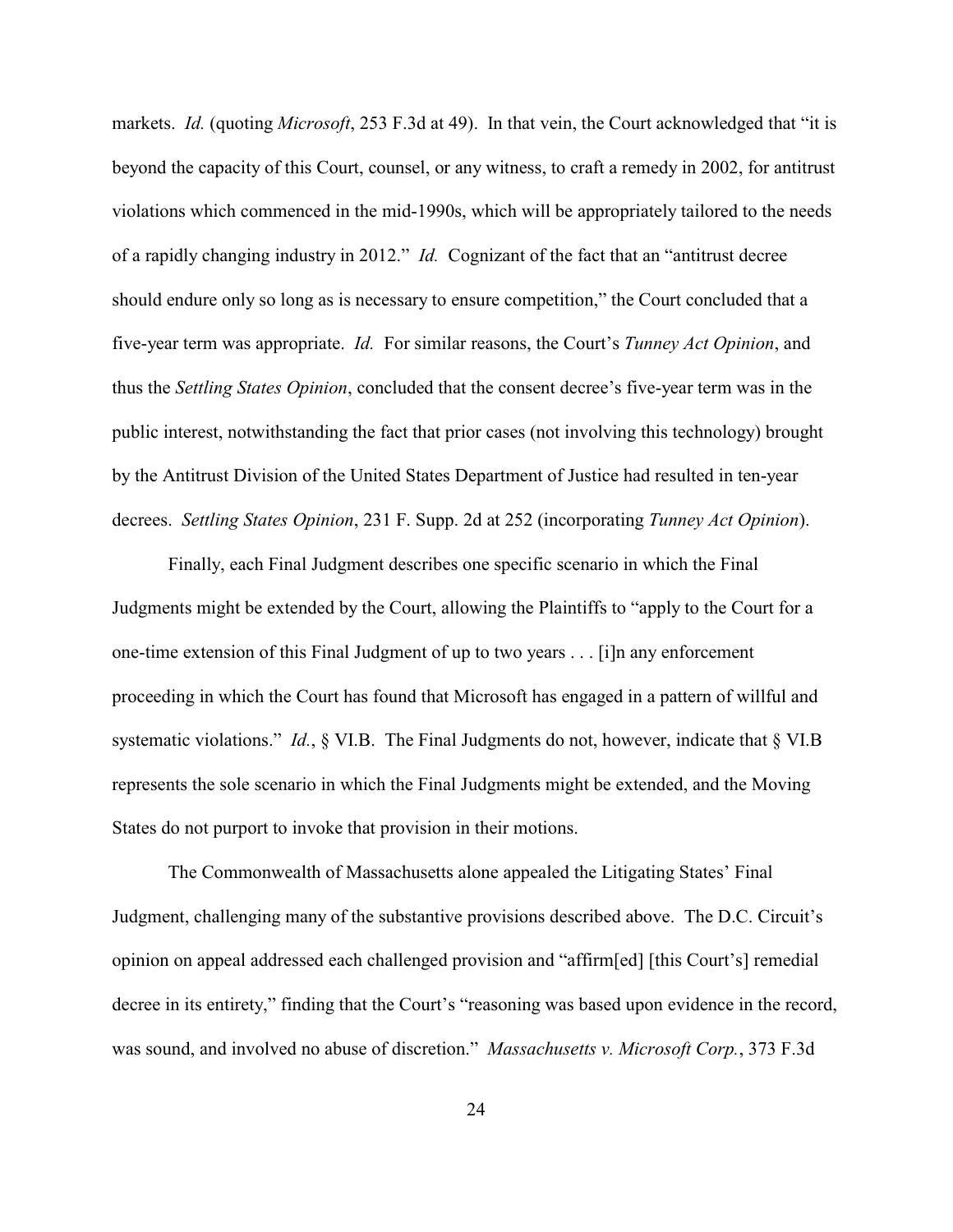1199, 1204, 1234 (D.C. Cir. 2004) (hereinafter "*Massachusetts v. Microsoft*"). In the same opinion, the D.C. Circuit addressed arguments raised by third-parties who sought to intervene in the Court's public-interest determination under the Tunney Act, and upheld this Court's "approval of the consent decree as being in the public interest." *Id.* at 1204. In affirming this Court's opinions, the D.C. Circuit reiterated that, "key to the proper remedy in this case is to end Microsoft's restrictions on potentially threatening middleware, prevent it from hampering similar nascent threats in the future, and restore the competitive conditions created by similar middleware threats." *Massachusetts v. Microsoft Corp.*, 373 F.3d at 1243.

# *C. Implementation of the Final Judgments*

The Court entered the Litigating States' Final Judgment on November 1, 2002, and entered the Settling States' Final Judgment Pursuant to Rule 54(b) on November 12, 2002. On May 14, 2003, the Court issued an Order requiring the parties to file joint status reports with the Court every six months regarding Microsoft's compliance with the Final Judgments and Plaintiffs' enforcement efforts. That Order provided that status conferences would be scheduled within one month of the Court's receipt of each status report. Over time, however, in response to various issues, the Court's practice evolved to include a Joint Status Report (hereinafter "JSR")– filed jointly by the United States, the New York Group, the California Group, and Microsoft, in both this action and *United States v. Microsoft*–and a corresponding status conference approximately every three months. In addition, for reasons described below, in January 2006 Microsoft began filing monthly Supplemental Status Reports regarding its compliance efforts in connection with § III.E of the Final Judgments.

The Court has kept abreast of the Plaintiffs' enforcement efforts and Microsoft's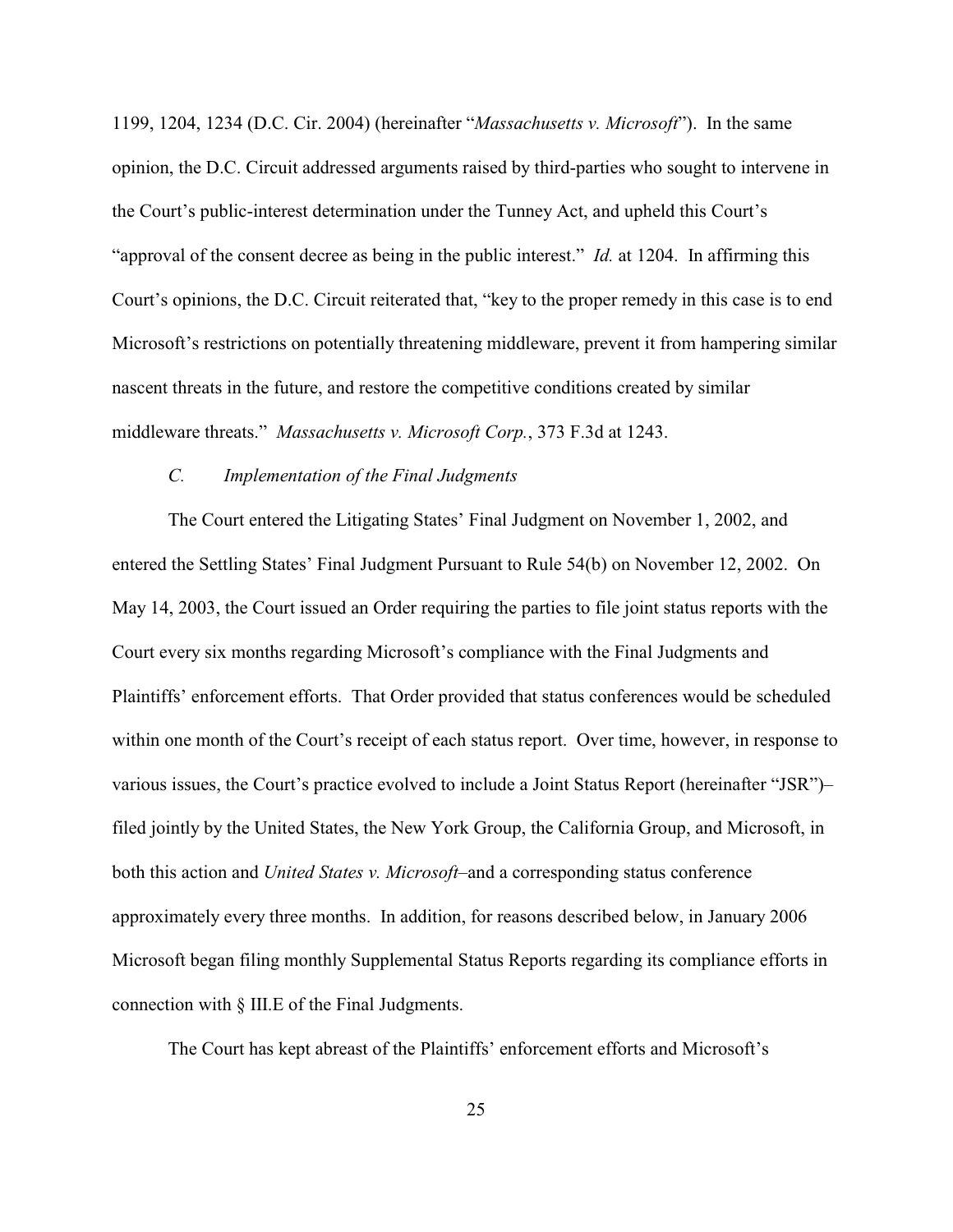compliance efforts through the myriad Status Reports filed and status conferences held over the past five years. In order to place the Moving States' motions in context, the Court briefly summarizes the major developments over the past five years. The Court first addresses those related to provisions of the Final Judgments other than § III.E, before turning to those connected with § III.E. As detailed below, Section III.E has, over time, become the focus of the parties' and the Court's attention, as well as the source of the most ongoing compliance issues.

At the outset, the Court commends the members of the TC as well as the California Group's technical expert, Mr. Craig Hunt, who has worked alongside the TC in many of its compliance efforts related to Section III.E. In the Court's view, the TC has truly become one of the most successful aspects of the Final Judgments, because it has been invaluable in facilitating the Plaintiffs' enforcement efforts.<sup>25</sup> As the Court noted when the Final Judgments were entered, the instant case is an "unusually complex" one, *Settling States Opinion*, 231 F. Supp. 2d at 258 (incorporating *Tunney Act Opinion*), and the TC has provided the Plaintiffs with crucial technical expertise by providing advice and evaluating Microsoft's compliance with the Final Judgments. The TC has gone far beyond the simple "monitoring" with which it was tasked in the Settling States' Final Judgment, *see* Settling States' Final Judgment, § IV.B.8.a, to providing testing,

 $25$  As noted above, because the Litigating States opposed the creation of a technical committee, their Final Judgment included only a Compliance Officer. Over time, however, the Litigating States recognized the beneficial role the TC played in the Settling States' enforcement efforts. *See* 9/11/07 Status Conference Hrg. Tr. at 38:14-39:7. In addition, as Section III.E emerged as the main area of compliance-related issues, the Litigating States retained their own expert on communications protocols and technical documentation standards, Mr. Craig Hunt. *See* 7/9/04 Joint Status Report. Mr. Hunt has since worked alongside the TC, and participated in its activities on behalf of the Litigating States. Practically speaking, then, the TC's activities have redounded to the benefit of all of the Plaintiffs, not only the Settling States. Moreover, when the Court refers to the TC henceforth, it intends that term to include Mr. Hunt.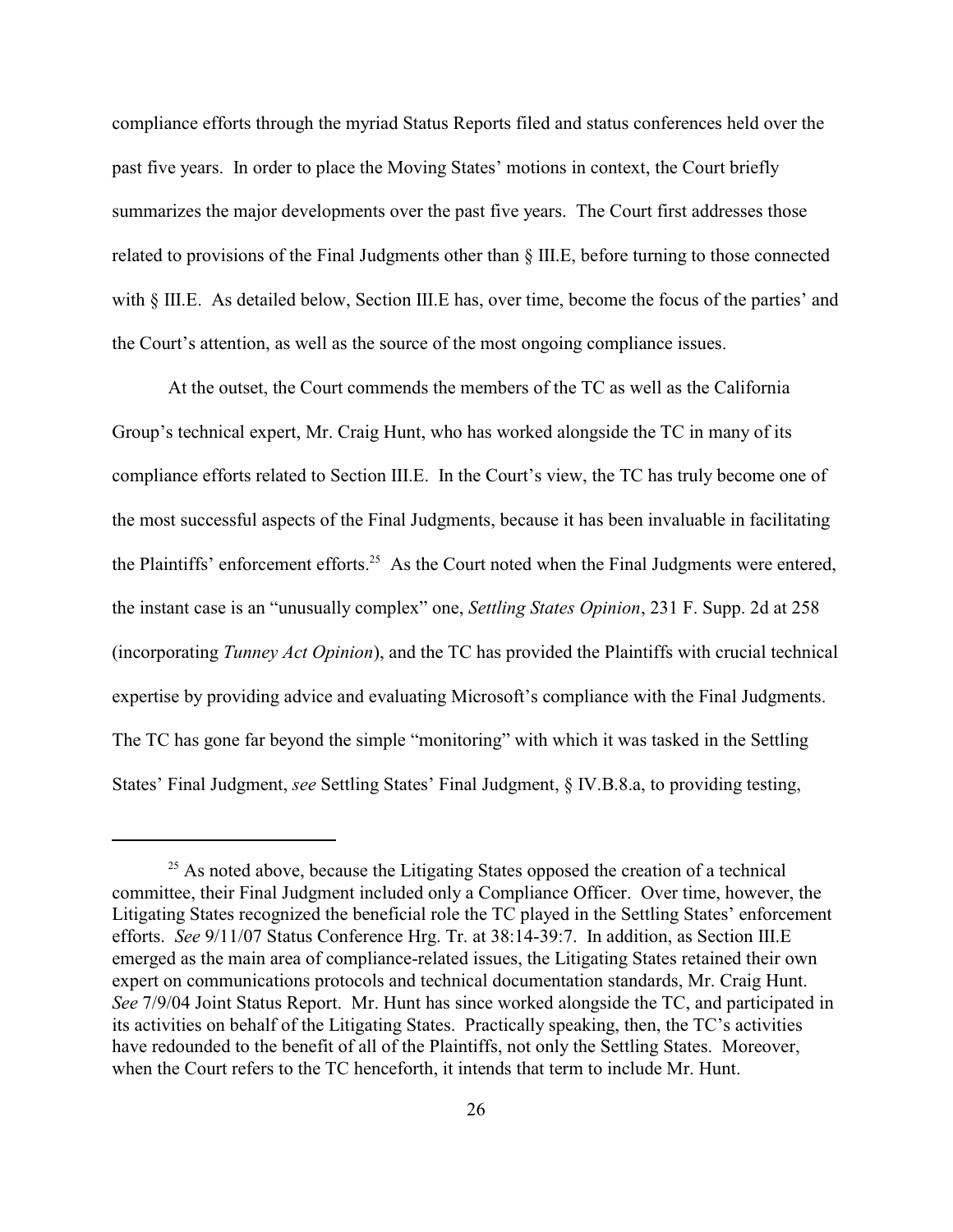feedback, and critiques that have proved critical to the Plaintiffs' efforts to maximize the full potential of the Final Judgments' remedies.

The TC's expertise has allowed Plaintiffs to reap another, undoubtedly significant benefit from the Final Judgments: beginning in the Summer of 2004, "Plaintiffs, with the assistance of the TC, [began] discussions with Microsoft concerning the successor operating system to Windows XP," which was eventually released as Windows Vista. 7/9/04 JSR at 7. Plaintiffs focused on changes in Vista that might implicate Sections III.C and III.H of the Final Judgments, reviewed materials supplied by Microsoft, discussed their concerns with Microsoft, and were actually able to effect changes to Vista in advance of its release, particularly with respect to the methods for setting default middleware. *See generally id.*; 10/8/04 JSR; 10/19/05 JSR at 8-9. Throughout that process, the TC developed a number of testing tools that middleware ISVs used to ensure "Vista-readiness" prior to the shipment of Windows Vista. 10/19/05 JSR at 9-10; 11/21/06 JSR at 5-6; 3/6/07 JSR at 6-7. In addition to their oversight efforts related to Vista, Plaintiffs were also able to "stud[y] the new search feature in Internet Explorer 7 and discuss[] its implications with Microsoft months before it was included in the beta versions released to consumers." 5/12/06 JSR at 13.

The Court also notes that the enforcement and voluntary dispute resolution mechanisms of the Final Judgments have been a resounding success. Over the past five years, a variety of complaints have been brought to the parties' attention by third parties, and the parties themselves have also identified areas of concern. Through discussions with Microsoft and the TC, the Plaintiffs have determined which issues fall within the scope of the Final Judgments and whether those issues raise concerns as to Microsoft's compliance. Where Plaintiffs have identified a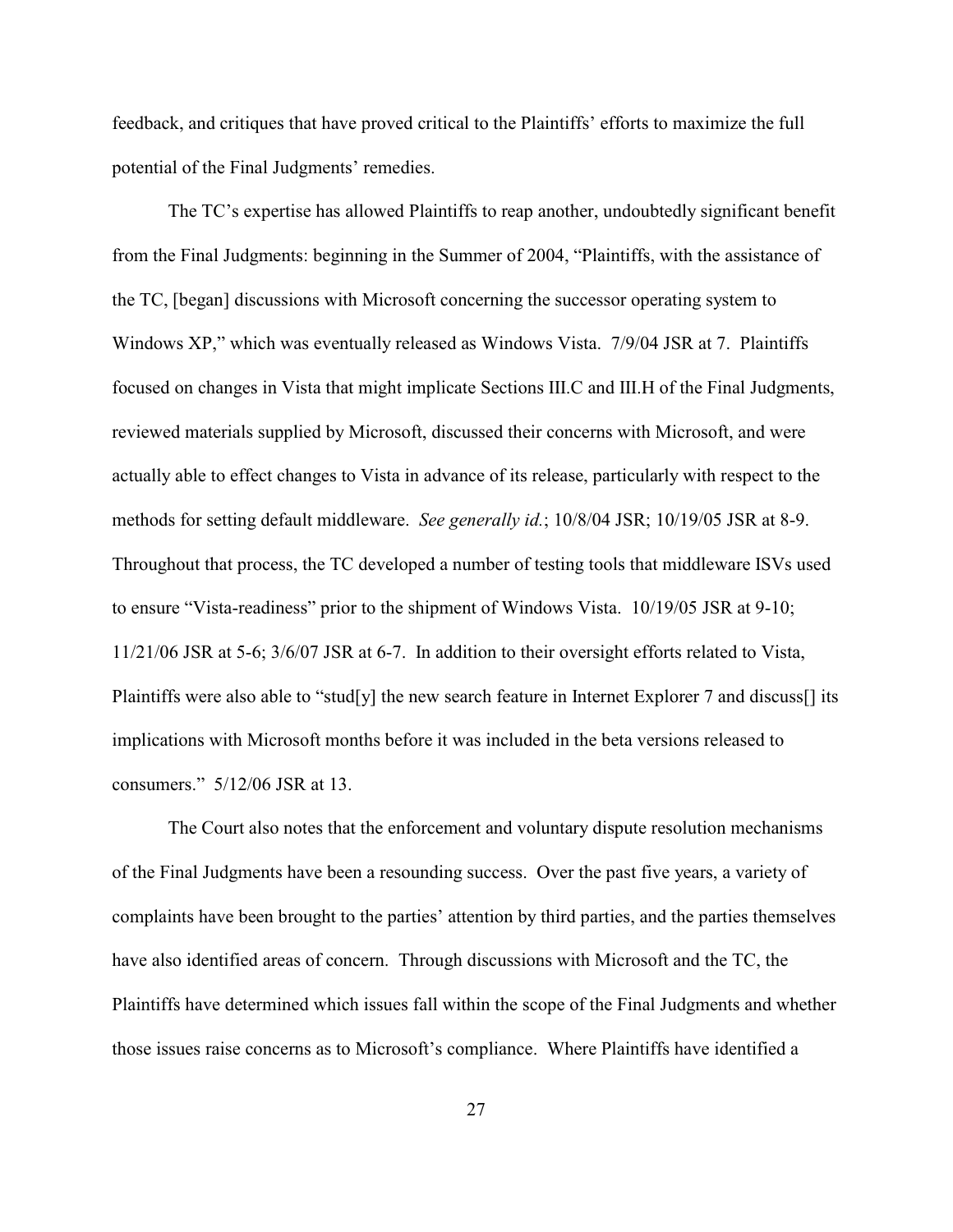compliance-related concern, they have engaged in constructive negotiations with Microsoft and have–based largely upon the TC's ability to evaluate the technical significance of issues and advise the Plaintiffs and Microsoft as to potential solutions–been able to resolve them through cooperation rather than litigation. The Court has always encouraged the parties to negotiate solutions and avoid litigation, and continues to do so. Indeed, the Court commends Microsoft for being open to concerns raised by the TC and third parties, being willing to negotiate workable solutions rather than becoming intransigent, and thus seeking to avoid costly and complex litigation.

Nevertheless, the Court would be remiss in suggesting that the compliance and enforcement road has been altogether smooth, even outside the context of Section III.E's implementation. It is certainly true that, as Microsoft stresses, it has never been found to be out of compliance with the Expiring Provisions of the Final Judgments. *See* Memorandum of Points and Authorities of Microsoft Corporation in Opposition to Certain Plaintiff States' Motions to Extend the Final Judgments (hereinafter "MS Opp'n") at 11. However, it is also true that, over the years, compliance-related issues have arisen regarding virtually every aspect of Section III that the Plaintiffs have determined merited further investigation and warranted concern with Microsoft's compliance efforts. *See* 7/3/03 JSR at 4-6 (describing ongoing questions related to § III.B compliance); 2/8/06 JSR at 10 (describing complaint under § III.C regarding OEM ability to customize first-boot experience); 6/19/07 JSR at 7-8 (describing reports alleging failure to disclose APIs as required by  $\S$  III.D); 10/8/04 JSR at 7-8, 11 (describing concern pursuant to  $\S$ III.F regarding Microsoft contracts for .NET Framework); 10/19/05 JSR (describing issue under § III.G regarding draft specification for promotional CD that included exclusivity requirement);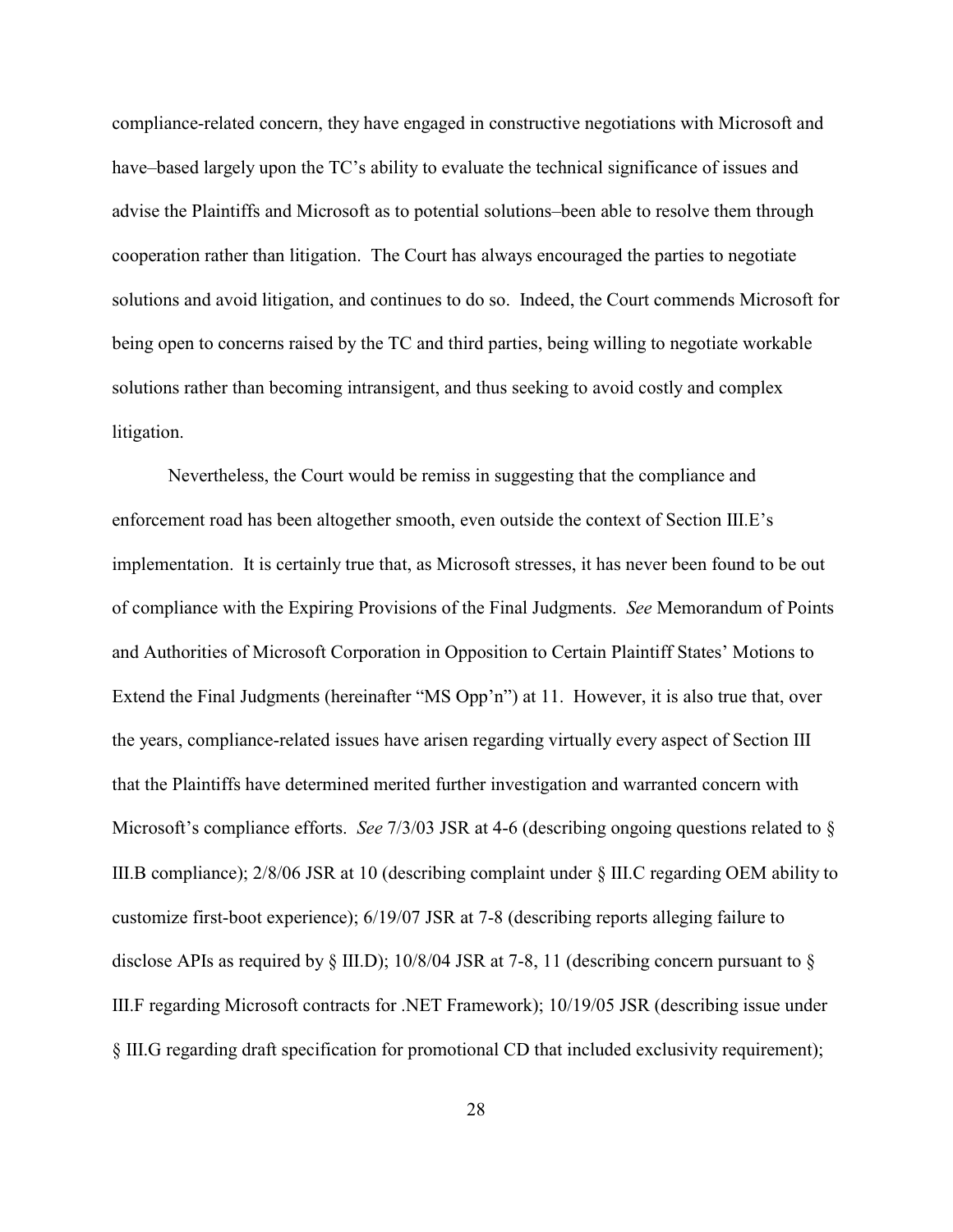10/17/03 JSR at 5-6 (describing § III.H issue relating to automatic invocation of IE). In each instance, the parties have–with the assistance of the TC–been able to negotiate a solution that has been acceptable to the parties and the Court. These negotiated solutions have obviated the need for compliance-related litigation and have precluded any possible Court findings of noncompliance.

# *D. The Section III.E Saga*

By far, the most significant focus of attention and criticism by the parties and the Court over the past five years has been Section III.E of the Final Judgments, which the Court once described as "the *most* forward-looking provision in [its] remedy." *Remedy Opinion*, 224 F. Supp. 2d at 173. Despite its originally forward-looking nature, no one involved–including the United States–disputes that more than five years after the entry of the Final Judgments, Section III.E still has yet to be fully implemented. The Court briefly recounts the tortured history that has led to this point.

Section III.E of the Final Judgments requires Microsoft to license "on reasonable and non-discriminatory terms (consistent with Section III.I) any Communications Protocol" that is "(i) implemented in a Windows Operating System Product installed on a client computer, and (ii) used to interoperate, or communicate, natively . . . with a Microsoft server operating system product." Final Judgments, § III.E. As the California Movants stress, Microsoft was aware that it would be required to produce Communications Protocols and corresponding technical documentation at least as early as November 2001, when it entered into the consent decree with the United States and the Settling States. CA Mem. at 6. That consent decree obligated Microsoft to make Communications Protocols available starting nine months after the consent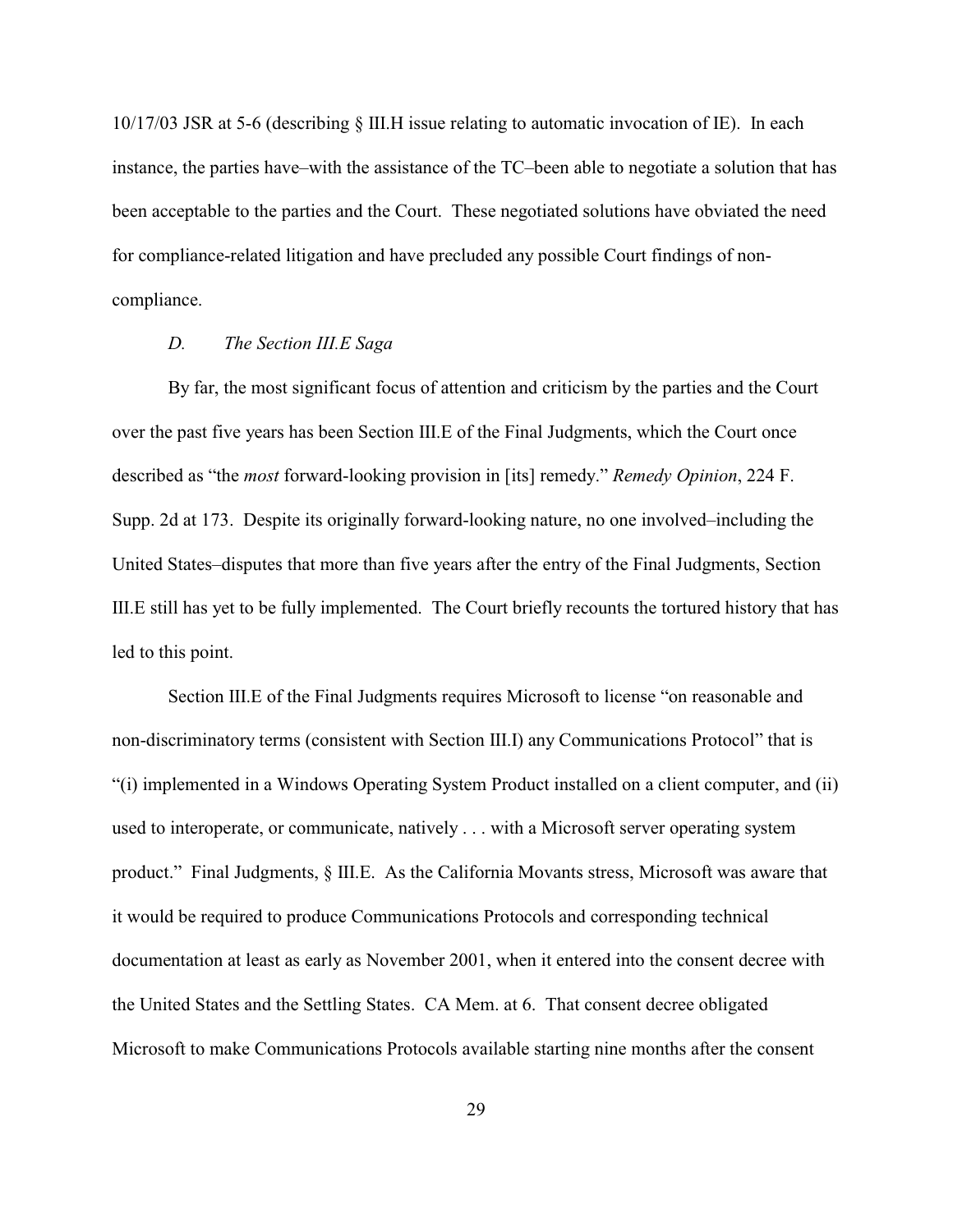decree was submitted to the Court, or in August 2002, while the Litigating States' Final Judgment required Microsoft to make Communications Protocols available three months after entry of that Final Judgment, or in February 2003. Final Judgments, § III.E.

When the Court held its first compliance-related Status Conference in this case on July 24, 2003, Microsoft represented that it had "identified more than 100 Communications Protocols encompassed by Section III.E" and developed a program, known as the Microsoft Communications Protocol Program ("MCPP"), under which third parties could license all of the Communications Protocols or a subset thereof. 7/3/03 JSR at 21. Microsoft also advised the Court that it had developed more than 5,000 pages of technical documentation, "produced by approximately ten technical writers working full-time for nine months." *Id.* Microsoft began offering licenses under the MCPP in August 2002 and, as of July 2003, four ISVs had signed license agreements with Microsoft. *Id.* at 22.

Plaintiffs' initial § III.E enforcement efforts focused on ensuring that MCPP licenses were offered on reasonable and non-discriminatory terms, as required by §§ III.E and III.I of the Final Judgments. *See id.* at 6-10. Plaintiffs continued to investigate issues relating to the terms, royalty rates, and structure of the licenses offered under the MCPP into early 2004. *See generally* 10/17/03 JSR. Throughout that period, Plaintiffs–including the United States, the New York Group, and the California Group–stressed that the delay in Section III.E's implementation might undermine its "forward-looking" nature. *See* 7/3/03 JSR at 9. In response, in October 2003 Microsoft reported that it had decided to allow licensees to extend the term of their licenses for an additional five years at any point during the license period. 10/17/03 JSR at 8-9. Still, in January 2004, Plaintiffs jointly advised the Court that, after conducting interviews with most of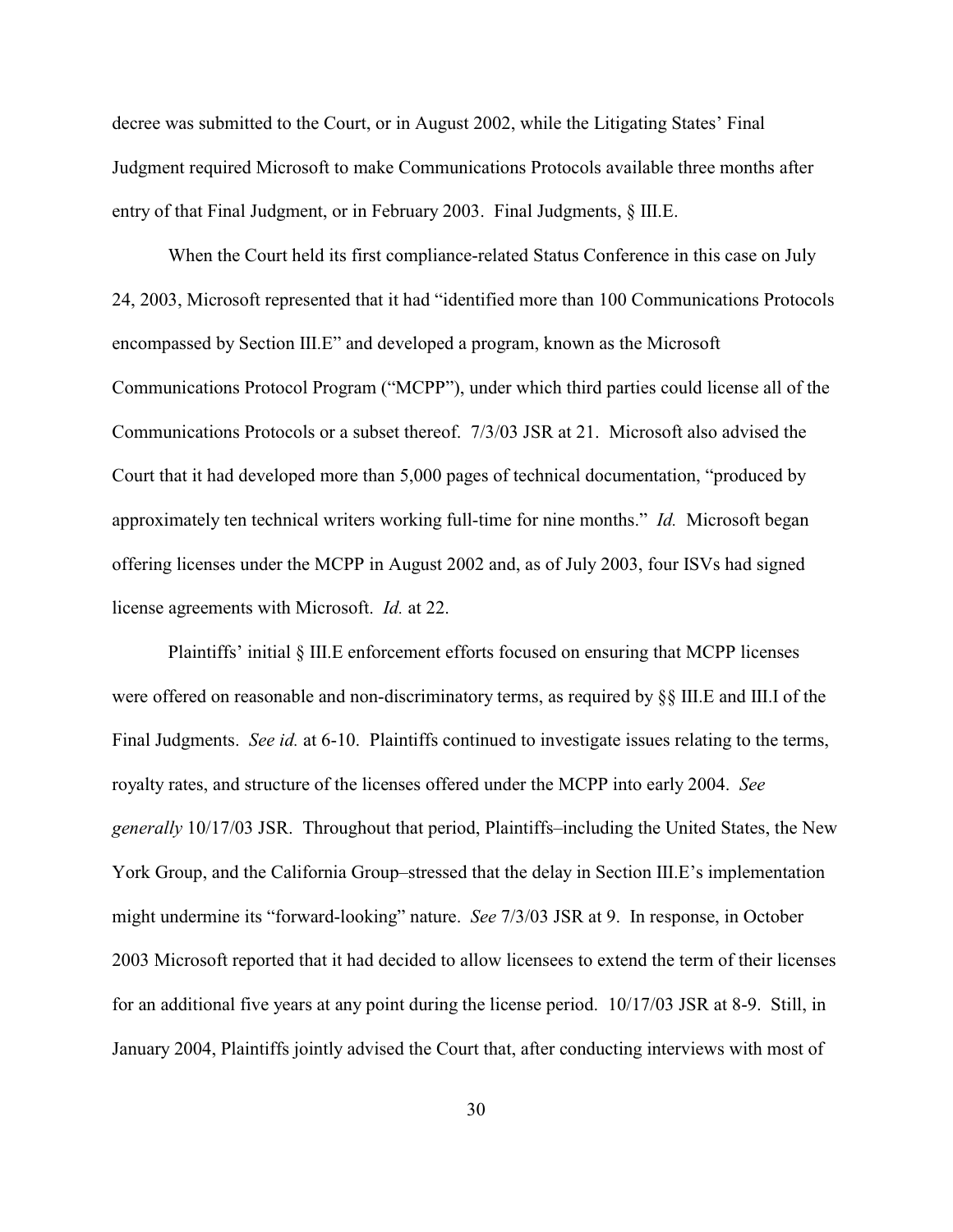the then-current MCPP licensees as well as a number of prospective licensees, they were "concerned that the current licensing program has thus far fallen short of satisfying fully the goals of Section III.E." 1/16/04 JSR at 2-3.

Also in January 2004, Plaintiffs reported to the Court that they had received a complaint regarding the sufficiency and completeness of the technical documentation provided by Microsoft to MCPP licensees, which the TC was investigating. *Id.* at 9. Plaintiffs reported a second complaint in this vein in April 2004, and informed the Court that the TC had "begun an investigation into this issue." 4/14/04 JSR at 4-5. "As a result of this investigation and other work performed by the Plaintiffs, [Plaintiffs] concluded that the technical documentation nee[ded] substantial revision in order to ensure that it [would be] usable by licensees across a broad range of implementations as envisioned by Section III.E." *Id.* at 5. Thus began the saga of the technical documentation, which continues unresolved to this day.

During the rest of 2004, the parties worked towards collectively developing a standard for completeness to which the technical documentation would be held, with the expectation that the project would be completed by the fall of 2004. 7/9/04 JSR at 5-6. All Plaintiffs–the state plaintiffs as well as the United States–continued to voice their concern that the delayed implementation of Section III.E should not be allowed to "reduce the useful life of the licensed technology to current and potential licensees." 4/14/04 JSR at 5. In response, Microsoft revised the MCPP license to provide for a two-year extension for the availability of the MCPP (until November 2009), and committed to allowing licensees to use the licensed protocols to develop products in perpetuity. 7/9/04 JSR at 4-5.

Microsoft released its first major revision of the technical documentation in early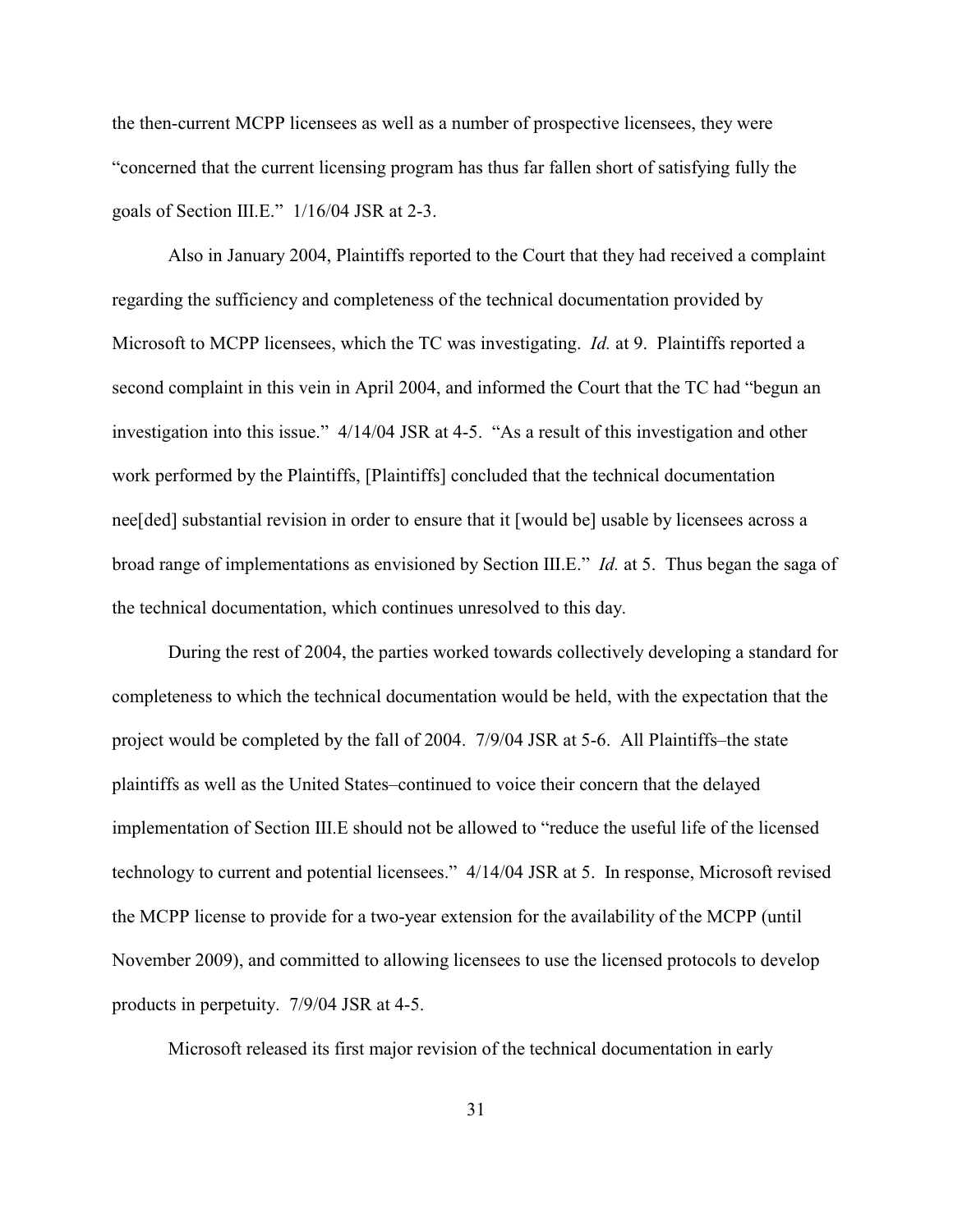December 2004. 1/25/05 JSR at 3. While Plaintiffs believed that it represented a "significant improvement" over the previous documentation, they all remained concerned that further work was needed to ensure its completeness, usability, and accuracy. *Id.* To that end, the parties agreed to a comprehensive plan designed to remedy the deficiencies, which they expected to be completed in one year, i.e., by early 2006. *Id.* at 3-5. That plan involved two efforts, one to be undertaken by the TC, the other by Microsoft. *Id.* The TC's portion of the plan soon began to make extensive progress, 6/1/05 JSR at 2-3, while Microsoft's portion of the plan–dubbed "Troika"–became mired in difficulties, *see generally id.* By October 2005, the parties reported that under a "best-case" scenario, the Troika project would be completed in October 2006, ten months later than originally projected, and Microsoft admitted "[q]uite frankly," that it "did not fully appreciate the scale, complexity, cost, and duration of the project," and "overestimated the capability of existing technologies to meet the requirements of the effort." 10/19/05 JSR at 5-6, 14.

As the Troika-related problems emerged, the Plaintiffs–particularly those within the California Group–began to question whether Microsoft was devoting the resources necessary to ensure that Section III.E resulted in complete, accurate, and useable technical documentation. *See* 10/26/05 Status Hrg. Tr. at 20:7-26:19 (expressing the California Group's opinion that "[e]ssentially, Microsoft hasn't done what it promised to do" and stressing the significance of the technical documentation within the Final Judgments' overall remedial scheme). The Court likewise stressed the significance of accurate and complete technical documentation during various status conferences, admonishing Microsoft that "if there is an issue of resources, then put them in, whatever it takes to make this work." *Id.* at 33:11-14.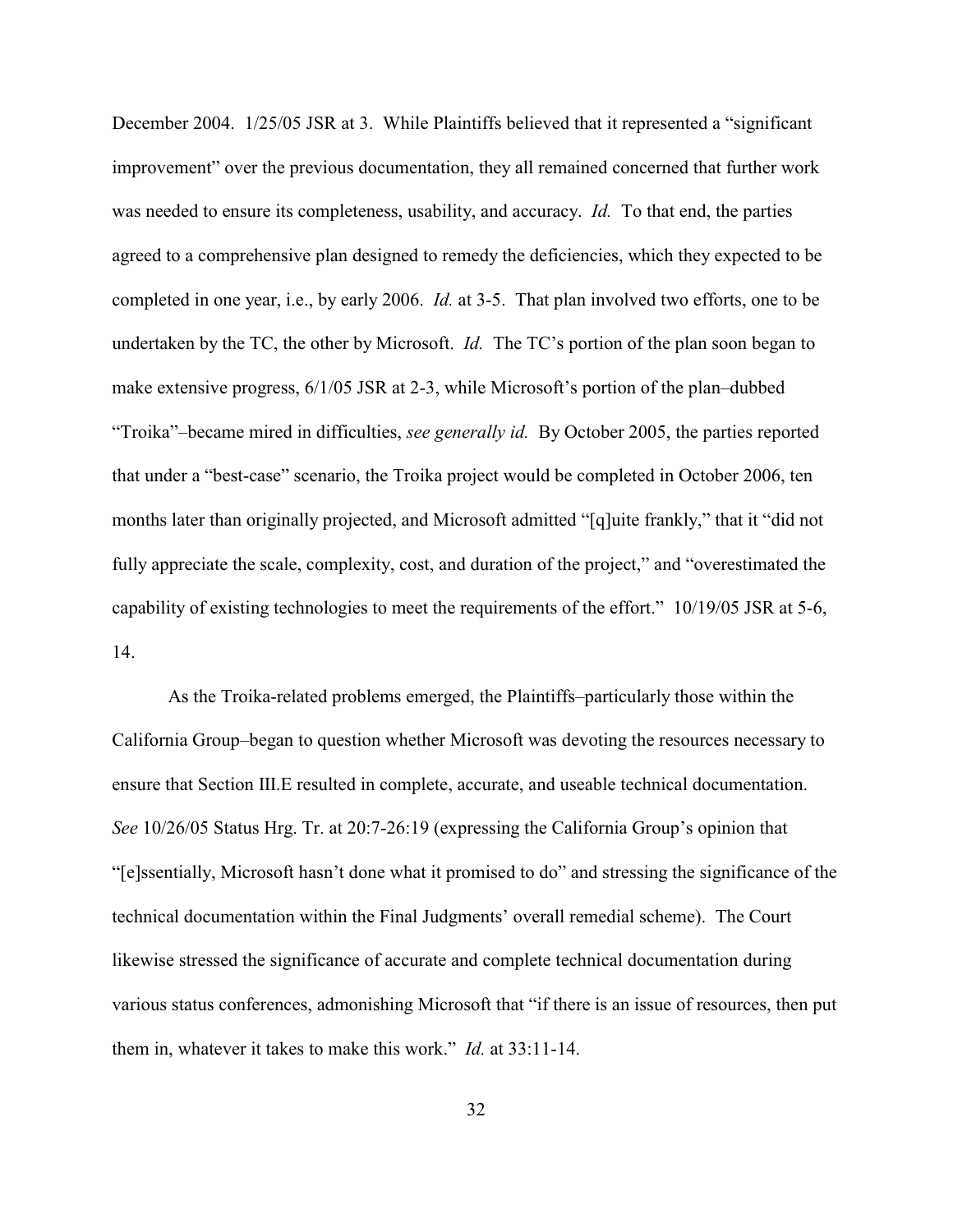In the Fall of 2005, the parties and the Court focused their attention on the Troika project, and the parties developed another four-part plan to address the project delays. 11/18/05 JSR at 2. The parties' plan called upon the TC to assume responsibility for an increasingly significant portion of the work that Microsoft had previously committed to completing, while Microsoft agreed to "increase the resources dedicated to responding to the TC and to making resulting changes to the technical documentation" in response to Technical Documentation Issues ("TDIs") identified by the TC. *Id.* at 2-8. Under the parties' plan, Microsoft was to respond to TDIs within certain time frames, depending upon their severity, but by January 2006, Plaintiffs reported that Microsoft had fallen significantly behind in meeting those guidelines and that the number of outstanding TDIs was mounting. Pls' 1/23/06 Resp. to Microsoft Suppl. Status Report. All Plaintiffs jointly condemned this slippage, advising the Court that "Microsoft need[ed] to dramatically increase the resources devoted to responding to technical documentation issues in order to get its performance under the [guidelines] back on track." *Id.* at 2.

Based on all Plaintiffs' sharp criticism of Microsoft, "the frequent delays with the Troika project, [and] Microsoft's newfound disregard for the [TDI guidelines]," during its opening comments at the February 8, 2006 status conference, the Court voiced its "concern[] that Microsoft was neglecting a portion of its compliance obligations and promises." 2/8/06 Status Conf. Tr. at 6:5-10. Throughout that status conference, the Court stressed the need "to make sure that . . . Microsoft [was] still carrying their end . . . in terms of making sure this actually works," particularly given the TC's continued assumption of responsibilities originally undertaken by Microsoft. 2/14/06 Status Hrg. Tr. at 17:11-18 (noting that "if [the TC's] been able to do it, I don't understand why Microsoft hasn't been able to"). In addition, the Plaintiffs–again led by the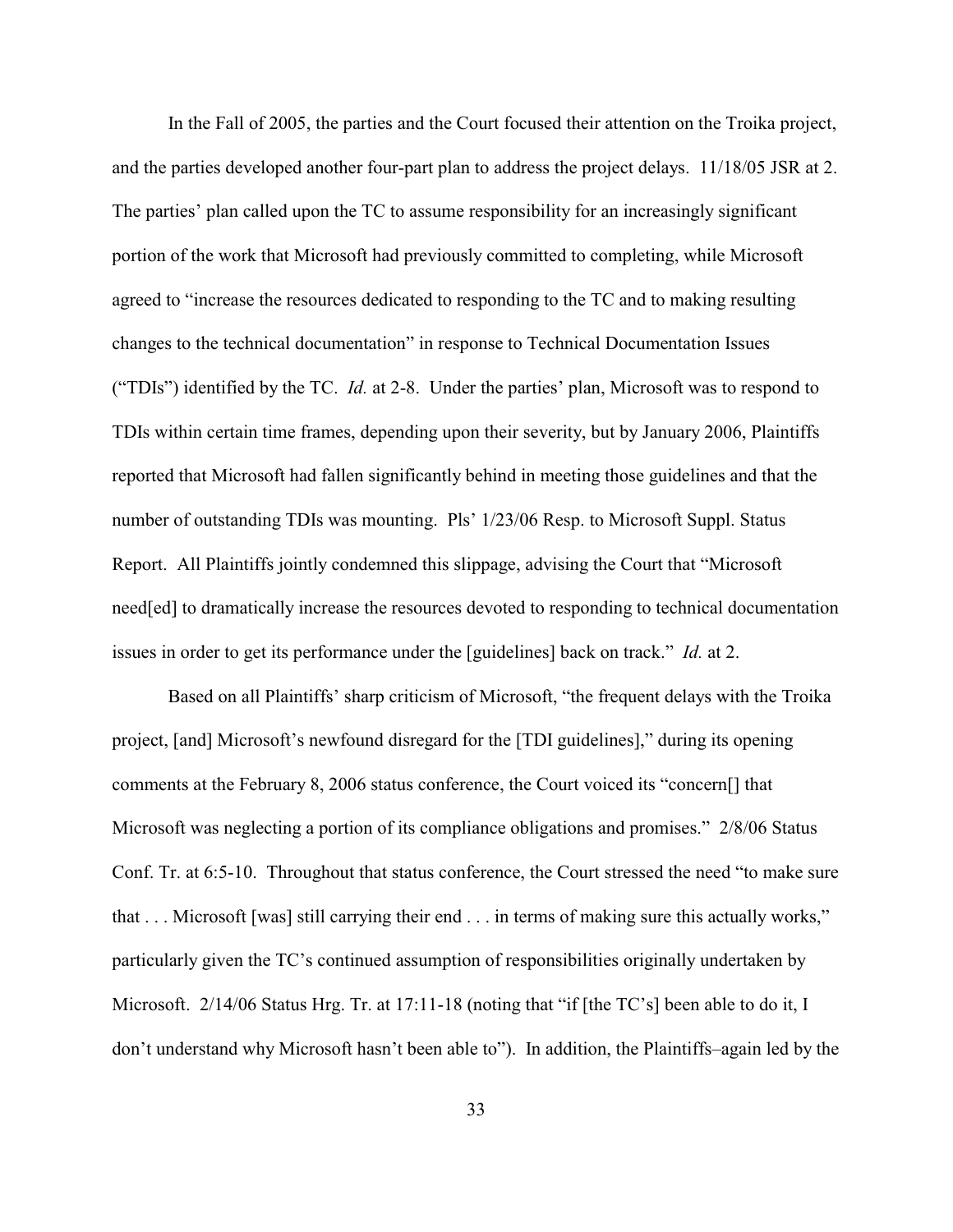California Group–denounced what they viewed as a "lack of commitment and seriousness with which Microsoft takes its obligations here." *Id.* at 35:14-41:15. At that point in time, however, the Court's concerns were assuaged in part by Microsoft's announcement of a "new significant step to facilitate its communications protocol licensing, namely Microsoft's plan to license the Windows source code at no extra cost to the licensees and to provide them with training." *Id.* at 6:22-7:5. As a result of this development, the Plaintiffs determined that rather than address TDIs to Microsoft, the TC would attempt to resolve them itself using the Windows source code, and would only bring concerns to Microsoft's attention if it found itself unable to do so. 2/8/06 JSR at 4-7

Unfortunately, what had seemed so promising in February 2006 again proved ineffective. Rather than declining, the number of outstanding TDIs continued to rise, and Microsoft remained unable to promptly resolve open TDIs identified by the TC. 5/12/06 JSR at 3-5. By May 2006, the parties' efforts towards implementing Section III.E reached a crisis point, as the delays stretched on and it became increasingly obvious that the available technical documentation was far from the type of quality product envisioned by Section III.E. *Id.* In response to mounting pressure from the Court and all of the Plaintiffs, Microsoft finally acknowledged that a new approach to the technical documentation was necessary, along with more resources. *Id.* at 4. As a result, Microsoft brought in a high-level executive, Robert Muglia, Senior Vice President of Microsoft's Server and Tools Business, to analyze the lack of success in implementing Section III.E and to "determine the most efficient method for producing technical documentation that is of a sufficiently high quality to assure Plaintiffs and the TC that Microsoft is meeting its obligations to licensees." *Id.* at 6. Mr. Muglia "and his team ultimately concluded that the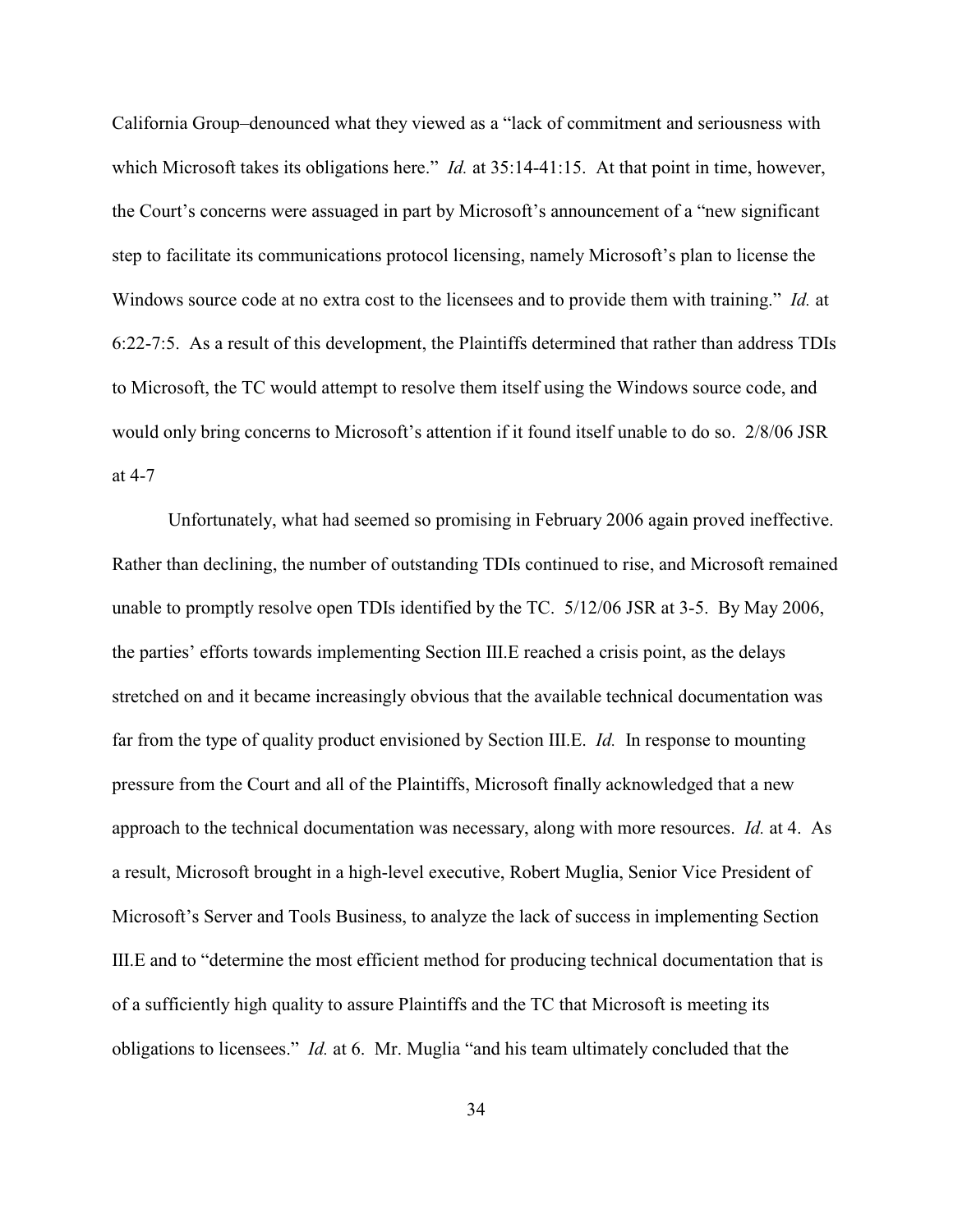current process of trying to fix issues identified by the TC one at a time was unlikely, in the foreseeable future, to result in [satisfactory] documentation." *Id.*

Microsoft therefore determined that "a broader 'reset' would be much more effective and efficient, meaning that Microsoft [would] rewrite substantial portions of the documentation," *id.*, in order to "describe the protocols in a context in which they [would] be implemented by people [with] limited knowledge of Windows,"  $5/17/06$  Status Hrg. Tr. at 39:9-18. At the May 17, 2006 status conference, which focused on the RESET plan, Microsoft admitted that prior to the RESET plan, it "didn't have the exact right resources, [and] didn't have the right process in place." *Id.* at 39:3-8. Microsoft also acknowledged that it added significant resources to the technical documentation project in early 2006. *Id.* Indeed, while Microsoft originally devoted only ten employees to the technical documentation project, *see* 7/3/03 JSR at 22, by May 2006, over 210 employees were involved in Microsoft's technical documentation efforts, including 150 product team engineers and program managers.  $5/12/06$  JSR at 19-20.<sup>26</sup>

The RESET plan undertaken in May 2006 was accompanied by the parties' joint request that the Court extend Section III.E of the Final Judgment and certain related sections until November 12, 2009 to "ensure that all necessary work on the documentation [could] be completed and that current and future MCPP licensees [would] have a substantial period of time

 $26$  The insufficiency of the resources Microsoft originally devoted to technical documentation project is clear from Microsoft's latest Supplemental Status Report, which states that "[a]pproximately 630 Microsoft employees and contingent staff are involved in work on the MCPP technical documentation," along with Microsoft's protocol documentation efforts for the European Commission, and that "approximately 320 product team engineers and program managers are actively involved in the creation and review of the technical content of the [MCPP] documentation." 1/15/08 MS Suppl. Report at 6.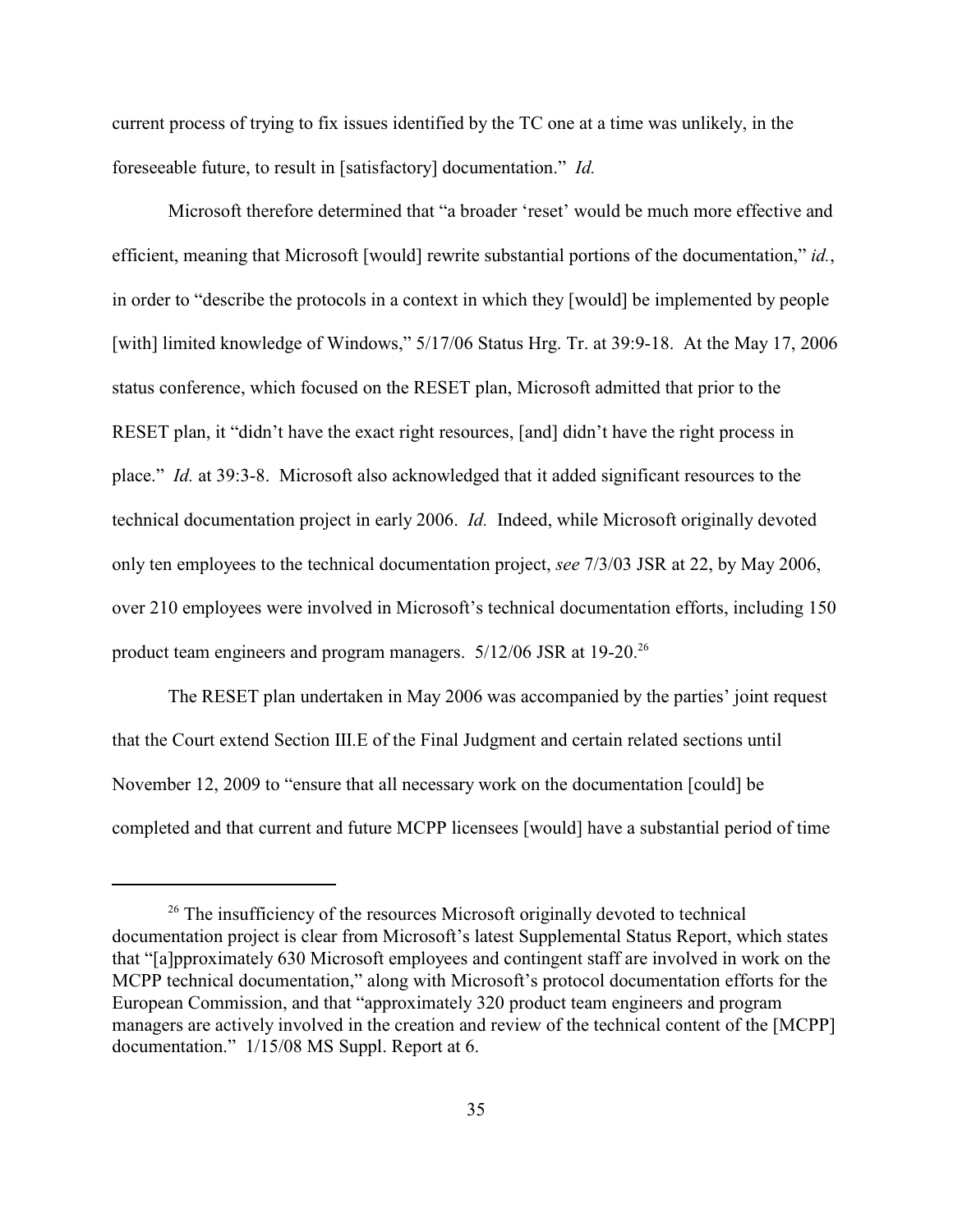to make use of the revised documentation." *Id.* at 10-13; *see also* Joint Motions to Modify the Final Judgments. The parties' agreed-upon extension, which the Court approved in September 2006, extended Sections I, II, III.E, III.F.1, III.F.3, III.I, III.J, IV, V, VI, VII, and VIII of the Final Judgments until November 12, 2009, and incorporated an agreement between Plaintiffs and Microsoft "that Plaintiffs have the right in their sole discretion to request an additional three-year extension of the extended portions of the decree until November 12, 2012, and that Microsoft will not oppose any such request." NY/MS Joint Mot. to Modify the Final Judgment at 2-3. Along with the extension, Microsoft agreed that "even if the Final Judgments expire[d] completely in November 2009, it [would] continue, through November 11, 2012, to make the protocols included in the MCPP available for license on reasonable and non-discriminatory terms with a term of at least five years," such that "industry members [would] effectively have the ability to license protocols through at least November 11, 2017." 5/12/06 JSR at 10.

Since May 2006, the parties have diligently worked toward implementing the RESET plan. The TC has found the rewritten documentation emerging as a result of the RESET plan to be a vast improvement over the previous two forms of technical documentation created by Microsoft, and the Plaintiffs have reported that they are encouraged by this progress. *See generally* 8/30/06 JSR and 11/21/06 JSR. In addition, as of the parties' last Joint Status Report, a total of 41 companies were licensing Communications Protocols pursuant to § III.E of the Final Judgments and 13 licensees were shipping products under the MCPP. 8/31/07 JSR at 6. However, even the RESET plan's path has not been completely without pitfalls. Most significantly, in February 2007, Microsoft reported that it had conducted an internal audit and "determined that there [were] a number of protocols that [had to] be documented in addition to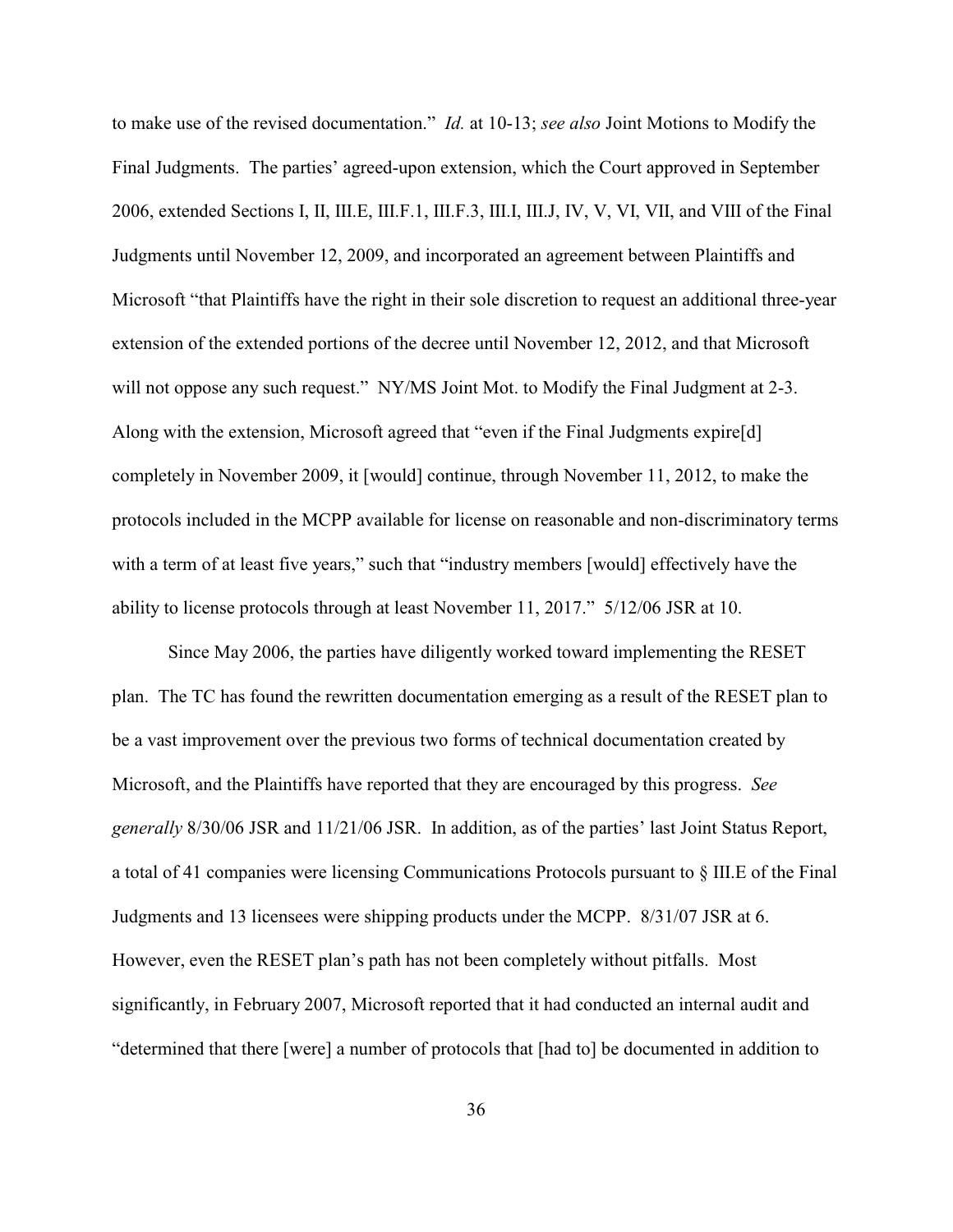those [Microsoft] originally planned" to document. 3/5/07 JSR at 5. Microsoft projected that the overall time line for the RESET plan would have to be delayed by two months to allow for documentation of those protocols. *Id.*

Again, Plaintiffs–the United States along with the state plaintiffs–voiced their concern about the delay in Section III.E's full implementation. At the March 12, 2007 Status Conference, the parties reported another agreement designed to address Plaintiffs' continuing problems with the delay. *See generally id.*; 3/12/07 Status Hrg. Tr. This plan involved two "audits" of Microsoft's internal audit: one third-party consulting firm would review Microsoft's audit process, while a second consulting firm would attempt to develop programmatic methods for searching the Windows source code to identify additional communications protocols that should have been considered for inclusion in the MCPP. *See generally* 3/5/07 JSR; 3/12/07 Status Hrg. Tr. Finally, the parties negotiated a possible extension of the royalty holiday in place for MCPP licenses until the Plaintiffs deemed the technical documentation "substantially complete." *See generally* 3/5/07 JSR; 3/12/07 Status Hrg. Tr.

As of the last status conference held in this case on September 11, 2007, Microsoft had released all initial versions of the rewritten technical documentation to the TC for testing, but the TC and Plaintiffs were far from concluding that the documentation was "substantially complete." 8/31/07 JSR. The parties and the TC continue to conduct intensive testing of the technical documentation, and to review the corresponding overview/reference materials that Microsoft makes available to licensees. *Id.* In addition, while the first consulting firm's audit of Microsoft's internal audit is complete, the second consulting firm's efforts are ongoing. *Id.* at 4. Further, in its January 15, 2008 Supplemental Status Report, Microsoft reported that it is still in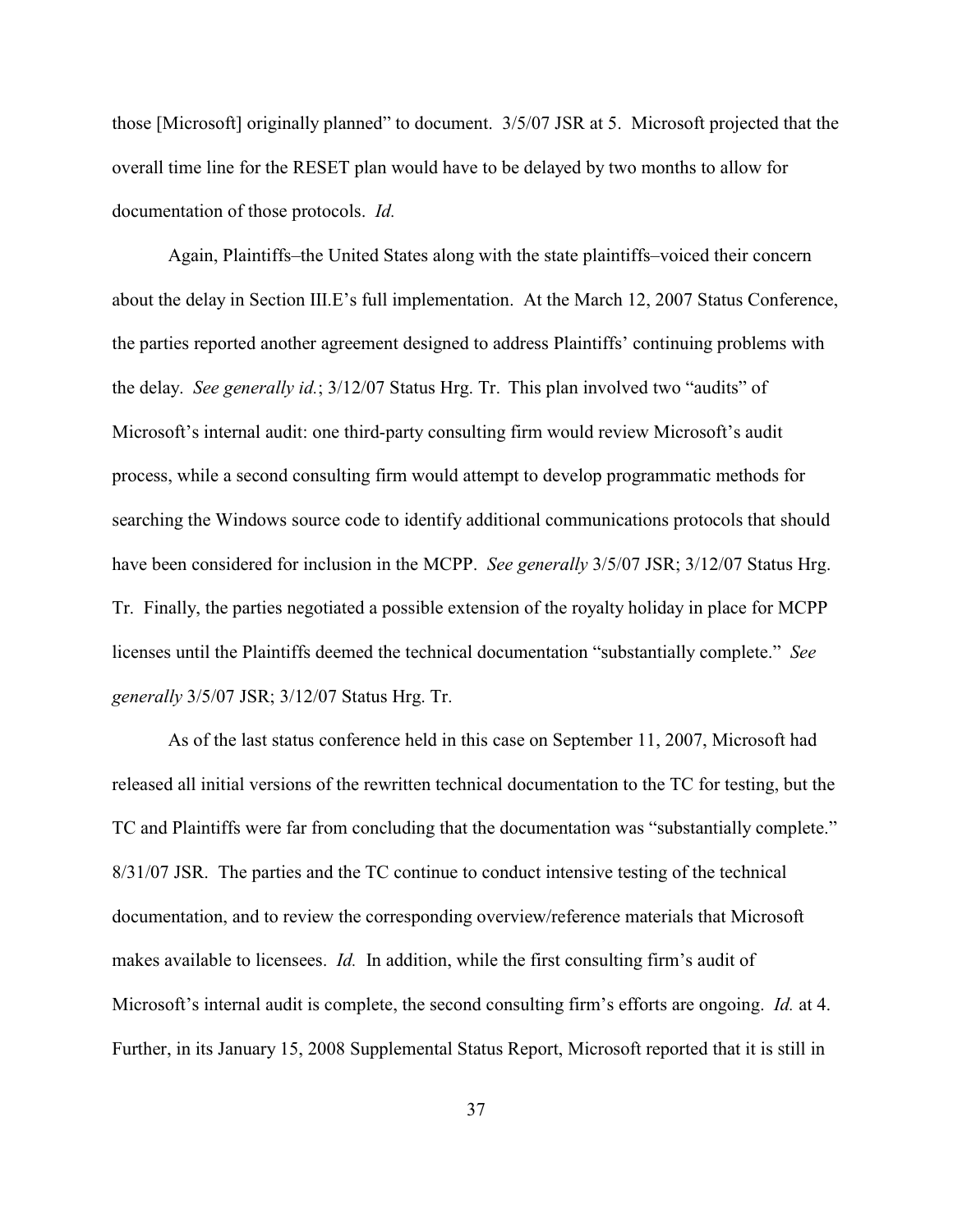discussions with the TC regarding the overview/reference materials, and that testing of the rewritten documentation continues, with over 900 TDIs outstanding against the new documentation. 1/15/08 MS Suppl. Report at 2-5.

Based on the foregoing history, it is abundantly clear that more than five years after the Communications Protocols and related technical documentation were required to be available to licensees under § III.E, the documentation envisioned by that Section is still not available to licensees in a complete, useable, and certifiably accurate form. Although the technical documentation project is complex and novel, it is clear, at least to the Court, that Microsoft is culpable for this inexcusable delay. To be sure, the delay has developed in stages, and at each step Microsoft commendably has been willing to work with the Plaintiffs and the TC to address their issues and identify a means of resolving them. The parties' negotiations, in turn, have achieved a worthy goal by obviating the need for compliance-related litigation.<sup>27</sup> Quite simply, because the parties have negotiated solutions to each of the myriad issues arising under Section III.E, the Court has never been asked to find Microsoft out of compliance with Section III.E, and has not deemed a *sua sponte* finding of non-compliance necessary or fruitful in achieving compliance.

Nevertheless, practically speaking, Microsoft has never complied with Section III.E. Furthermore, Microsoft did not proactively bring the problems with its technical documentation

 $27$  Of course, if the parties had not been able to negotiate the RESET plan when the Section III.E issues reached a crisis point, Plaintiffs would have been entitled–pursuant to Section V.B of the Final Judgments–to commence an enforcement proceeding and, in the event that "the Court found that Microsoft ha[d] engaged in a pattern of willful and systematic violations," to "apply to the Court for a one-time extension of th[e] Final Judgment[s] of up to two years," i.e., until November 12, 2009. *See* Final Judgments, § V.B.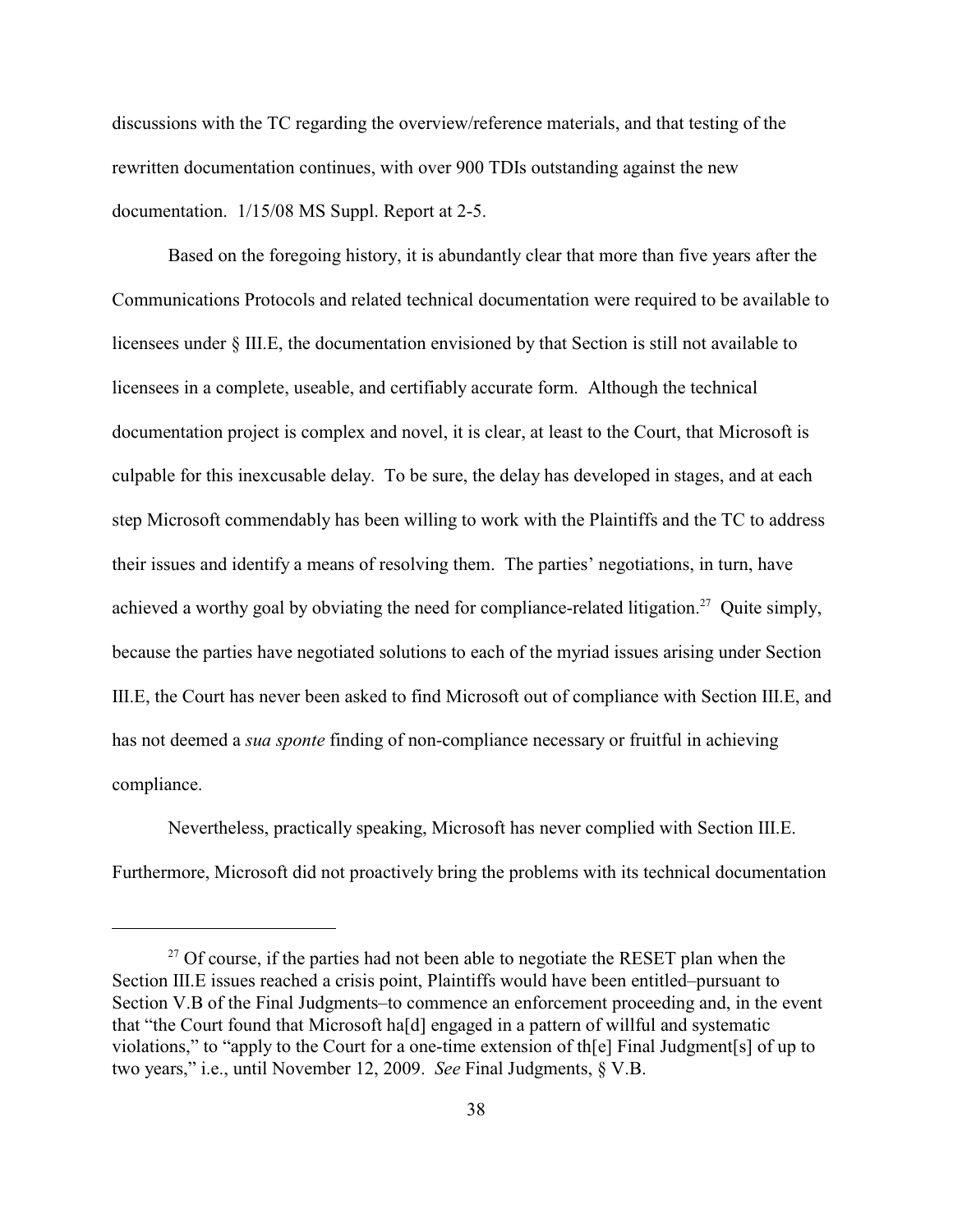to the Court's attention. Instead, the majority of the issues relating to Section III.E that have arisen over the years have been identified by the Plaintiffs, through the efforts of the TC. While Microsoft eventually proposed the RESET plan, and has since cooperated in carrying it out, it did so in the face of mounting pressure from all Plaintiffs and the Court. In addition, there is no reason why the type of documentation finally being created under the RESET plan could not have been created from the outset if the necessary resources had been devoted. Clearly, the documentation finally emerging from the RESET plan is not the result of any changes in the relevant market or technological advances over the past five years; rather, it might have been developed earlier with the right resources and approach. Microsoft essentially admitted as much during the May 17, 2006 status conference when it acknowledged that it "didn't have the exact right resources [or] the right process in place" prior to the RESET plan. 5/17/06 Status Hrg. Tr. at 39:3-8; *see also id.* at 29:19-30:13 (California Group comment that the "essence of the problem seems to be . . . insufficient planning at the outset of the [technical documentation] project.").<sup>28</sup> While the Court is cognizant that Section III.E required Microsoft to document protocols that had never before been documented (as opposed to § III.D, which only required Microsoft to expand its documentation of APIs), *see id.* at 37:6-38:19, Microsoft should have recognized the problems with its documentation attempts earlier, and directed the appropriate

 $^{28}$  Again, the Court notes that while Microsoft now reports that "[a]pproximately 630 Microsoft employees and contingent staff are involved in work on the MCPP technical documentation," with "approximately 320 product team engineers and program managers [] actively involved in the creation and review of the technical content of the documentation," 1/15/08 MS Suppl. Report at 6, it originally devoted only ten employees to the project of creating the necessary technical documentation. *See* 7/3/03 JSR at 22. Even as of Microsoft's March 15, 2006 Supplemental Status Report–filed more than three years after the technical documentation was originally anticipated to be released–a total of approximately 83 Microsoft employees worked either full- or part-time on the documentation effort. 3/15/06 MS Suppl. Report at 9-10.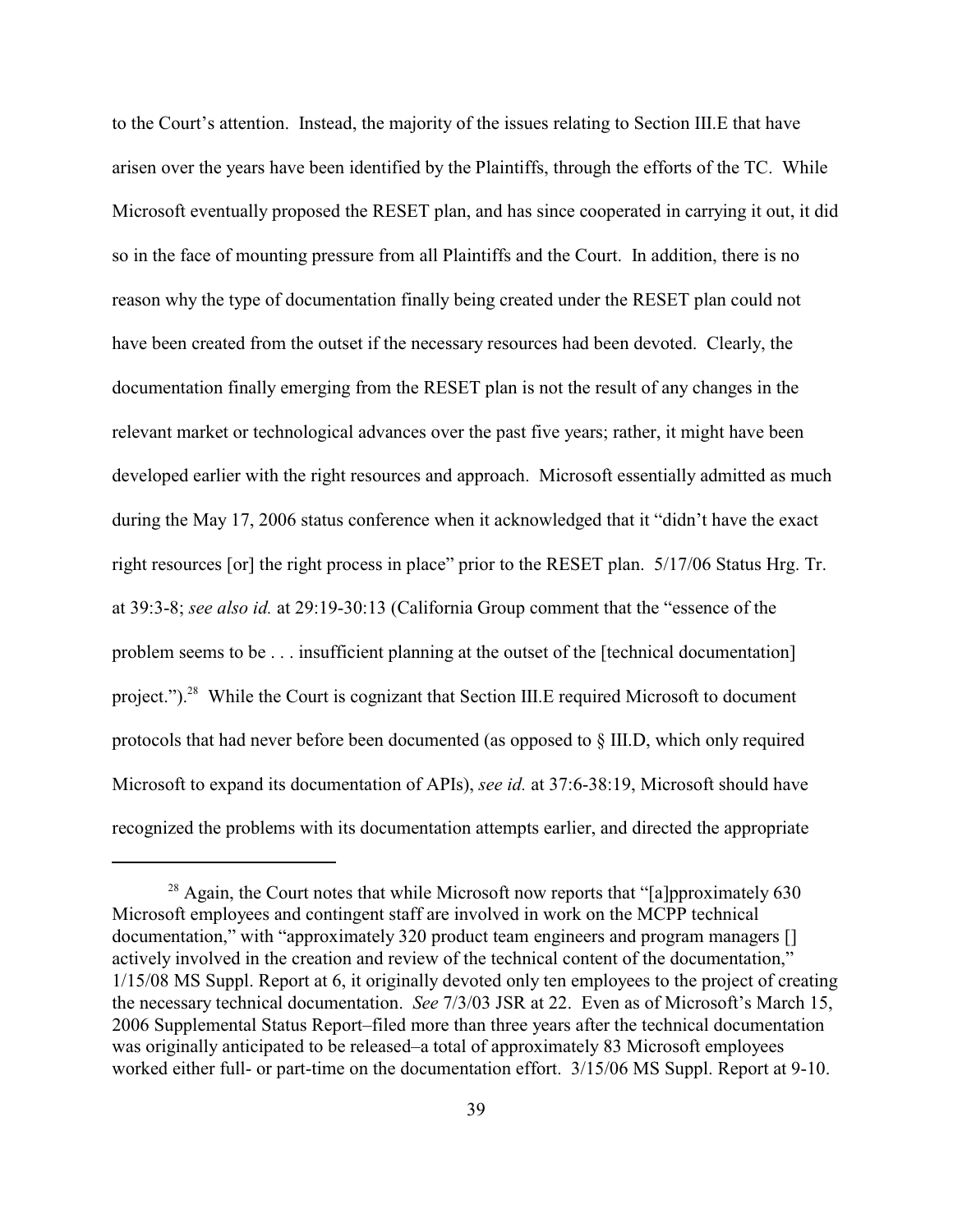resources towards creating the necessary documentation.

In considering the Moving States' motions to extend the Final Judgments, the Court must evaluate the facts as they are at this point in time. To that end, while the Court certainly commends Microsoft for its willingness to cooperate with Plaintiffs and negotiate solutions throughout the past five years, the fact remains that when the Final Judgments were entered, the parties and the Court anticipated that the documentation required under Section III.E would be available, at the latest, by February 2003. Instead, almost five years later, Section III.E, which was meant to be "the *most* forward-looking provision" of the Final Judgment, *Remedy Opinion*, 224 F. Supp. 2d at 173, has yet to be fully implemented. At least as significantly, because of the delay, the various provisions of the Final Judgments have never been given an opportunity to operate together as the Court and the parties envisioned when the Final Judgments were entered. *See Settling States Opinion*, 231 F. Supp. 2d at 259 ("Far from an amalgam of scattered rules and regulations pieced and patched together to restrict Microsoft's anticompetitive business conduct, the [Final Judgment] adopts a clear and consistent philosophy such that the provisions form a tightly woven fabric.") (incorporating *Tunney Act Opinion*); *see also* United States' Resp. to Public Comments, Docket No. [699], at 205 ¶ 413 ("it is the overall impact of the various decree provisions working together over the course of the five-year term that will restore competitive conditions in the market.").

## *E. The Moving States' Motions*

At the March 13, 2007 status conference in the consolidated cases, the California Group reported to the Court that it intended to undertake an effort to survey MCPP licensees regarding their experiences with, and the impact of, the Final Judgments. 3/13/07 Status Hrg. Tr. at 31:3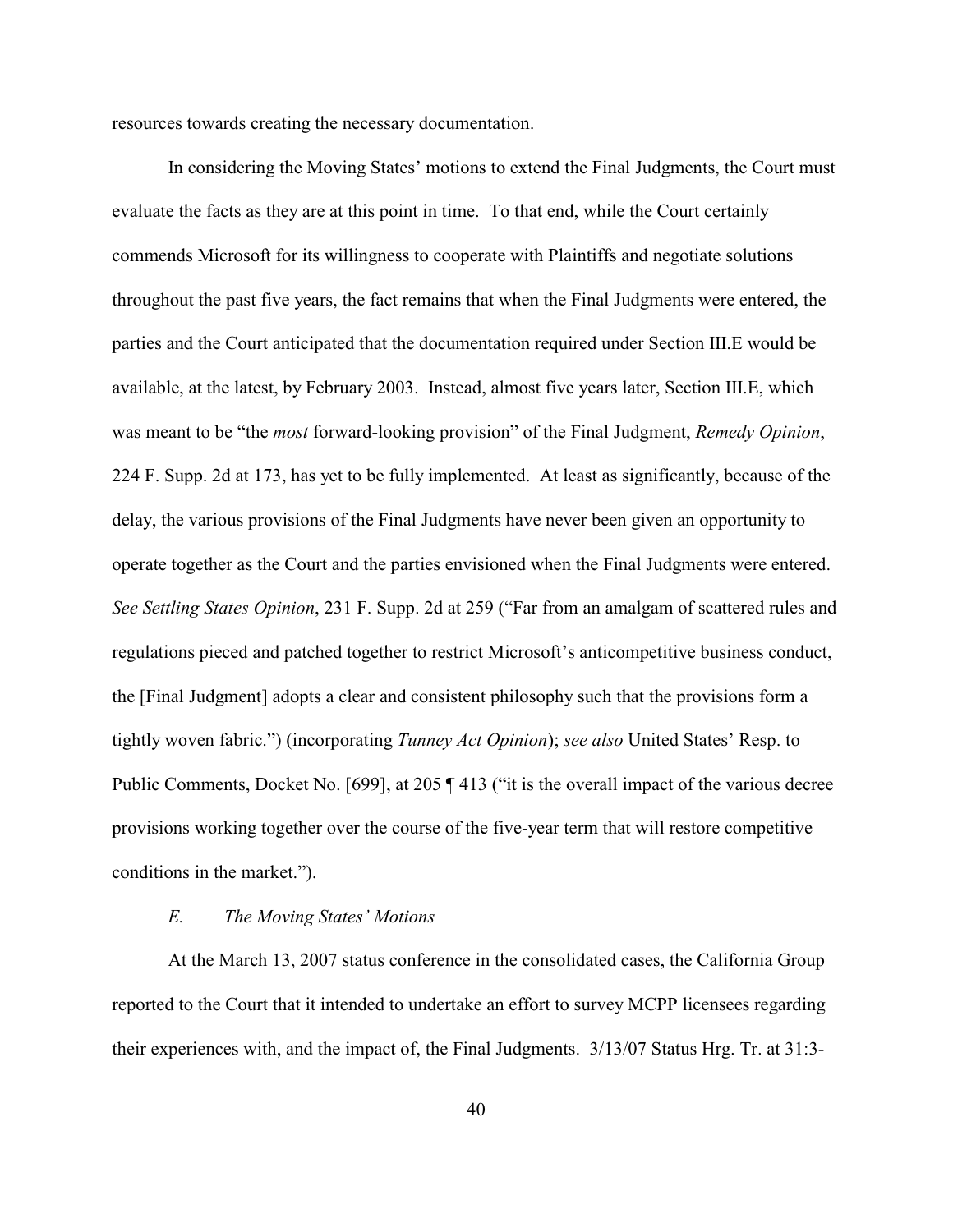32:17. Also during that status conference, the Court requested that all of the Plaintiffs begin to review the various sections of the Final Judgments and raise at the next status conference any issues that might need attention before the Final Judgments' then-impending expiration in November 2007. *Id.* at 67:10-68:21. The California Group presented an interim report on the results of its survey in the June 19, 2007 Joint Status Report, and during the June 26, 2007 status conference, the parties expressed their intent to provide the Court with reports reflecting their respective positions on the overall effectiveness of the Final Judgments. *See* 6/19/07 JSR at 11- 15. On August 30, 2007, the Court received three such reports: the California Group filed a Report on Remedial Effectiveness; the New York Group and the United States filed a Joint Review of the Final Judgments; and Microsoft filed a Report Concerning the Final Judgments.

During the September 11, 2007 status conference, the California Group announced its intent to file a motion asking the Court to extend all provisions of its Final Judgment, other than § III.B, through November 2012. *See generally* 9/11/07 Status Hrg. Tr. at 27:3-29:10; 36:22- 56:13. At that same status conference, the Court indicated that it was reserving all comments on the effectiveness of the Final Judgments until the expected November 2007 expiration of many provisions, but made some observations regarding the "background against which the final judgment was entered," and indicated that any request to extend the Final Judgments would have to be "for an identifiable purpose." *Id.* at 31:5-36:21.

The California Movants filed their Motion to Extend on October 16, 2007, and on October 18, 2007, the New York Movants filed their Motion to Alter Judgment, joining the California Movants' request for an extension. On October 19, 2007, the United States filed a Report indicating that they would not move to extend the Final Judgment in *United States v.*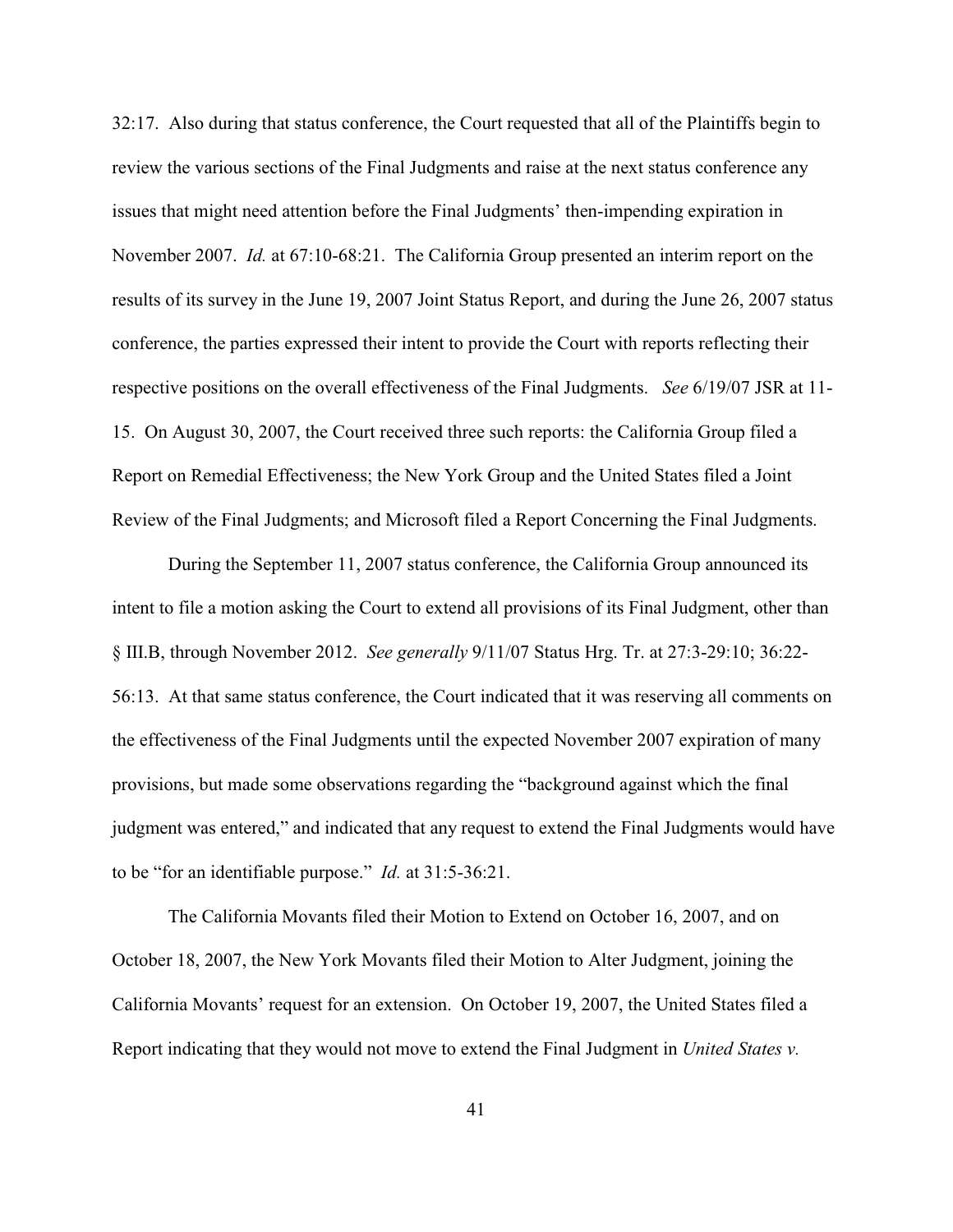*Microsoft*. Accordingly, the Final Judgment in *United States v. Microsoft* lapsed on November 12, 2007. On October 23, 2007, the Court held a telephone conference on the record with all parties regarding the need for thorough briefing on the Moving States' motions. On October 30, 2007, the New York Group, the California Group, and Microsoft filed–and the Court granted–a Joint Motion to extend the Expiring Provisions of the Final Judgments "only for so long as necessary (but no longer than January, 31, 2008) to allow" the Court to properly consider the pending motions to extend. Pursuant to a schedule agreed upon by the parties and the Court, Microsoft filed its Opposition to the Moving States' motions on November 6, 2007, the United States filed a Motion for Leave to Participate as *Amicus Curiae* and a proposed *amicus* brief on November 9, 2007, and the Moving States filed a joint Reply on November 16, 2007.

Having reviewed all of the foregoing filings, on December 10, 2007, the Court issued an Order directing the Moving States and Microsoft to file additional briefing on a "very targeted" issue regarding the relation between Section III.E and the other provisions of the Final Judgments. As ordered, the Moving States filed their additional Memorandum on December 18, 2007, and Microsoft filed its Opposition thereto on December 28, 2007. Finally, on January 8, 2008, the Court ordered the Moving States to file a Reply to Microsoft's Opposition, addressing a list of pointed questions. The Moving States did so on January 11, 2008. As such, the Moving States' motions to extend finally are fully ripe for review.

## **II: LEGAL STANDARD**

The Moving States and Microsoft disagree over the appropriate legal standard to apply to the Moving States' motions to extend. Before turning to that issue, however, the Court addresses a more fundamental one: the source of the Court's authority to modify the Final Judgments as the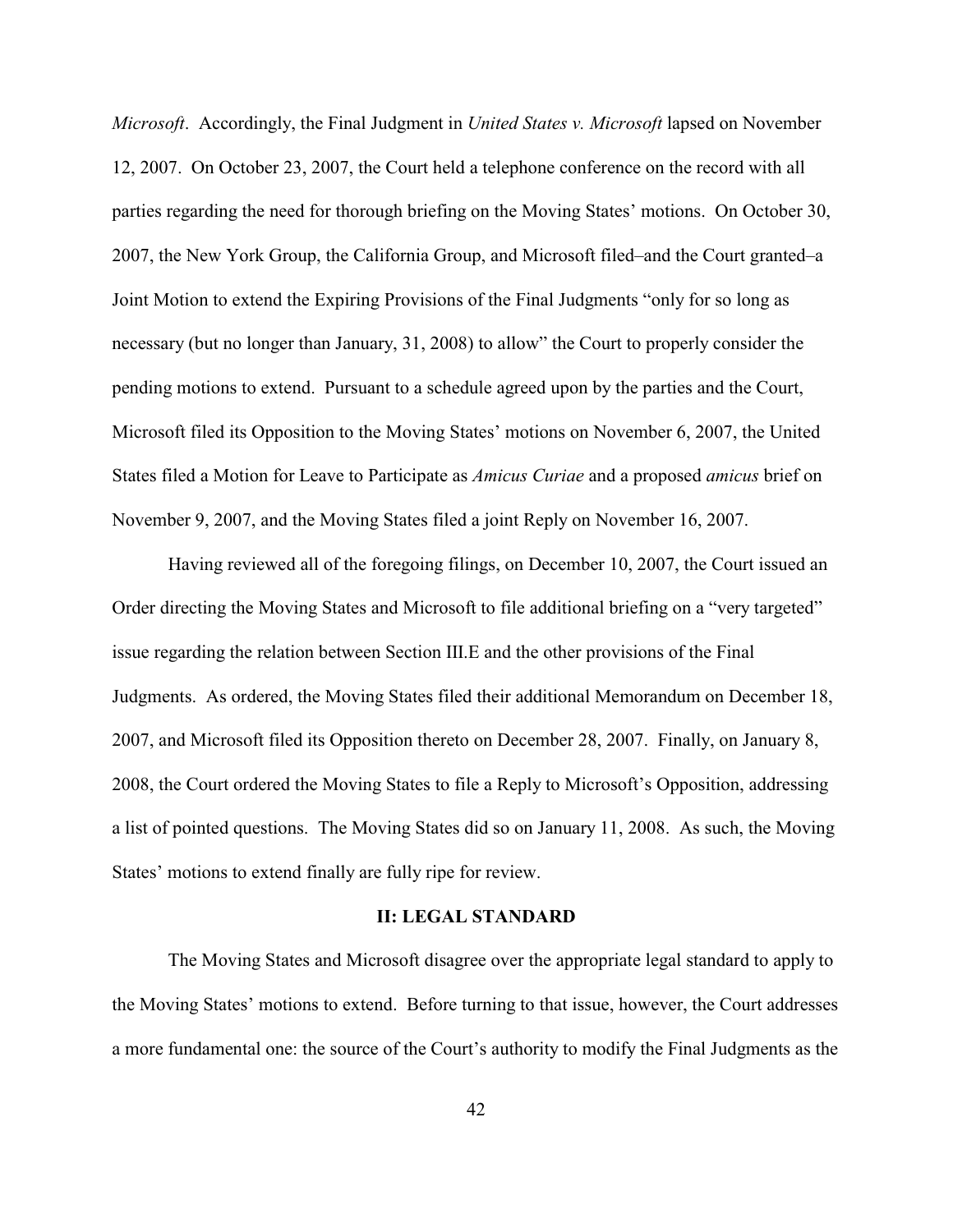Moving States request. The Court concludes that its authority to make such a modification derives from two independent sources: (1) the Court's retained jurisdiction under the Final Judgments; and (2) the Court's authority to modify the terms of a decree, which is largely embodied in Federal Rule of Civil Procedure 60(b).

As this Court noted in the *Settling States Opinion*:

The D.C. Circuit [has] made clear that "district courts enjoy no free-ranging 'ancillary' jurisdiction to enforce consent decrees, but are instead constrained by the terms of the decree and related order." *Pigford v. Veneman*, 292 F.3d 918, 924 (D.C. Cir. 2002). The *Pigford* [*v. Veneman*] court further explained that the district court's power over a consent decree, reflecting the hybrid between judicial order and contract, is limited to two sources. A district court may interpret and enforce a decree to the extent authorized by the decree itself or by the related order. *Id.* at 923. Additionally, a district court may modify a decree pursuant to Rule 60(b)(5) of the Federal Rules of Civil Procedure. *Id.*

*Settling States Opinion*, 231 F. Supp. 2d at 257-58 (incorporating *Tunney Act Opinion*). It was

for precisely this reason that the Court conditioned its approval of the consent decrees upon the

"Court's retention of jurisdiction [being] clearly articulated and broadly drawn." *Id.* at 258.

The resulting "broadly drawn" retention of jurisdiction clause vests the Court with authority to modify any provision of the Final Judgments upon application by any party. Final Judgments,  $\S$  VII.<sup>29</sup> Indeed, the retention of jurisdiction provisions of the Final Judgments are strikingly different from the provision in *Pigford v. Veneman*, which was "limited by its plain

 $29$  Each Final Judgment states that it will expire five years after being entered by the Court "[u]nless this Court grants an extension," Final Judgments, § V.A., and provides that the Court retains jurisdiction to "act *sua sponte* to issue further orders or directions, including but not limited to orders or directions relating to the construction or carrying out of this Final Judgment, the enforcement of compliance therewith, the modification thereof, and the punishment of any violation thereof," as well as "for the purpose of enabling either of the parties . . . to apply to this Court at any time for further orders and directions as may be necessary or appropriate to carry out or construe [the] Final Judgment, to modify or terminate any of its provisions, to enforce compliance, and to punish violations of its provisions," *id.*, § VII.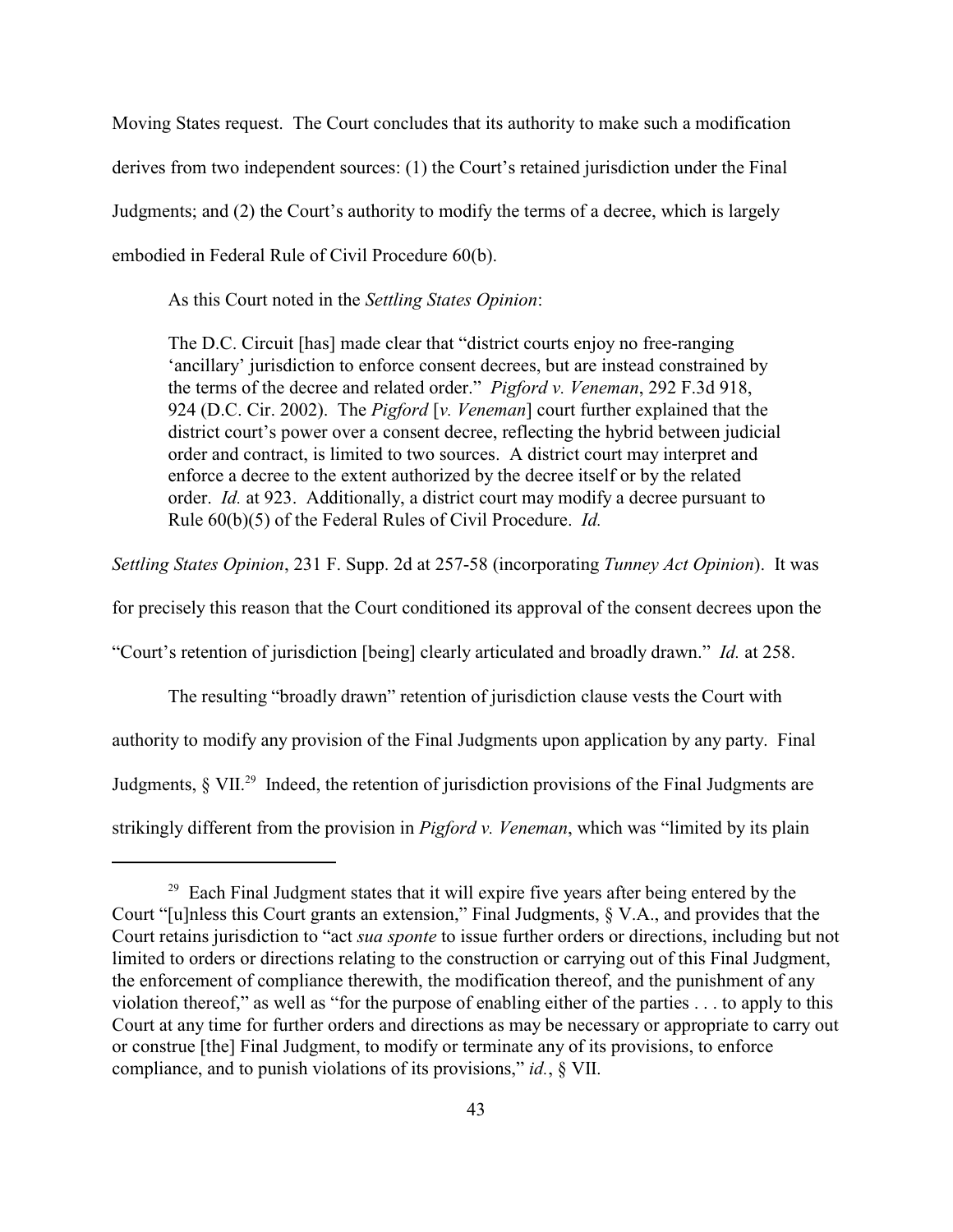language . . . to situations involving decree violations." 292 F.3d at 924. Significantly, the Final Judgments specifically provide that the Final Judgments will expire *unless* the Court grants an extension, and thus clearly contemplates the Court's authority to do so. Final Judgments, § V.A; *Cf. Stewart v. O'Neill*, 225 F. Supp. 2d 6, 8-9 (D.D.C. 2002) (clause provided for court to retain jurisdiction over an action for a set period of time for enforcement purposes, with the agreement to expire after that period of time). Above and beyond that authority, the Final Judgments also vest the Court with jurisdiction to "act *sua sponte* to issue further orders or directions, including but not limited to orders or directions relating to the construction or carrying out of this Final Judgment, the enforcement of compliance therewith, the modification thereof, and the punishment of any violation thereof." Final Judgments, § VII.

Furthermore, the Court notes Microsoft's implicit suggestion that the Court's authority to extend the Final Judgments arises exclusively from § V.B, which allows the Plaintiffs to apply to the Court for a one-time extension of up to two years "[i]n any enforcement proceeding in which the Court has found that Microsoft has engaged in a pattern of willful and systematic violations." *Id.*, § V.B. Plaintiffs do not invoke § V.B in seeking to extend the Final Judgments, nor does the Court. Nevertheless, Microsoft proffers no evidence that § V.B represents the sole avenue for an extension of the Final Judgments, and the Court finds no such limitation in the broad retention of jurisdiction and termination provisions of the Final Judgments. The Court thus concludes that it has the power to modify the Final Judgments pursuant to its express authority retained under the Final Judgments.

The Court may also modify the Final Judgments under its power in "equity to modify a decree of injunctive relief," which the D.C. Circuit has described as "long-established, broad, and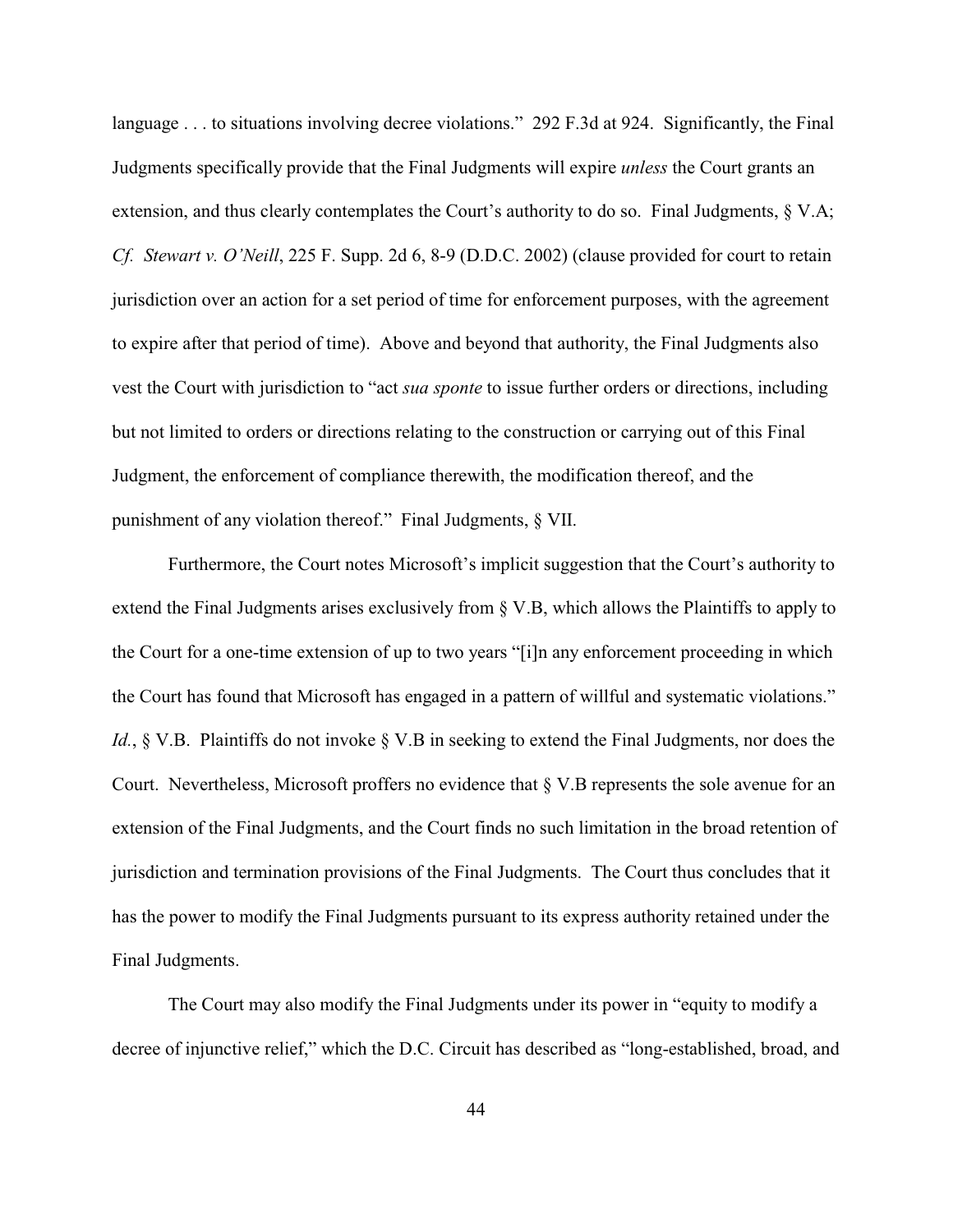flexible." *United States v. Western Electric Co.*, 46 F.3d 1198, 1202 (D.C. Cir. 1995)

(hereinafter "*Western Electric*") (quoting *New York States Ass'n for Retarded Children, Inc. v. Carey*, 706 F.2d 956, 967 (2d Cir.)). The parties agree that it is irrelevant to the exercise of this power whether the decree in question is the result of litigation or consent. *See United States v. Swift & Co.*, 286 U.S. 106, 114 (1932) ("We are not doubtful of the power of a court of equity to modify an injunction in adaptation to changed conditions, though it was entered by consent . . . . The result is all one whether the decree has been entered after litigation or by consent."); *see also Western Electric*, 46 F.3d at 1205 ("A consent decree, in other words, is subject to modification to the same extent as if it had been entered as a final judgment after a full trial."). The Moving States and Microsoft do, however, disagree as to the standard the Court should apply in exercising this power.

The Moving States argue that the Court "is granted broad discretion to modify a decree in order to accomplish its intended result." CA Mem. at 7. In so arguing, they rely upon *Western Electric*, in which the D.C. Circuit stated that "[a]t the request of the party who sought the equitable relief, a court may tighten the decree in order to accomplish its intended result," 46 F.3d at 1202 (citing *United Shoe*, 391 U.S. at 252), as well as *United Shoe* itself, in which the Supreme Court concluded that an antitrust decree could be modified at the request of a government enforcer where it had not "after 10 years, achieved its 'principal objects,'" 391 U.S. at 251-52. The Moving States also cite to *Chrysler Corporation v. United States*, 316 U.S. 556 (1942), in which the Supreme Court affirmed the extension of an antitrust consent decree and stated that the relevant "test to be applied . . . is whether the change served to effectuate or to thwart the basic purpose of the original consent decree." *Id.* at 562. According to the Moving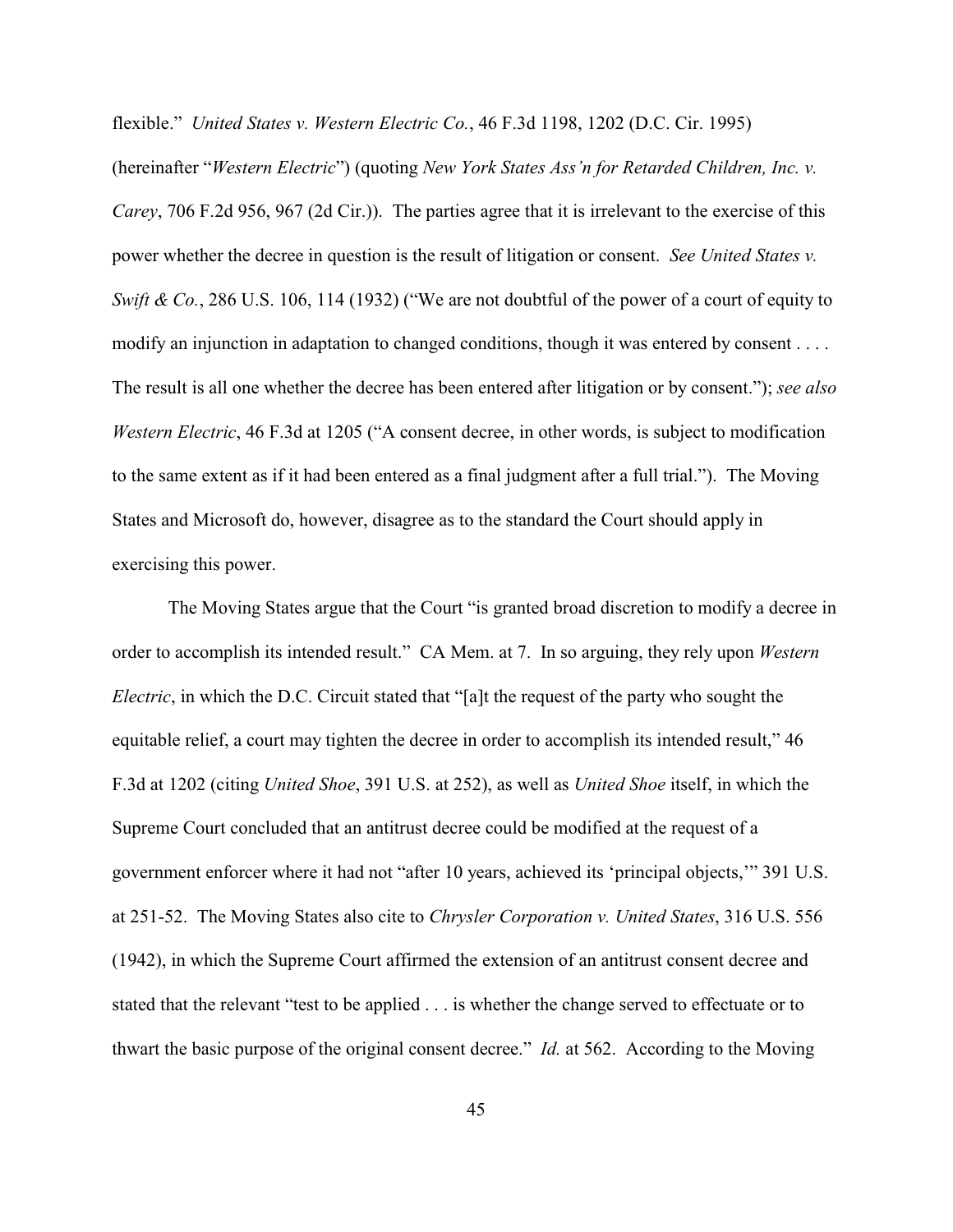States, the extension they seek is necessary to give the Final Judgments "an opportunity to achieve the objectives that were endorsed by the Court of Appeals but have not yet been realized." CA Mem. at 3. In contrast, Microsoft argues that, even if the Court applies a standard derived from *United Shoe*, the Moving States fail to carry their burden because they cannot demonstrate that the Final Judgments have not achieved their "principal objects." MS Opp'n at 7-8.

For its part, Microsoft asserts that the "relevant standard for modifying decrees was articulated by the United States Supreme Court in *Rufo v. Inmates of the Suffolk County Jail*, 502 U.S. 367, 383 (1992), and subsequently applied by the D.C. Circuit in *Pigford v. Veneman*." MS Opp'n at 6. Under that standard, "a party seeking modification of a consent decree bears the burden of establishing that a significant change in circumstances warrants revision of the decree." *Rufo*, 502 U.S. at 383. "Modification of a consent decree may be warranted when changed factual conditions make compliance with the decree substantially more onerous," "when a decree proves to be unworkable because of unforeseen obstacles," "or when enforcement of the decree without modification would be detrimental to the public interest." *Id*. at 384-85 (citations omitted). For purposes of determining whether "unforeseen obstacles" amount to "changed circumstances," "*Rufo*'s modification standard does not require absolute unforseeability. It is enough that the parties did not actually contemplate the changed circumstances." *Evans v. Williams*, 206 F.3d 1292, 1298 (D.C. Cir. 2000). Furthermore, "[i]f the moving party meets [the changed circumstances] standard, the court should consider whether the proposed modification is suitably tailored to the changed circumstances." *Rufo*, 502 U.S. at 383.

To be sure, *Rufo* is binding law, which the D.C. Circuit applied to motions to modify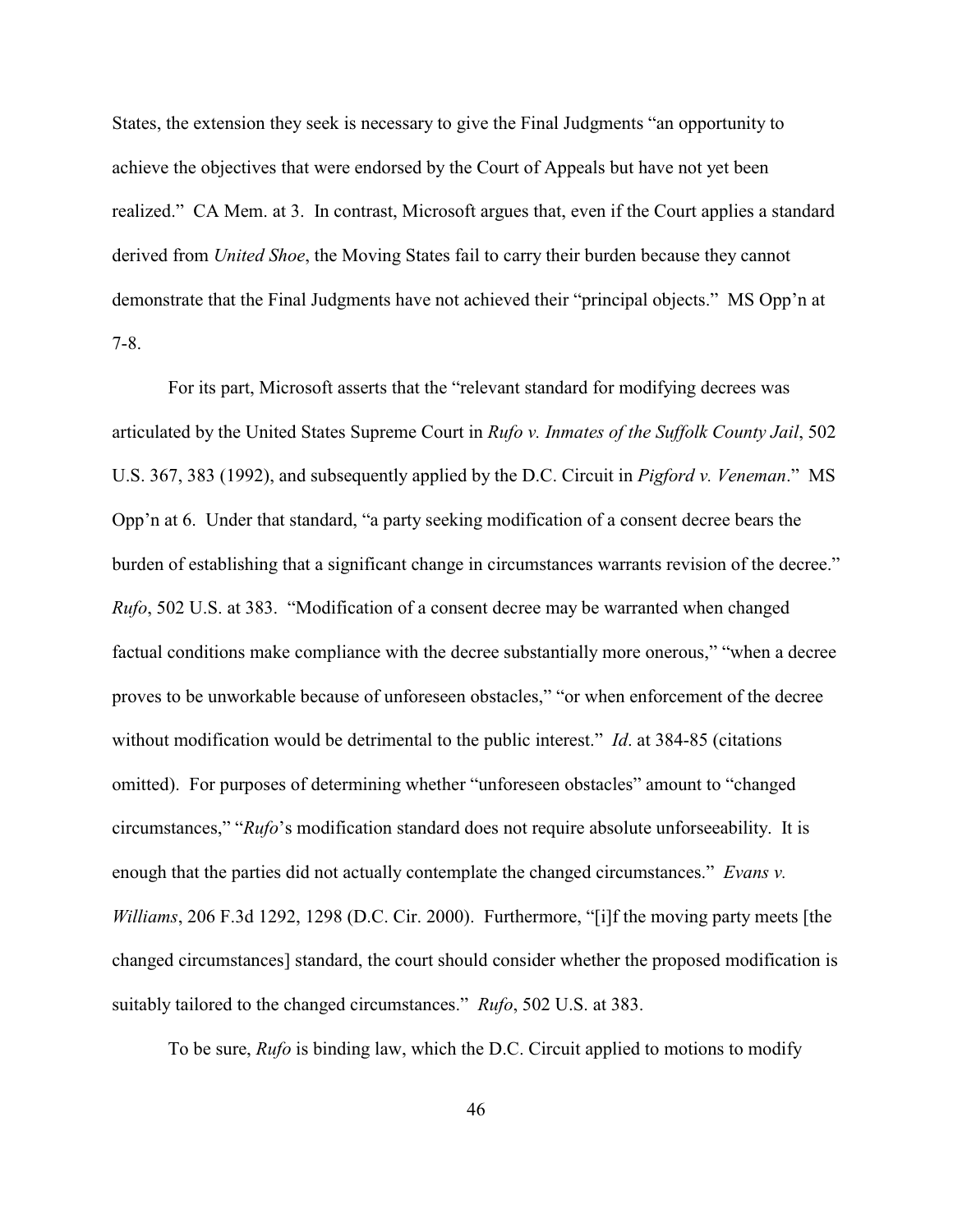consent decrees in *Western Electric* and *Pigford v. Veneman*, *see generally* 46 F.3d 1198 and 292 F.3d 918, and which the Supreme Court has indicated is equally applicable to a motion to modify an injunction, *see Agostini v. Felton*, 521 U.S. 203, 215 (1997). Still, as Judge Gladys Kessler recognized in *Cook v. Billington*, it is not entirely clear whether *Rufo* actually applies to the situation at issue in the instant case. *Cook v. Billington*, No. Civ. A. 82-0400 (GK), 2003 WL 24868169, at \*2 (D.D.C. Sept. 8, 2003). Significantly, in *Western Electric*, the D.C. Circuit differentiated between requests made by "the party who sought the equitable relief," which it suggested are governed by the *United Shoe* standard, and requests made by the "enjoined party," which it stated "now come within Rule  $60(b)(5)$ " and are governed by the *Rufo* standard. *Western Electric*, 46 F.3d at 1202; *Cook*, 2003 WL 24868169, at \*2; *see also Holland v. New Jersey Dep't of Corrections*, 246 F.3d 267, 284 (3d Cir. 2001) ("*Rufo*, however, set the standard for cases in which the defendant seeks to have a decree modified, while in the case at bar it is the plaintiffs seeking modification. The Supreme Court has set a more rigorous standard for defendants seeking modification . . . .") (citing *United Shoe*, 391 U.S. at 249); *United States v. Local 560*, 974 F.2d 315, 331-32 & n.9 (3d Cir. 1992) (same). Focusing on this distinction, the Moving States maintain that *United Shoe* provides the proper standard where, as here "the government enforcers, as proponents of injunctive relief – rather than the enjoined defendant – seek modification to protect an antitrust judgment's effectiveness in restoring competition." Moving States' Reply at 11.

The Moving States are correct that the instant situation is qualitatively different from one in which an enjoined party seeks relief from a judgment, and that the Supreme Court cases discussed above suggest that a government enforcer may move to modify a consent decree in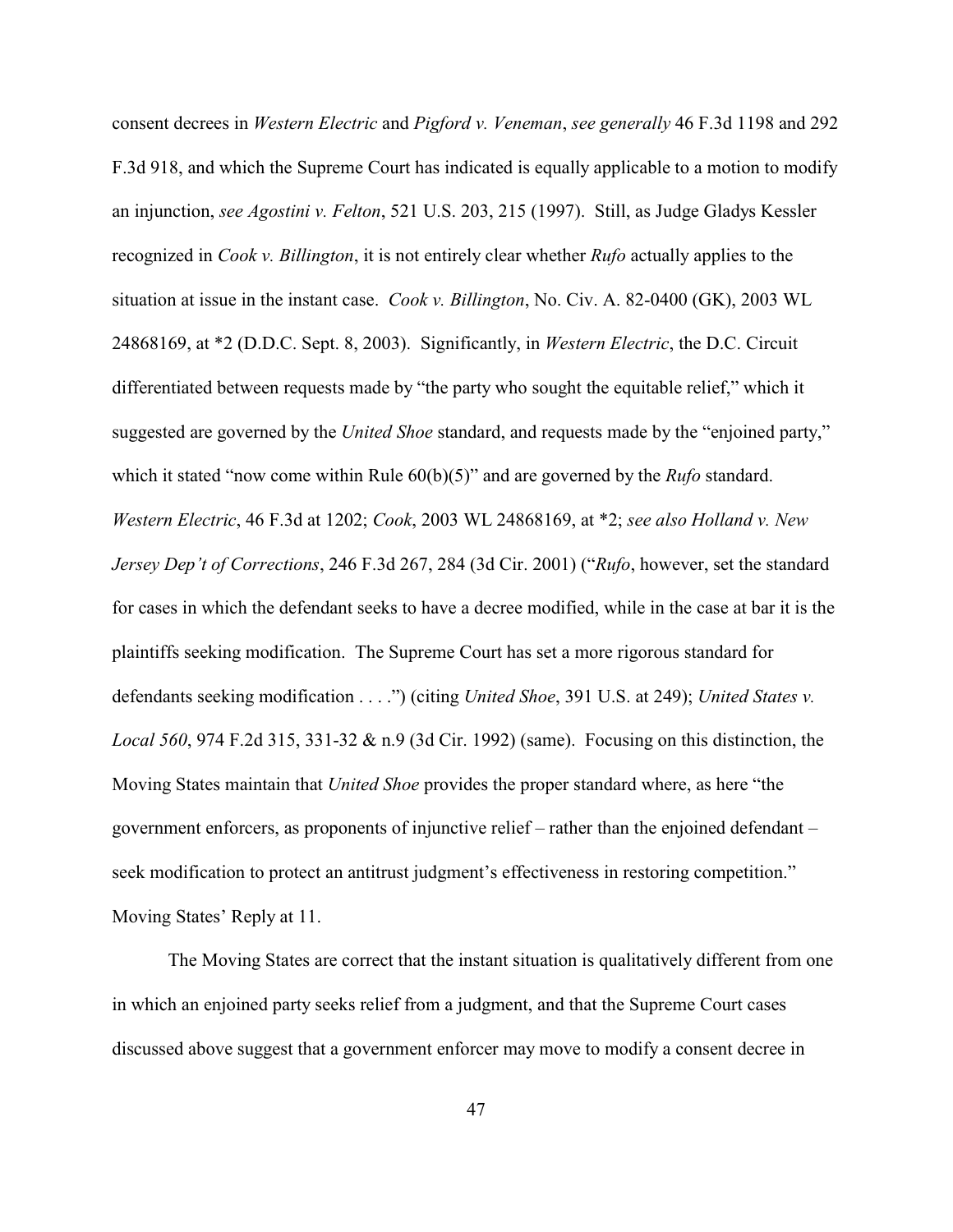order to "accomplish its intended result." *United Shoe*, 391 U.S. at 252. Moreover, Federal Rule of Civil Procedure 60(b)(5), which permits the Court on "just terms," to "relieve a party or its legal representative from a final judgment, order or proceeding . . . [if] applying it prospectively is no longer equitable," Fed. R. Civ. P. 60(b)(5), does not inherently seem to apply when the beneficiary of a decree seeks to extend the decree, rather than relieve itself of obligations.

Nevertheless, the Court is cognizant of the *Western Electric* court's acknowledgment that Rule 60(b)(5) "has been described as 'little more than a codification of the universally recognized principle that a court has continuing power to modify or vacate a final decree.'" 46 F.3d at 1202 (quoting 11 Charles A. Wright, et al., *Federal Practice and Procedure* § 2961 (1994)). Similarly, in *Pigford v. Johanns*, the D.C. Circuit explained that "[a]s a practical matter, it makes little difference whether the district court [resolves a motion to modify a consent order] under Rule 60 or under its equitable authority as the standard for each is substantially the same." *Pigford v. Johanns*, 416 F.3d 12, 16 (D.C. Cir. 2005). Significantly, although *Rufo* involved institutional reform litigation, the D.C. Circuit extended its application to antitrust actions in *Western Electric*. *See* 46 F.3d at 1202-03; *see also United States v. Eastman Kodak Co.*, 63 F.3d 95, 101-02 (2d Cir. 1995) (concluding that *Rufo* and *United Shoe* both bear upon a motion to terminate an antitrust decree). And, subsequent to *Western Electric*, the D.C. Circuit applied the *Rufo* standard in affirming a district court's ability to extend consent decree deadlines upon a plaintiff's request. *See Pigford v. Veneman*, 292 F.3d at 925; *see also Cook*, 2003 WL 24868169, at \*2.

In addition, courts in other circuits have recently applied *Rufo* to cases in which the beneficiary of a consent decree sought to extend the decree's term or sought other modifications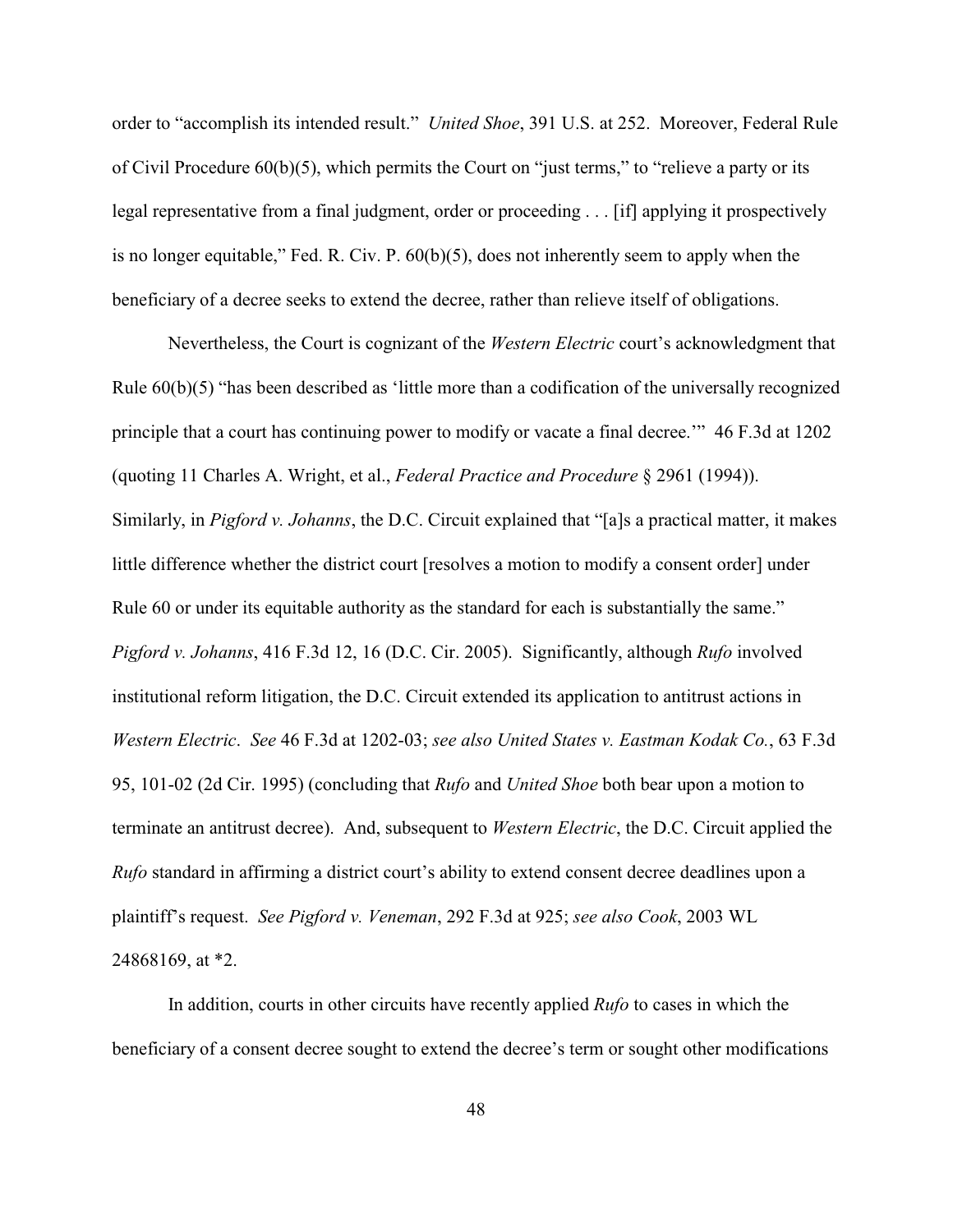to consent decrees. *See Thompson v. U.S. Dep't of Hous. & Urban Dev.*, 404 F.3d 821, 827-29 (4th Cir. 2005) (defendant's gross failure to fulfill its obligations under a consent decree constituted a "change of circumstance" sufficient to warrant an extension of the district court's jurisdiction over the decree); *David C. v. Leavitt*, 242 F.3d 1206, 1212-13 (10th Cir. 2001) (district court acted appropriately in granting "relief from the four-year Termination Provision by extending the term of the Agreement" "to allow [the defendant] to fulfill the very obligations it voluntarily undertook when it entered into the Agreement"); *see also United States v. Sec. of Hous. and Urban Dev.*, 239 F.3d 211, 217-18 (2d Cir. 2001) (affirming district court's modification of a consent decree where the defendant's non-compliance rendered the decree "unworkable because of unforseen [sic] obstacles," as well as "detrimental to the public interest."); *Vanguards of Cleveland v. Cleveland*, 23 F.3d 1013, 1019-20 (6th Cir. 1994) (affirming extension of consent decree where the expectations underlying the decree had failed to materialize).

In light of the foregoing, Microsoft may well be correct in arguing that *Rufo* applies to the instant case. Ultimately, however, the Court need not resolve this "thorny issue," *Cook*, 2003 WL 24868169, at \*3, because the Court concludes below that the Moving States have met their burden under either *United Shoe* or *Rufo*. In this regard, the Court notes Microsoft's emphasis that "[m]odification of a decree or judicial order is an 'extraordinary' remedy that is appropriate only 'in very specific circumstances.'" MS Opp'n at 5 (quoting *Cook*, 2003 WL 2486869, at \*3 and *Stewart*, 225 F. Supp. 2d at 9). Microsoft is certainly correct that modification requests must be approached "with caution." *Id.* (quoting *NLRB v. Harris Teeter Supermarkets*, 215 F.3d 32, 35 (D.C. Cir. 2000)). Microsoft is likewise correct–and the Court is aware–that modification of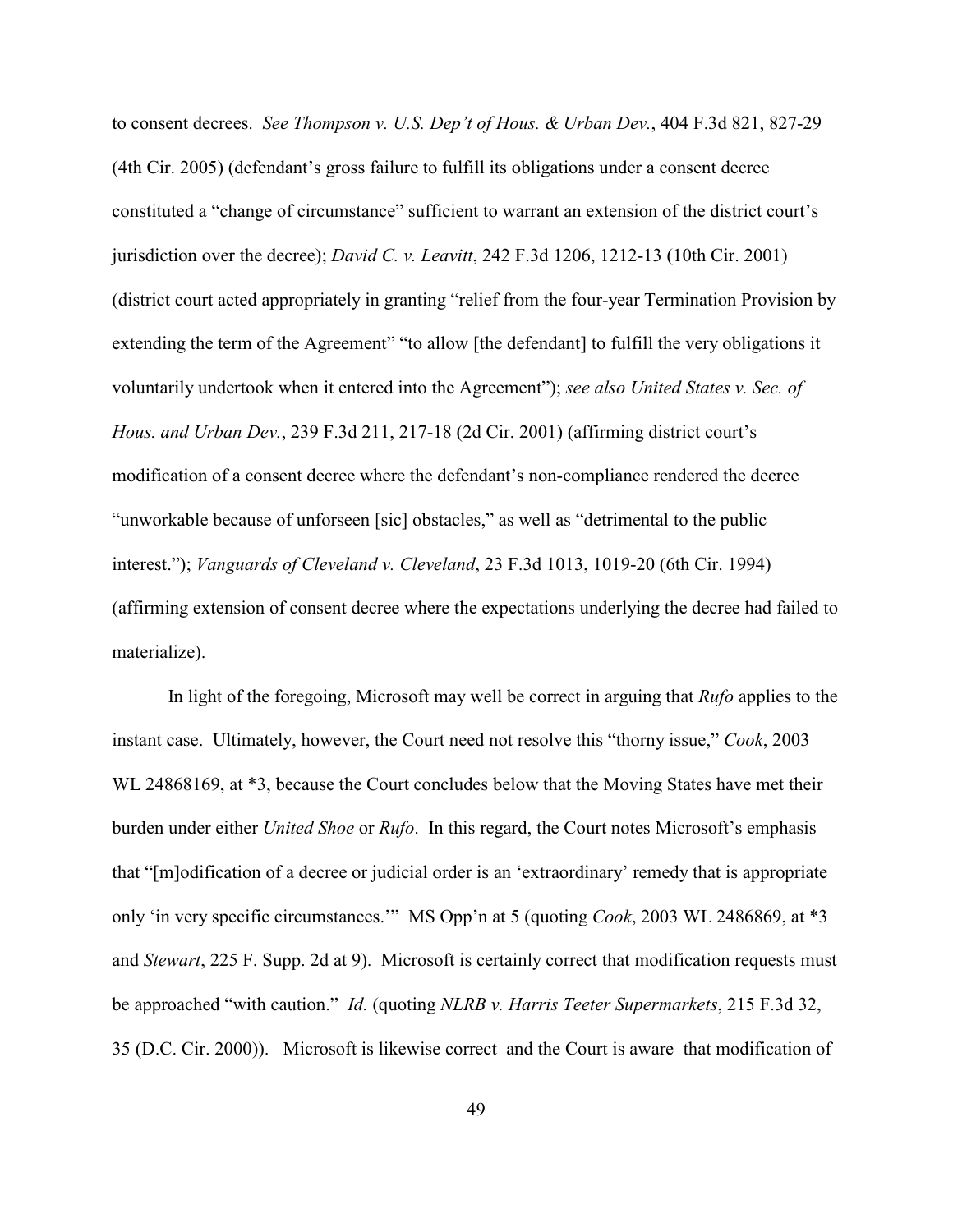a judgment is particularly significant where it "allows a party . . . to escape commitments voluntarily made and solemnized by a court decree." MS Opp'n at 6 (quoting *Harris Teeter*, 215 F.3d at 35). The parties should be assured that the Court does not undertake its decision regarding the Moving States' motions to extend lightly. To the contrary, the Court has rigorously scrutinized the Moving States' arguments and only concludes that an extension of the Final Judgments is appropriate upon determining that they have carried their burden under both *United Shoe* and *Rufo*.

#### **III: DISCUSSION**

The Moving States' motions seek to extend the Final Judgments until November 12, 2012–five years beyond their original terms–and proffer a variety of arguments that such a lengthy extension is warranted pursuant to either *United Shoe* or *Rufo*. Having carefully reviewed each of the Moving States' arguments in favor of extension, as well as Microsoft's Opposition thereto and the United States' *amicus* brief, the Court concludes that it is appropriate to extend the Expiring Provisions of the Final Judgments until November 12, 2009 due to the unforeseen delay in the implementation of Section III.E of the Final Judgments.

The Court therefore addresses the parties' arguments regarding the Section III.E delay first, before turning to the Moving States' other arguments in favor of extension. Ultimately, the Court rejects the Moving States' other grounds, finding that their arguments are either foreclosed by the previous opinions of the trial court and the appellate court, or that they require premature speculation that does not meet the Moving States' burden under *United Shoe* and/or *Rufo*.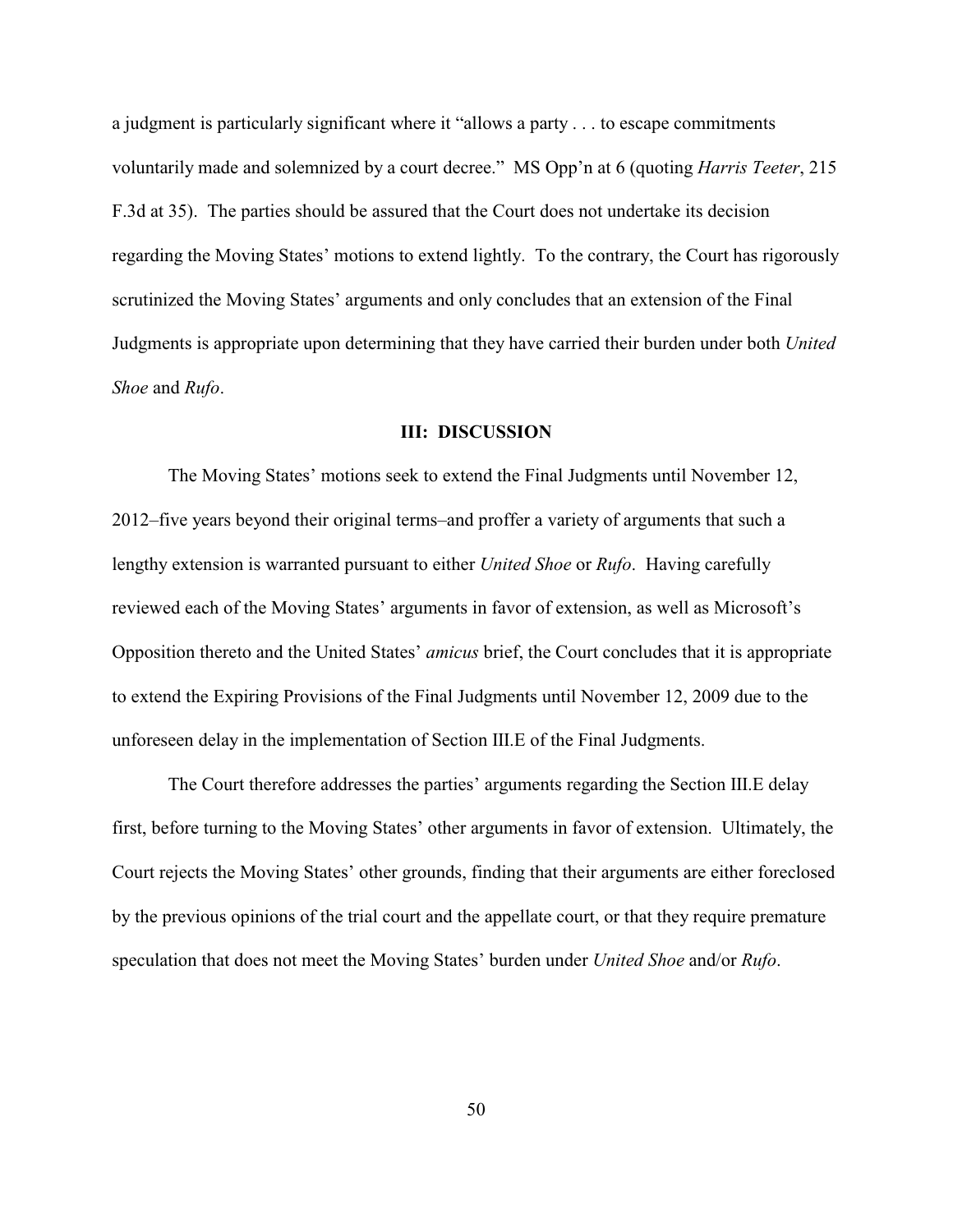# *A. Extension of the Expiring Provisions Through 2009 is Appropriate Due to the Unforeseen Delay in the Implementation of Section III.E*

As detailed above, at the time that the Court entered the Final Judgments, all parties involved anticipated that the technical documentation required under Section III.E would be released, at the latest, by February 2003. Instead, five years later, the rewrite of the technical documentation has only recently been completed, the corresponding overview/reference materials are not available to licensees, and the testing of the revised technical documentation is far from finished. As such, no one can deny that licensees do not yet have access to a set of usable, accurate, and certifiably complete technical documentation, as contemplated by Section III.E and by the Court's various remedy-related opinions.

 Nor can it be denied that, as a result of the delay in Section III.E's implementation, the provisions of the Final Judgments have not yet had the chance to operate together as a comprehensive remedy. As the Moving States repeatedly stress, the Final Judgments were constructed as a unitary framework, with the various provisions intended to complement and reinforce each other. *See* CA Mem. at 13-15; NY Mem. at 6 (quoting United States' Resp. to Public Comments  $\P$  413 ("it is the overall impact of the various decree provisions working together over the course of the five-year term that will restore competitive conditions in the market.")). Indeed, the Court's *Settling States Opinion* described the proposed consent decree as "[f]ar from an amalgam of scattered rules and regulations pieced and patched together to restrict Microsoft's anticompetitive business conduct," but rather a judgment that "adopts a clear and consistent philosophy such that the provisions form a tightly woven fabric." *Settling States Opinion*, 231 F. Supp. 2d at 259 (incorporating *Tunney Act Opinion*). The Court also clearly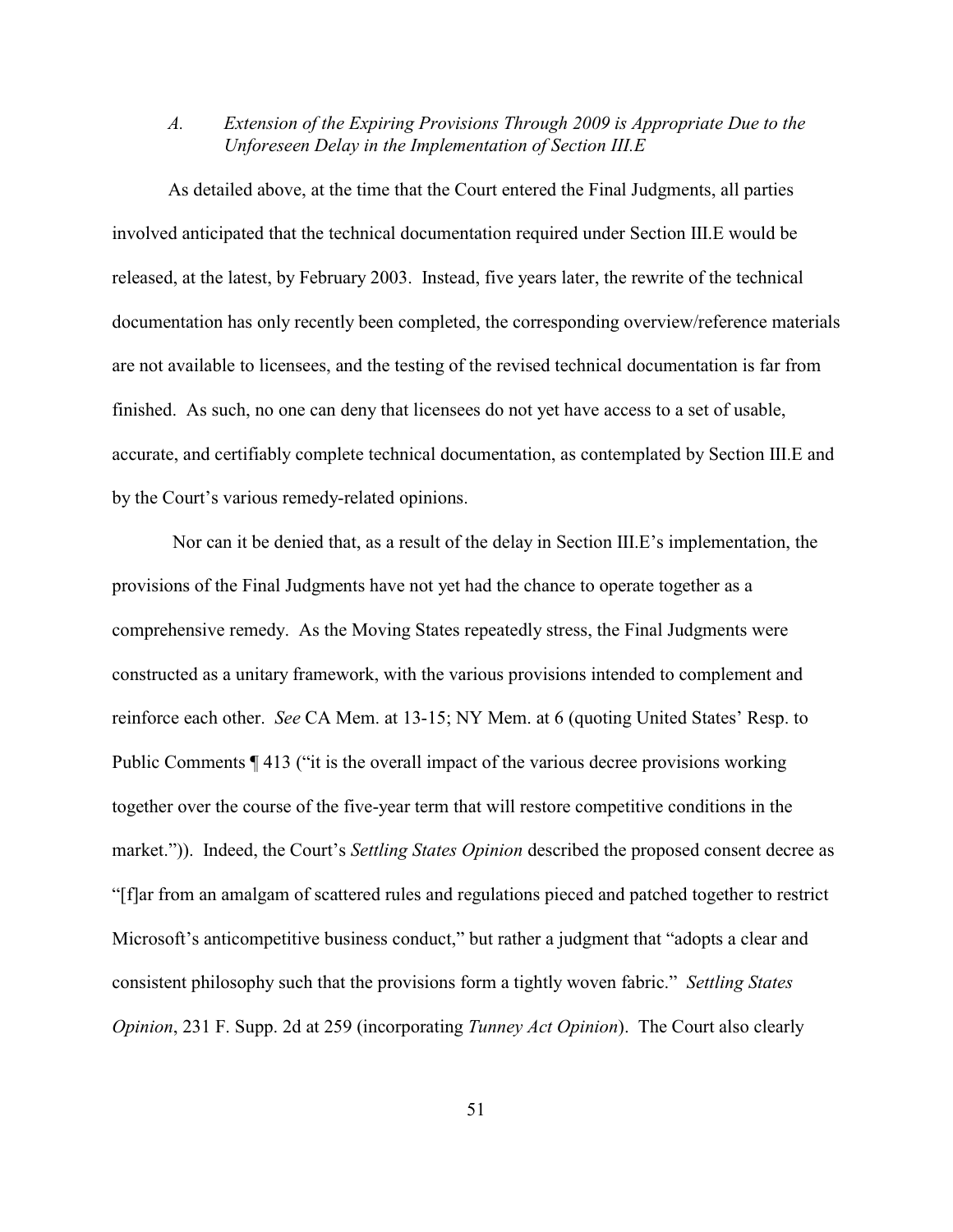acknowledged that Section III.E would not work in a vacuum when it stated that "in the absence of [Section III.E] *and the other prospective provisions* in the [Final Judgment], it is quite possible that the core of the decree would prove prematurely obsolete." *Settling States Opinion*, 231 F. Supp. 2d at 249 (incorporating *Tunney Act Opinion*) (emphasis added).

The delay in Section III.E's implementation, which has deprived the provisions of the Final Judgments the chance to operate together as intended, is entirely incongruous with the original expectations of the parties and the Court. As such, the delay, and the resulting impact on the Final Judgments' operation, constitute a "significant change in circumstances" that warrants extending the Expiring Provisions under the *Rufo* standard. *Rufo*, 502 U.S. at 383; *see also Thompson*, 404 F.3d at 827-29 (affirming extension of consent decree because "[g]iven that the [defendants] are so far behind in fulfilling their obligations under the Consent Decree and that many of the obligations of the parties are interrelated, the district court properly recognized the utility of retaining jurisdiction over [a defendant], so as to ensure that the Decree can be efficiently enforced."); *David C.*, 242 F.3d at 1211-12 (granting relief from termination provision of consent decree in order to allow defendant "to fulfill the very obligations it voluntarily undertook when it entered into the [decree]"); *Vanguards of Cleveland*, 23 F.3d at 1019-20 (affirming extension of consent decree where the expectations underlying the decree had failed to materialize).

 *Rufo* explains that "[m]odification is [] appropriate when a decree proves to be unworkable because of unforeseen obstacles," *id.* at 384, and it is clear that the dramatic delay in the implementation of § III.E was entirely unforeseen by either the Court or the parties when the Final Judgments were entered. *Cf. Sierra Club v. Meiburg*, 296 F.3d 1021, 1033-34 (11th Cir.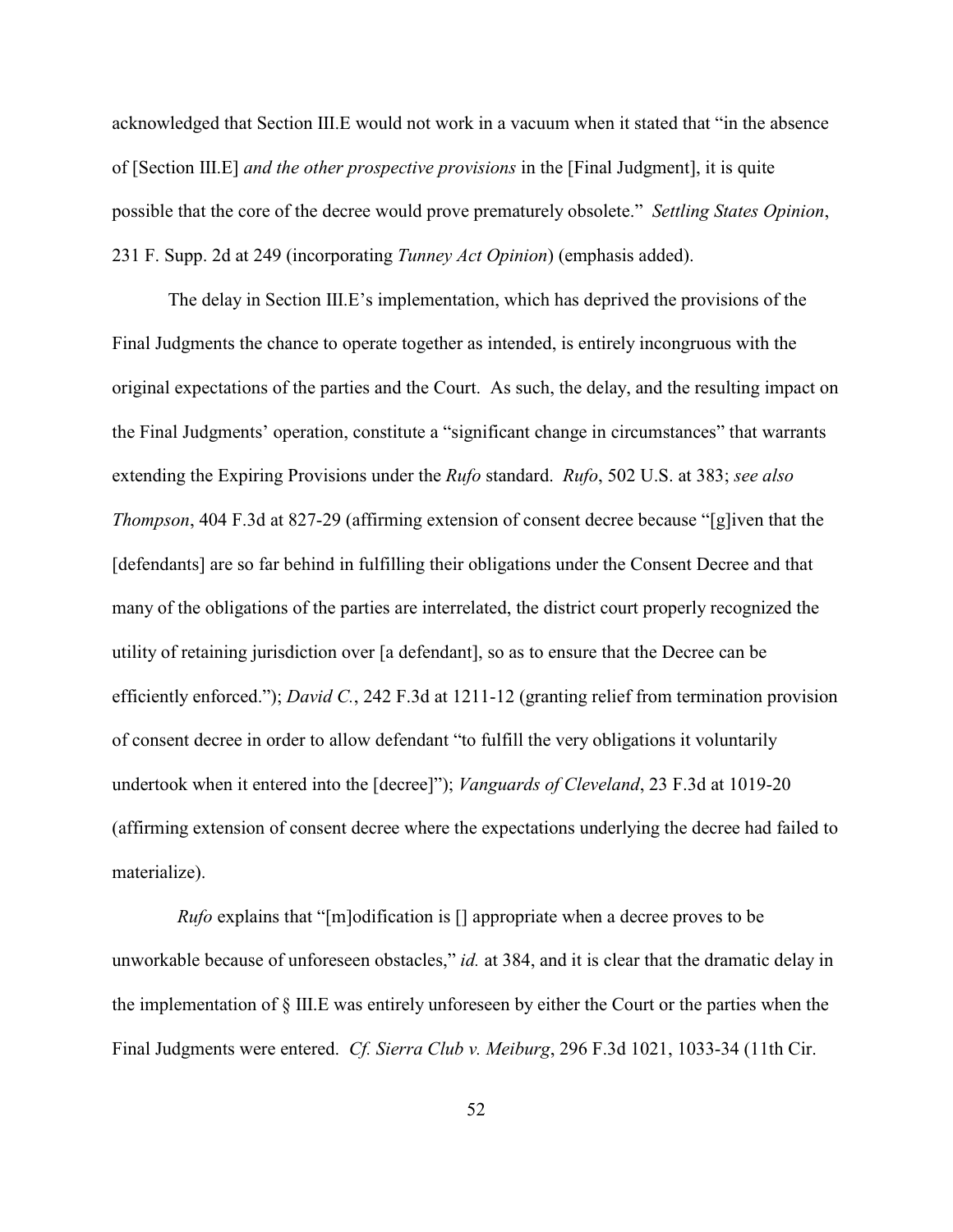2002) (reversing district court modification of consent decree where the defendant's failure to carry out its responsibilities was the very reason litigation was instituted in the first place). Indeed, Microsoft does not argue that anyone involved foresaw the delay at the outset, least of all Microsoft, and because the § III.E delay evolved gradually over time it could not have been foreseen at any particular point along the way. As a result of the delay, it also appears that "enforcement of the decree without modification would be detrimental to the public interest." *Rufo*, 502 U.S. at 384. To be sure, a "public interest" test does not apply when parties disagree over a proposed modification to a consent decree. *See* MS Opp'n at 3, US *Amicus* Br. at 7; *see also United States v. Baroid Corp.*, 130 F. Supp. 2d 101, 103-04 (D.D.C. 2001). However, the D.C. Circuit has concluded that *Rufo*'s flexible standard is appropriately applied in antitrust actions precisely because they may implicate the public interest. *Western Electric*, 46 F.3d at 1203. The Court's *Tunney Act Opinion* makes clear that the instant action, in fact, implicates the public interest, and that Section III.E's forward-looking nature is key to protecting that public interest. *See Tunney Act Opinion*, 231 F. Supp. 2d at 191-92.

The Court cannot know what impact the technical documentation required by Section III.E will have on the market once it is finally available in a complete, accurate, and useable form. Nevertheless, the Moving States highlight scenarios in which the Expiring Provisions of the Final Judgments might yet play a significant role in helping § III.E achieve its full potential. The Moving States focus on the possibility that an MCPP licensee who writes an application using software hosted on a server will also wish to add "software to the client to take advantage of the functionality that the server provides." Moving States' Resp. to the Court's December 10, 2007 Order (hereinafter "Moving States' Dec. 10 Resp.") at 2-3. The Moving States note, and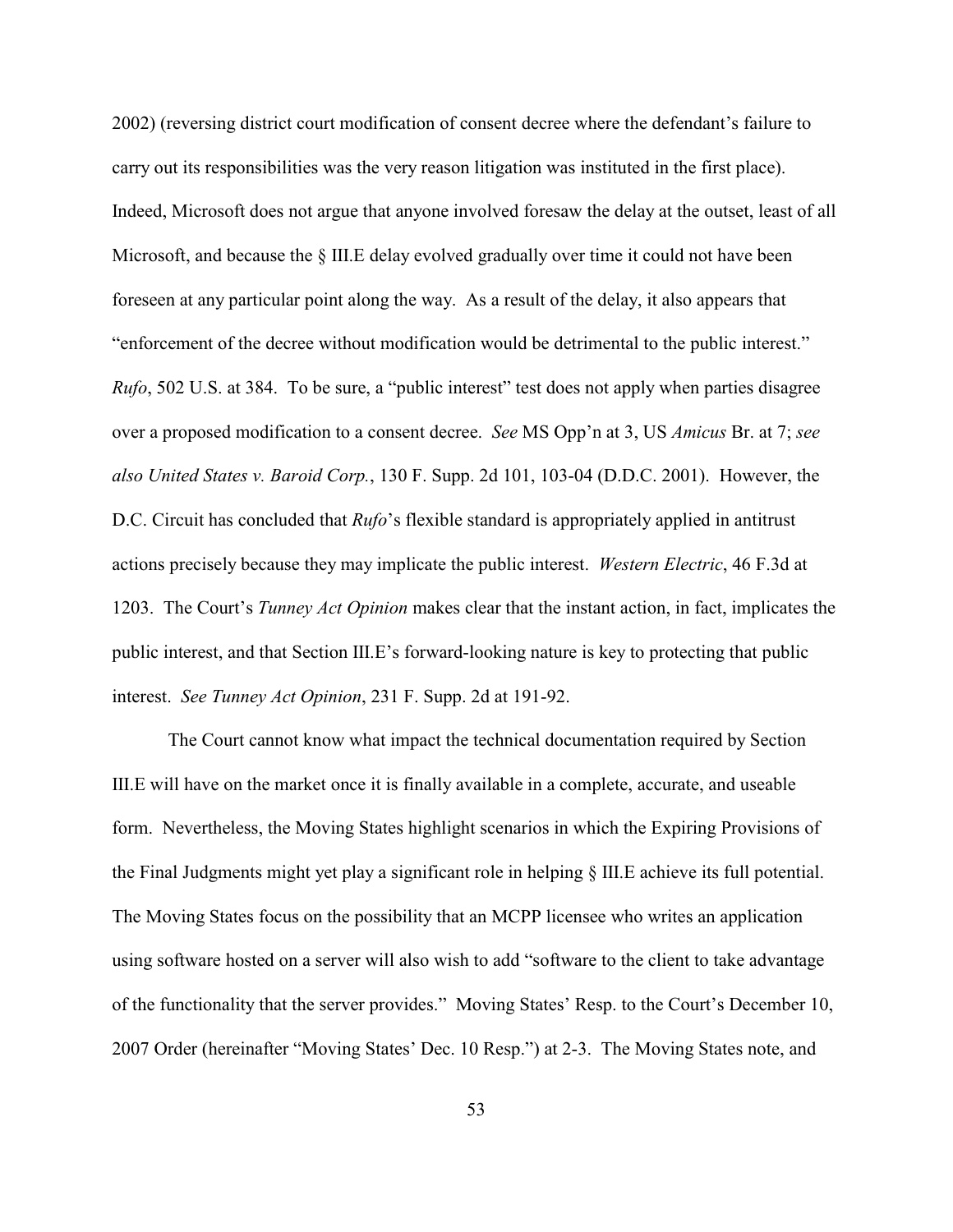Microsoft agrees, that certain companies, including Apple, Yahoo!, and Google, are already making use of a product approach that involves both server-side and client-side components, albeit via internet standard protocols rather than Microsoft's proprietary protocols. *Id.* at 3-4; MS Opp'n to Moving States' Dec. 10 Resp. at 2-3, 6-8.

The Moving States specifically suggest that in the future an MCPP licensee could "creat[e] a media server that uses the [MCPP] media protocols to support Microsoft media formats, while also supporting competing formats." Moving States' Dec. 10 Resp. at 4. However, because the "licensee cannot rely on Microsoft's media player to read all of the formats," it "must develop its own player for the Windows client, or find third parties to develop compatible players." *Id.* The Moving States continue to explain how, in that scenario, the Expiring Provisions would support each other in maximizing the procompetitive impact of the server-side application developed using MCPP protocols: § III.A would prevent Microsoft from retaliating against an OEM for distributing the licensee's media player; § III.C would guarantee OEMs the freedom to place the media player on the Windows desktop and in menus; § III.D would give the licensee access to the APIs needed to create the media player; § III.F would protect the licensee if it sought to have a third-party ISV create the media player; § III.G would prevent Microsoft from entering into agreements aimed at excluding the competing media player; and § III.H would allow the end user to set the competing media player as a default. *Id.* at 4-5.

Microsoft correctly points out that the development of the client-side product in the Moving States' examples is "well beyond the scope of Section III.E, . . . [and] beyond the scope of the MCPP license itself" because "[o]nce software is added to the client, the server and the application can communicate directly without the need for the proprietary protocols supported in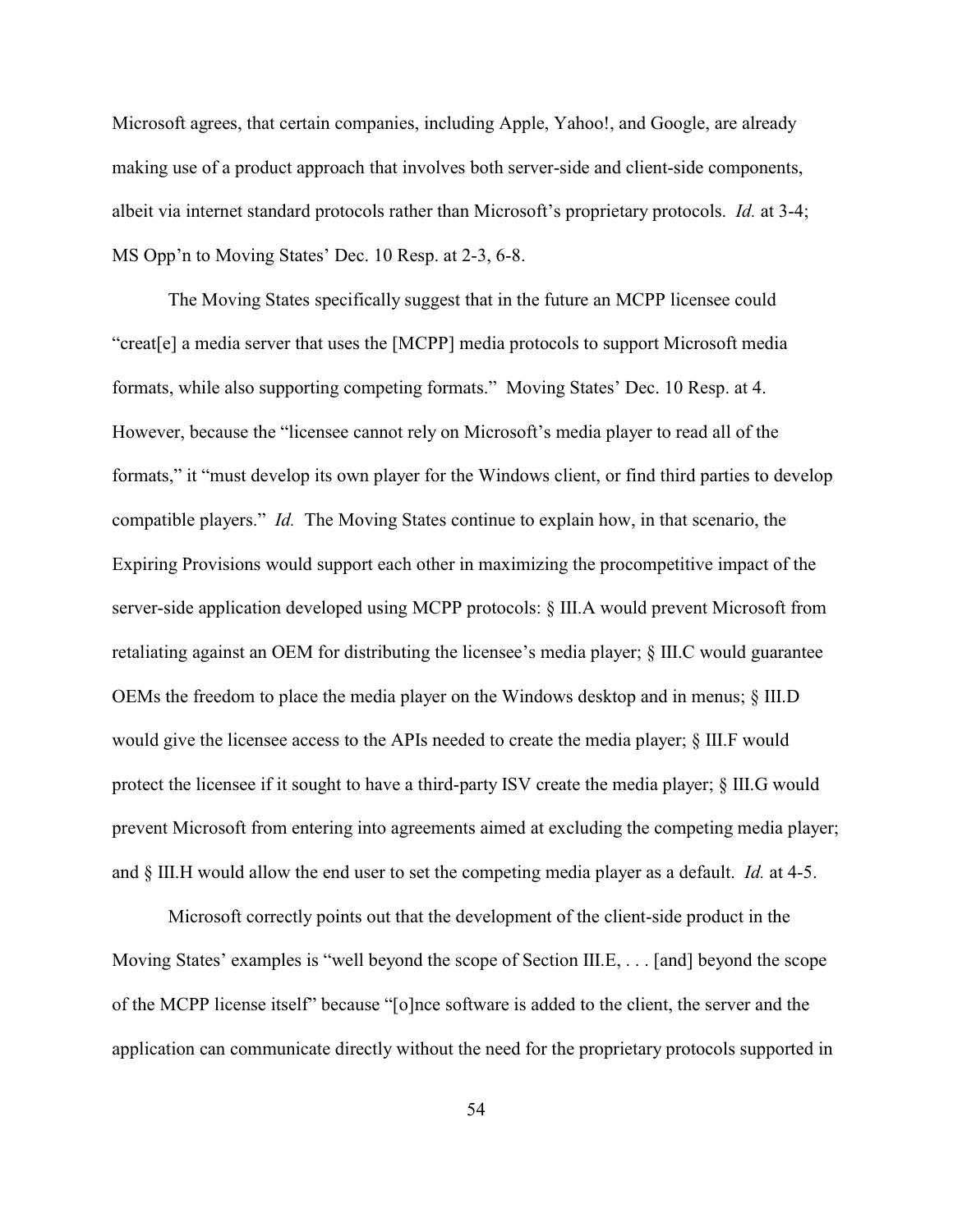the Windows client." MS Opp'n to Moving States' Dec. 10 Resp. at 5-6 & n.4. Indeed, because Section III.E only requires the disclosure of Communications Protocols that are "used to interoperate, or communicate, natively (i.e., without the addition of software code to the client operating system product) with a Microsoft server operating system product," the client-side product in the Moving States' examples could not make use of protocols disclosed under Section III.E. *See* Final Judgments, § III.E. But it is nevertheless true that an MCPP licensee could use such protocols to develop a server product, and then seek to maximize the potential of that server product in ways that require the protections of the remaining provisions of Section III. In the face of the Moving States' realistic examples, allowing the other provisions of the Final Judgments to lapse before Section III.E has even been given a chance to succeed might threaten the ability of the Final Judgments to achieve their full procompetitive impact. Such an outcome would certainly be detrimental to the public interest.

The foregoing discussion also demonstrates that the Section III.E delay has impeded the Final Judgments from "accomplish[ing their] intended result" and "achiev[ing their] principal objects." *United Shoe*, 391 U.S. at 251-52. The D.C. Circuit identified the objectives of the Final Judgments as, *inter alia*, "unfetter[ing] a market from anticompetitive conduct," and "ensur[ing] that there remain no practices likely to result in monopolization in the future." *Microsoft*, 253 F.3d at 103 (quoting *Ford Motor Co.*, 405 U.S. at 577 (1972) and *United Shoe*, 391 U.S. at 250). To that list, this Court's *Remedy Opinion* added "eliminat[ing] the consequences of Microsoft's illegal conduct." 224 F. Supp. 2d at 173 (quoting *Nat'l Soc'y of Prof'l Eng'rs v. United States*, 435 U.S. 679, 698 (1978)). This Court further explained that it expected Section III.E would serve the Final Judgments' forward-looking goals by "advancing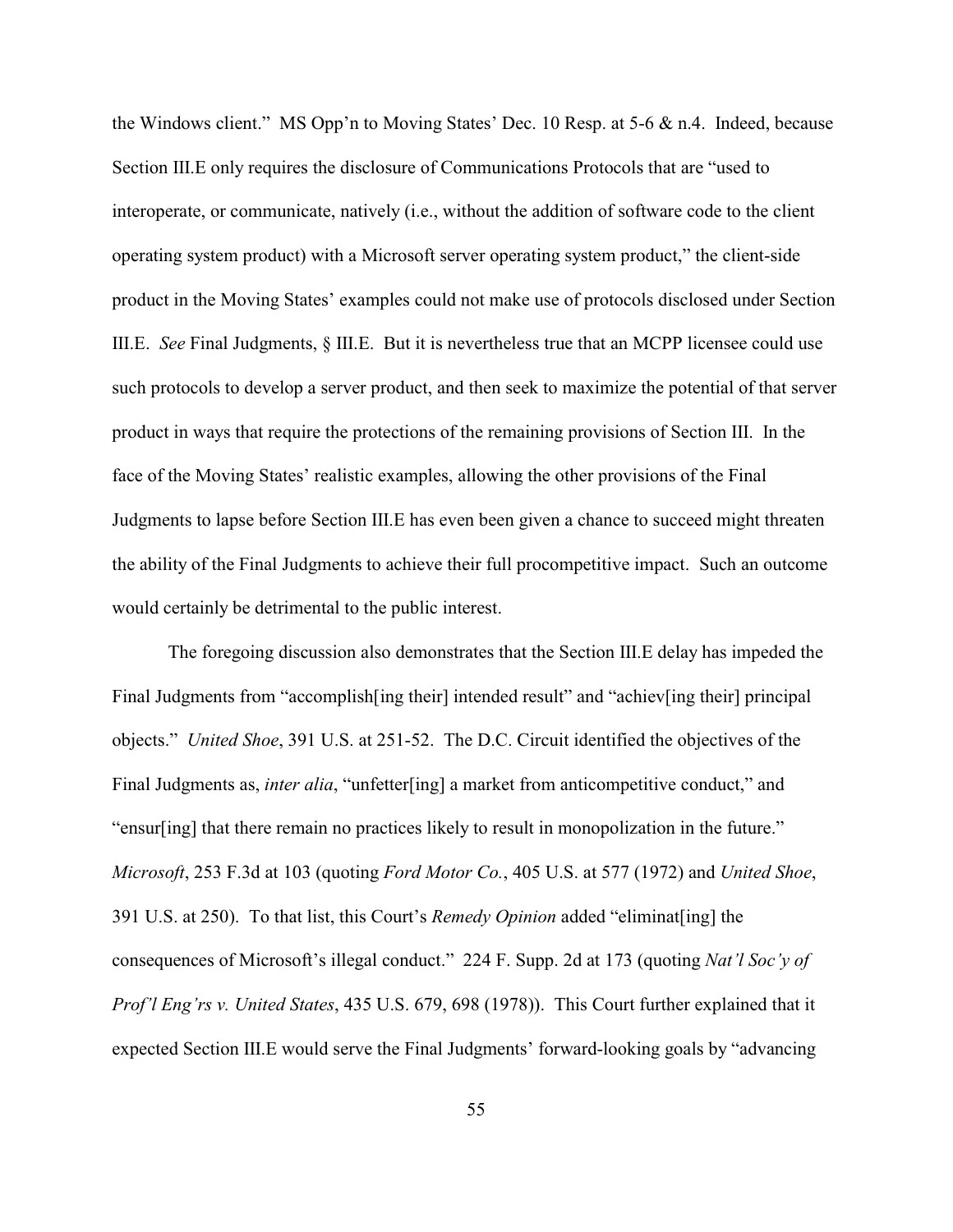the ability of non-Microsoft server operating systems to interoperate, or communicate, with the ubiquitous Windows PC client," in order to "further the ability of these non-Microsoft server operating systems to provide a platform which competes with Windows itself." *Id.* at 172-73. As a result of the delay in the availability of technical documentation under Section III.E, it is obvious that the aims of that Section have yet to be completely realized.

Furthermore, the Court's *Remedy Opinion* makes clear that § III.E represents only one avenue towards achieving the Final Judgments' overall goals. Microsoft attempts to obscure this fact, arguing that the § III.E delay does not warrant an extension of the other provisions of Section III because "whereas Sections III.A, C, D, F, G, and H all deal with the treatment of middleware products *running on Windows*, Section III.E was designed to encourage development of platform alternatives *running on servers* (i.e., not running on Windows)." MS Opp'n at 16. While Microsoft is correct that Section III.E focused on servers while the other provisions of Section III focused on client-side applications, its argument demonstrates only that Section III.E took a different approach to achieving the Final Judgments' overall goals. Microsoft's argument thus does not negate the fact that the parties and the Court have always viewed Section III.E as just one means to the Final Judgments' overall ends. *See Settling States Opinion*, 231 F. Supp. 2d at 249 ("the protections in § III.E . . . not only redress[] the specific conduct found to violate the antitrust laws, but [] obtain protection which is prospective in its focus . . . In the absence of [§ III.E] *and the other prospective provisions* in the [Final Judgment], it is quite possible the core of the decree would prove prematurely obsolete.") (emphasis added); *see also Remedy Opinion*, 224 F. Supp. 2d at 173 ("the Court's remedy extends to the most apparent frontier in 'platform' threats to Microsoft's PC operating system monopoly . . . [§ III.E] *contributes* to the elimination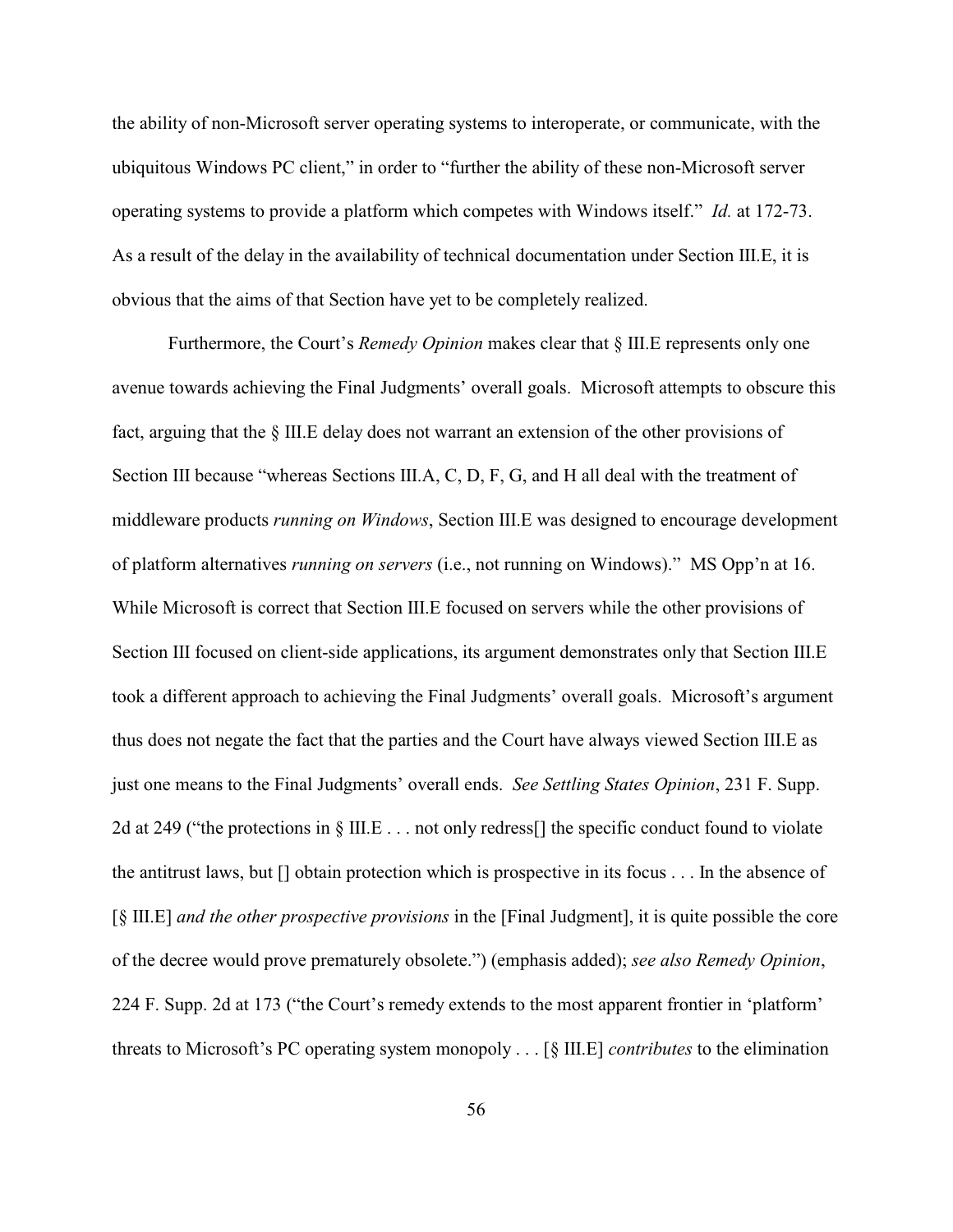of the consequences of Microsoft's illegal conduct.") (internal citations omitted, emphasis added).

To the extent that Microsoft's argument suggests that Section III.E was forward-looking in nature, while the other provisions of Section III were solely retroactive, that inference is unsupported by either the text of the Court's remedy-related opinions, or the realities of the Final Judgments. It is certainly the case that the other provisions of Section III aimed to "end Microsoft's restrictions on potentially threatening middleware," but those provisions also sought to "prevent it from hampering similar nascent threats in the future, and restore the competitive conditions created by similar middleware threats." *Massachusetts v. Microsoft*, 373 F.3d at 1243. As such, they were intended to provide necessary protection to programs developed as a result of Section III.E, in the event that such protections became necessary. With the technical documentation still not fully complete, accurate, and usable, it is too early to say whether the other provisions of Section III will yet prove necessary in maximizing the potential of products developed under Section III.E. Based on the Moving States' examples, however, the Court is convinced that this option needs to be preserved.

Microsoft also argues that the Moving States have not carried their burden of demonstrating that the Section III.E delay necessitates an extension of the other provisions of Section III because they "make no effort to prove why the success of *each* specific provision of the Final Judgments is contingent on the continued operation of *every other* provision." MS Opp'n at 14. According to Microsoft, the Moving States cannot make such a showing because they agreed in the fall of 2006 to extend only Sections I, II, III.F.1, III.F.3, III.I, III.J, IV, V, VI, VII, and VII of the Final Judgments along with Section III.E. *Id.* at 14-15. The United States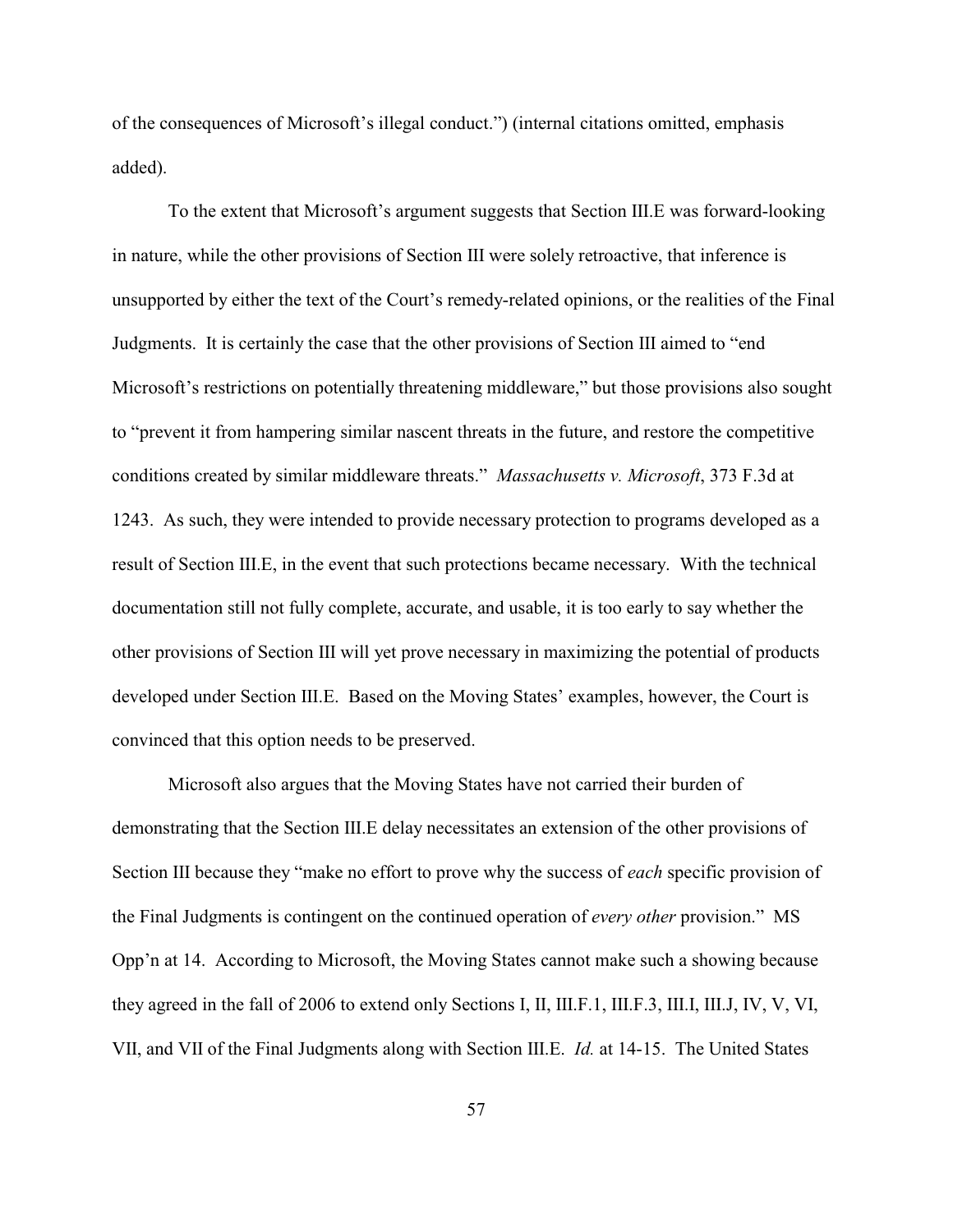agrees with Microsoft on this point. *See* US *Amicus* Br. at 9-10. In contrast, the Court agrees with the Moving States that they did not waive their rights to seek additional relief under the Final Judgments by agreeing to extend only certain provisions until November 2009. As the Moving States accurately describe the RESET plan and the corresponding extension of Section III.E, it was a negotiated compromise designed to avoid litigation, without prejudice to any future requests for modification. *See* Moving States' Reply at 20-22. Indeed, the parties' August 2006 motions in support of the extension do not hint at any waiver of Plaintiffs' rights under the Final Judgments. *Id.*; *see generally* NY/MS Joint Mot. to Modify and CA/MS Joint Mot. to Modify. Instead, the California Group's motion to modify expresses a "hope that the additional time provided Section III.E. under the Modified Final Judgment will result in technical documentation that will better effectuate the remedy." CA/MS Joint Mot. to Modify at 4. In reality, of course, more than a year has passed since the extension of Section III.E, and the technical documentation contemplated by that Section is not yet certified as usable, complete, and accurate. Under such circumstances, the Court concludes that the Moving States are well within their rights to seek a further extension of the Final Judgments.

In any event, the Court rejects Microsoft's suggestion that the other provisions of Section III should not be extended unless Section III.E would be doomed to fail in their absence. MS Opp'n at 14. The Moving States' Response to the Court's December 10, 2007 Order concedes that the provisions of Section III are "complementary, not interdependent," but nevertheless argues that "the Final Judgment would be much less likely to achieve the as yet unfulfilled remedial goals . . . if the only provision that remains in effect is § III.E." Moving States' Resp. to Dec. 10 Order at 10. For its part, Microsoft does not point to language in any of the Court's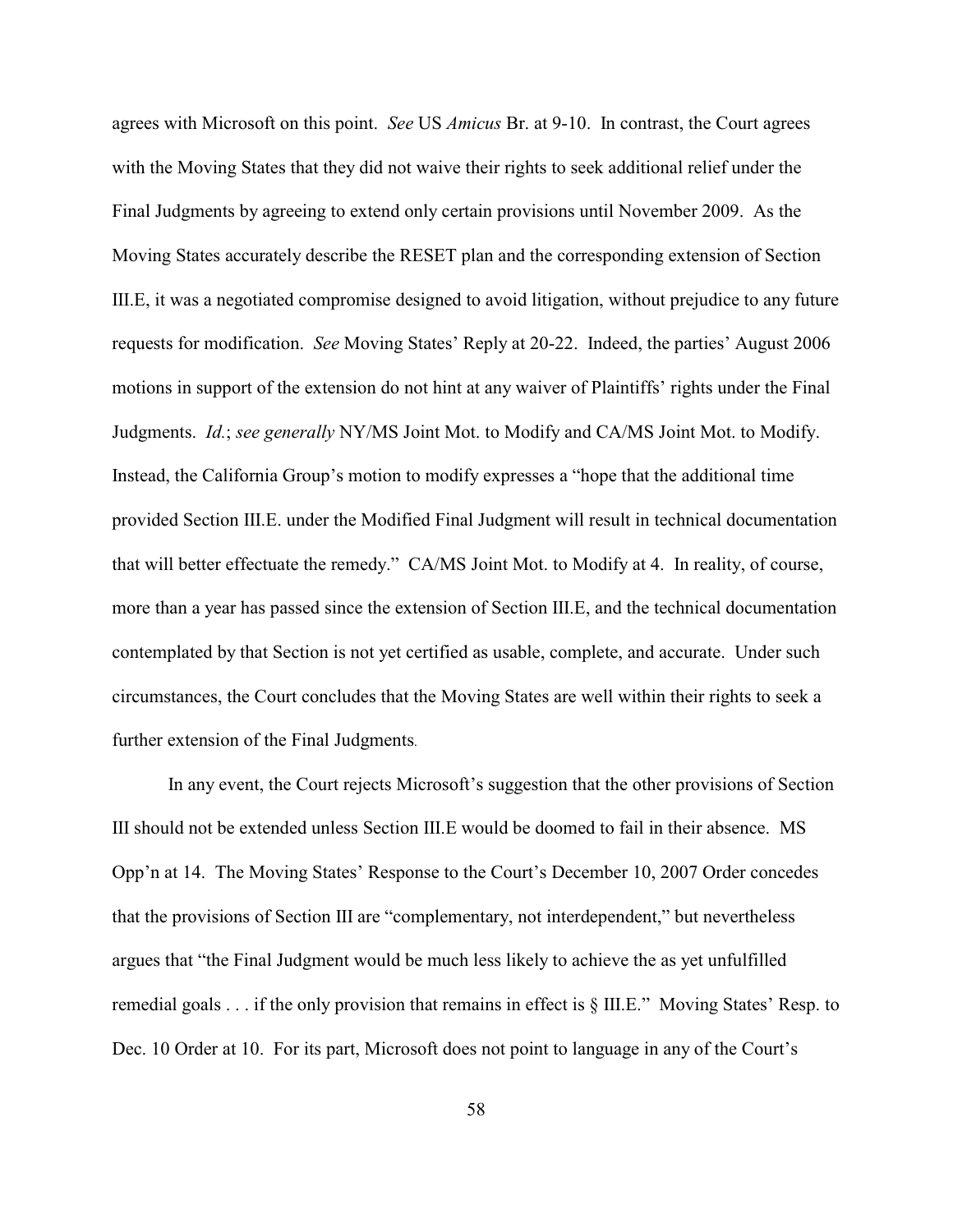remedy-related opinions suggesting that each of the Final Judgments' provisions were expected to work in isolation, and the Court is not aware of any such language. To the contrary, the Court's remedy-related opinions affirm, and the Court continues to agree, that the various provisions of the Final Judgment were expected to work in tandem towards achieving the Final Judgments' overall goals. It is therefore sufficient that the other provisions support Section III.E, even if Section III.E is not actually fully dependent upon them.

Finally, Microsoft suggests that it is not necessary to extend the Expiring Provisions of the Final Judgments in order to support Section III.E because the "proliferation of Web-based computing has, in effect, accomplished what Section III.E was designed to do, although not exactly in the way that was anticipated in 2001 when Section III.E was created." MS Opp'n at 16-17. Without drawing conclusions as to the accuracy of Microsoft's statement, the Court notes only that it does not establish that Section III.E has become irrelevant. The Court recognizes that the goals have been thwarted by the time that has been lost as a result of the delays, attributed solely to Microsoft, in Section III.E's implementation, and understands that it cannot recreate the opportunities that existed when the Final Judgments were entered. Nevertheless, the Court shares the Moving States' expectation that the MCPP will continue to attract licensees, *see* CA Mem. at 12, and that once certifiably complete, accurate, and useable technical documentation is available to those licensees they will develop products that "further the ability of [] non-Microsoft server operating systems to provide a platform which competes with Windows itself," *Remedy Opinion*, 224 F. Supp. 2d at 173. When such development occurs, it will presumably amplify whatever progress the proliferation of Web-based computing has made towards "eliminat[ing] the consequences of Microsoft's illegal conduct." *Id.* at 173.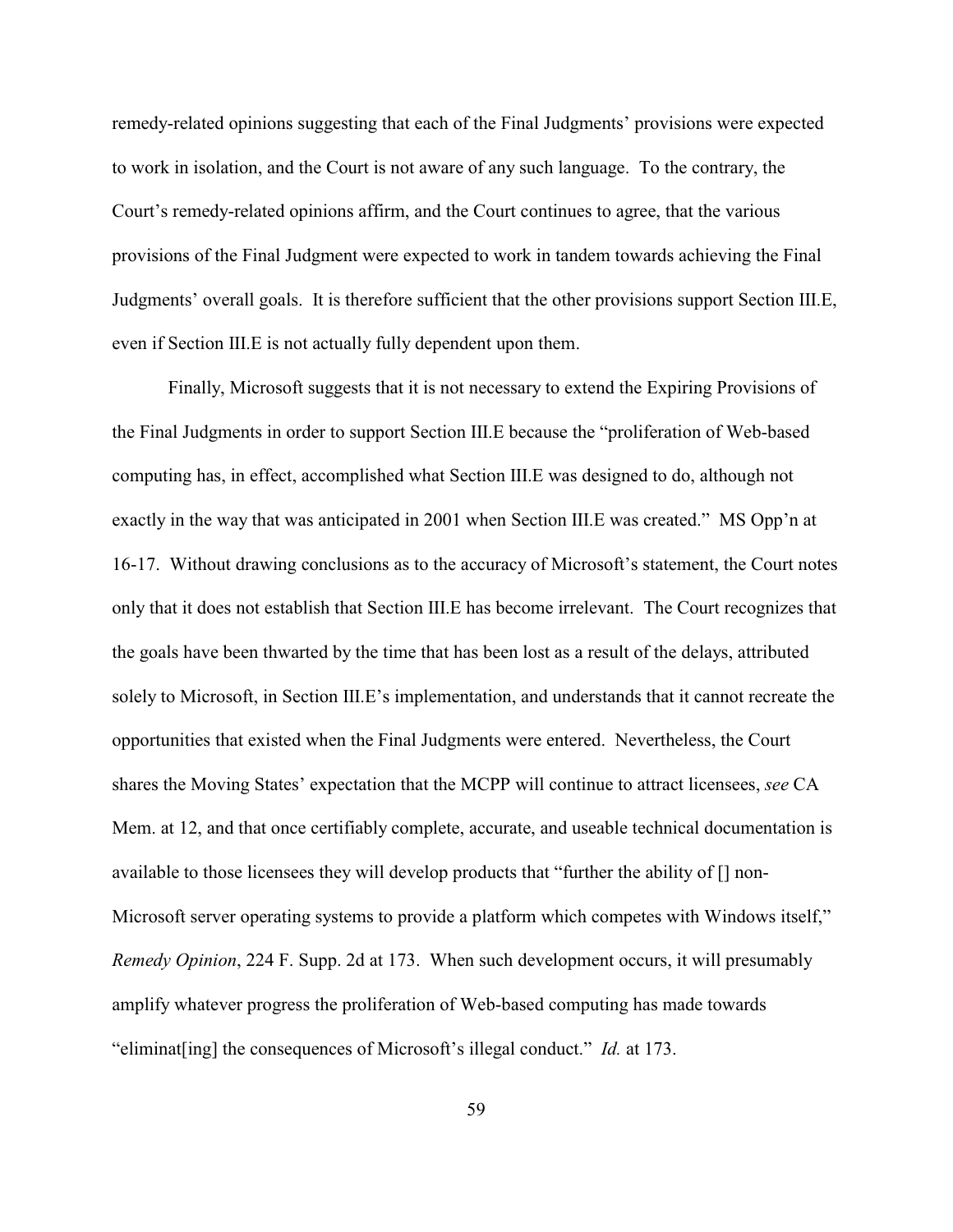Microsoft's arguments thus fail to alter this Court's decision that an extension of the Expiring Provisions is warranted due to the delay in Section III.E's implementation and the inexorable conclusion that, as a result, the Final Judgments have yet to operate as a comprehensive whole. The Moving States' request would be viewed in a different light if certifiably complete, accurate, and useable technical documentation was already available to and in use by licensees. In that case, the Court would be in a position to evaluate the relevance of the Expiring Provisions to those licensees' efforts. Due to the delay, of course, that is not the current situation. Instead, Microsoft seeks to let the majority of Section III's protections lapse despite the fact that Section III.E–once described as the "*most* forward-looking provision" of the Final Judgments, *Remedy Opinion*, 224 F. Supp. 2d at 173–has yet to come to fruition. The Court, the parties, and the marketplace should not be deprived of the opportunity to realize the benefits that the Expiring Provisions can still play in effectuating the Final Judgments' goals. Based on the Moving States' examples of client-side applications that could be developed in connection with server products, the Court finds that the other provisions of Section III can yet serve to substantially increase the eventual procompetitive impact of Section III.E.

#### *B. The Moving States' Other Arguments In Favor of Extension Lack Merit*

In light of the Court's conclusion that the Section III.E delay and its repercussions on the Final Judgments' implementation warrant an extension of the Expiring Provisions under either *Rufo* or *United Shoe*, the Court need not tarry long over the Moving States' remaining, meritless, arguments for extensions. The Court therefore addresses each very briefly below, albeit not in the order presented by the Moving States.

First, the Moving States highlight the fact that no licensee has, as of yet, developed a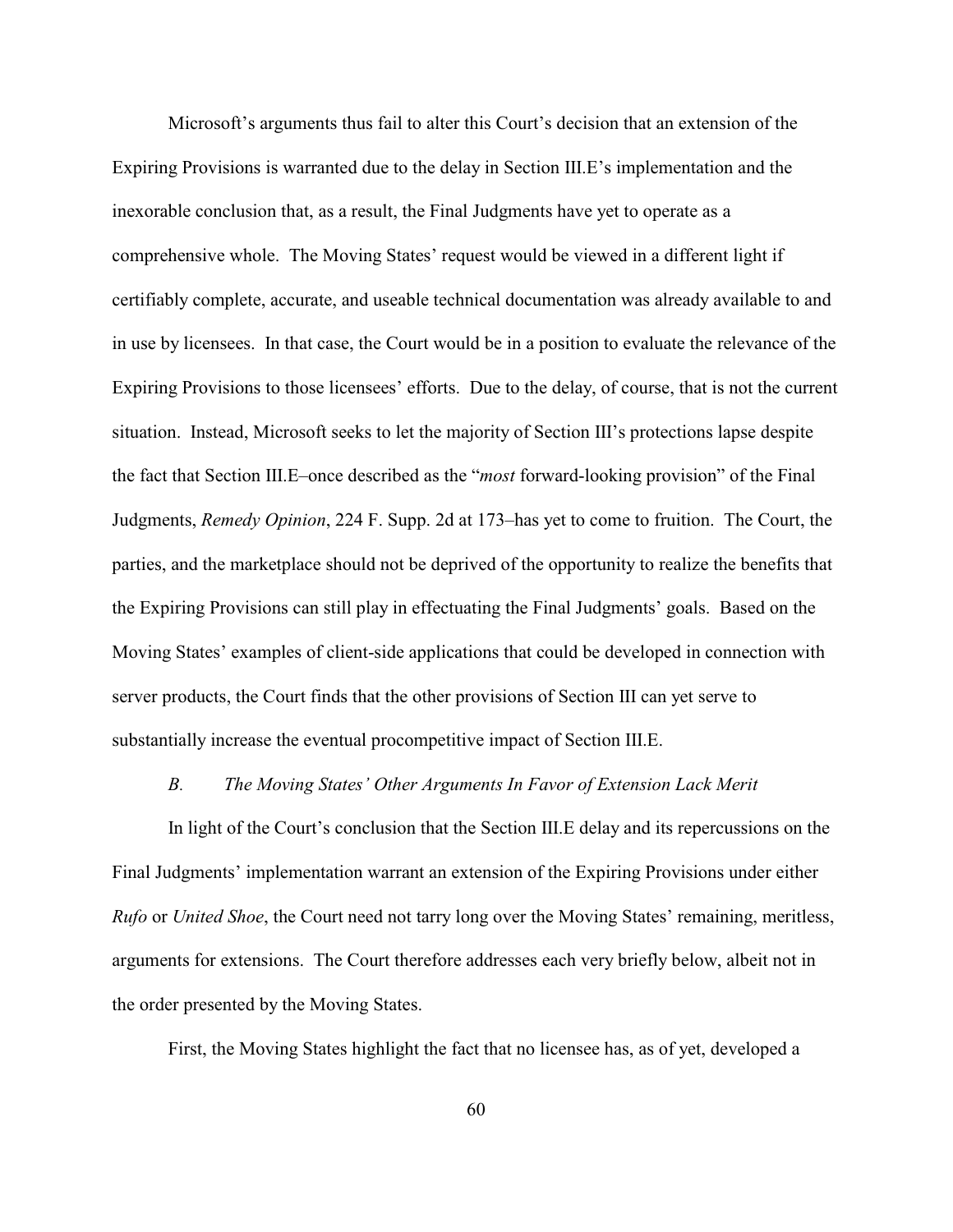general server product under the MCPP, arguing that it constitutes a "changed circumstance" for purposes of the *Rufo* standard. *See* Moving States Reply at 14-15; CA Mem. at 12. In particular, the Moving States note that, according to the results of the California Group's survey, "MCPP licensees tend to develop products that complement, rather than compete with, Windows features." *Id.* (citing CA Group Rep. on Remedial Effectiveness; 6/19/07 JSR at 14). The Moving States are correct that the Court concluded that the remedy in this case should encompass server/network computing due to the potential for "non-Microsoft operating systems to provide a platform which competes with Windows itself." *Remedy Opinion*, 224 F. Supp. 2d at 129-30, 172-73. The Court's *Remedy Opinion*, however, also stressed that "it is particularly difficult in this case to predict what effect the present remedy will have [in the future]." *Id.* at 183-84. As the Court's remedy was clearly aspirational, rather than premised upon certain benchmarks, the fact that no licensee has yet developed a general server product cannot represent a changed condition. Nor does the lack of a general server product developed under the MCPP, in and of itself, demonstrate that the Final Judgment has not achieved its "principal objectives" under *United Shoe*. Moreover, it is premature to draw any conclusions at this time as to the overall impact of the MCPP on the general server market. As the California Group's Report on Remedial Effectiveness acknowledges, six companies have signed general server licenses. CA Group Rep. on Remedial Effectiveness at 11 n.30. Those companies may yet develop general server products, and more licensees may still execute general server licenses, before Section III.E expires in November 2009.

The Moving States similarly find a "changed circumstance" in the fact that no major OEM has pre-installed a rival browser to Microsoft's IE on its new PC systems. CA Mem. at 16-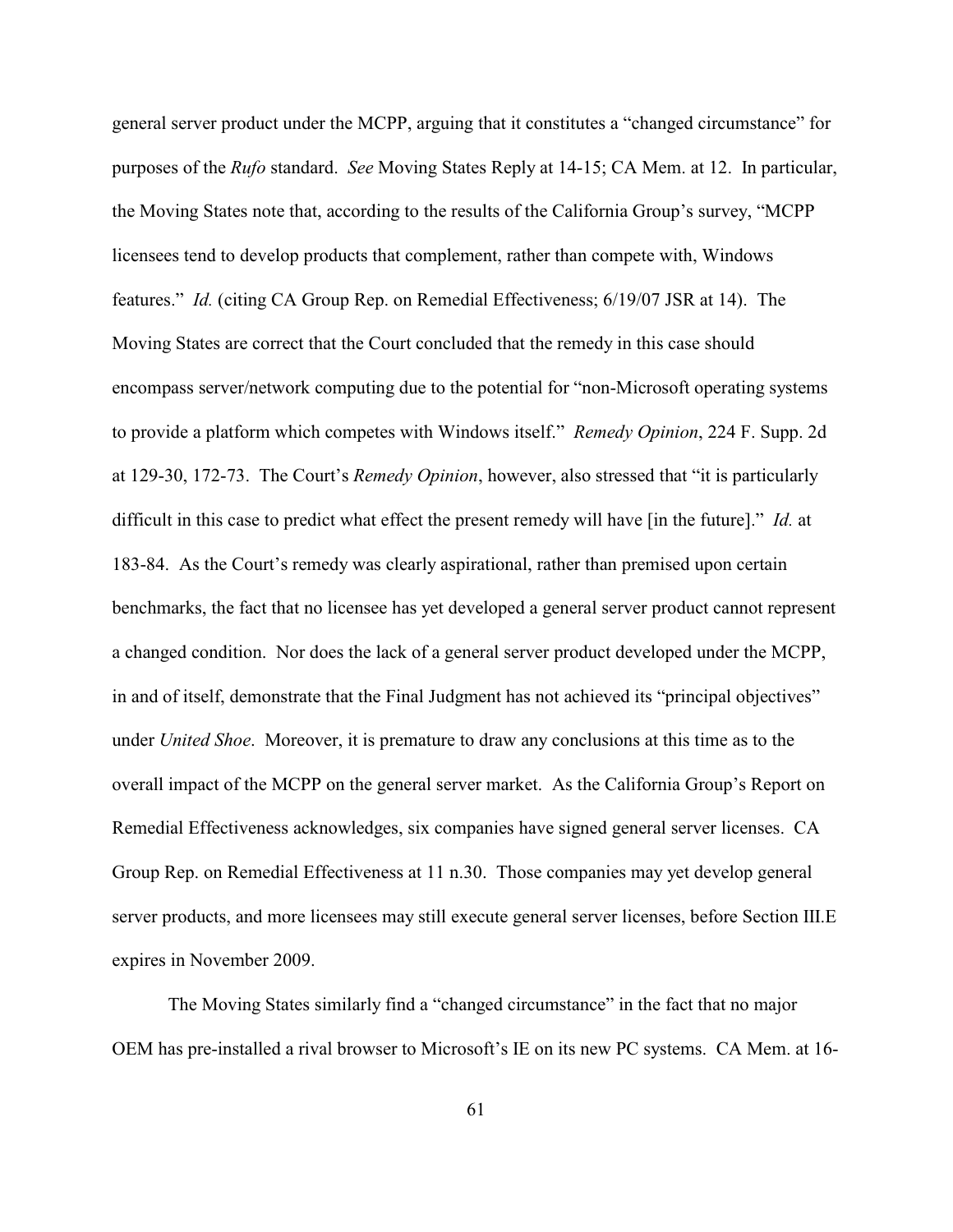18; Moving States' Reply at 16-18. The Moving States are correct that this Court and the D.C. Circuit's remedy opinions projected that allowing "OEMs to disable end-user access to IE, and thereby to avoid the costs of having to support both IE and a rival browser," would make OEMs "more likely to install a rival browser based upon market determinants, such as consumer demand," and "that OEMs' new freedom to respond to market demand would enhance competition between Microsoft and other manufacturers of middleware." *Massachusetts v. Microsoft*, 373 F.3d at 1238-39; *see also Remedy Opinion*, 224 F. Supp. 2d at 158-59. However, the Final Judgments ensured OEMs' ability to load competing web browsers, as well as other types of middleware, based on Plaintiffs' theory that the proliferation of non-Microsoft middleware might reduce the applications barrier to entry. Guaranteeing OEMs the freedom to install rival web browsers was thus a means towards achieving the Final Judgments' overall goals, rather than an end in and of itself. Thus, the fact that no OEM currently pre-installs a competing web browser does not demonstrate that the Final Judgments principal objectives have not been met.<sup>30</sup> Moreover, the Moving States do not dispute Microsoft's assertion that OEMs are currently pre-installing non-Microsoft middleware (other than web browsers), *see* MS Opp'n at 21-22, and in fact describe this development as a "positive sign," Moving States' Reply at 17.

The Moving States' focus on the web browser market is also inappropriate for the even more fundamental reason that the web browser market was not the relevant market for purposes of the liability findings. To the contrary, the D.C. Circuit concluded that the Plaintiffs failed, in the liability phase, to establish the existence of a properly defined market for web browsers.

 $30$  In addition, as the United States points out, the Moving States "make no showing ... that any conduct by Microsoft (either in violation of the decree or otherwise) has foreclosed the OEM channel to third-party browsers." US *Amicus* Br. at 4.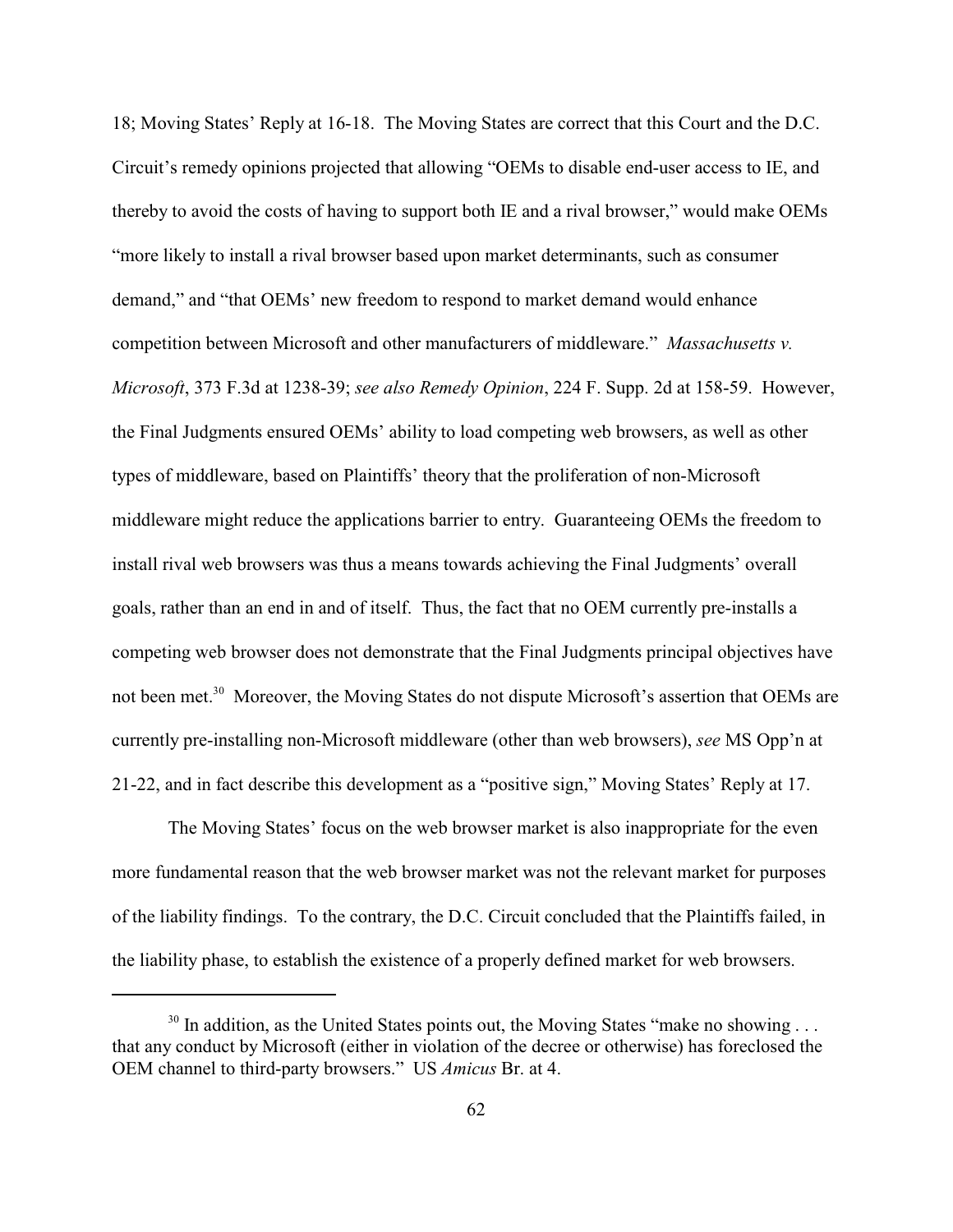*See Microsoft*, 253 F.3d at 81-82. As such, the Moving States' emphasis on the web browser market appears to be an attempt at the proverbial second bite at the apple. But, because the web browser market was not, in and of itself, the focus of the liability findings, the Court need not resolve the factual dispute between the Moving States and Microsoft as to Microsoft's alleged dominance of the web browser market. *Compare* CA Mem. at 4-6 and NY Mem. at 2-3 with MS Opp'n at 22 n.22. Similarly, the Court need not address Microsoft's factual challenge to the Moving States' assertion that Microsoft has "consolidated its hold on the server market" during the five years that the Final Judgments have been effect. *See* CA Mem. at 3; MS Opp'n at 18 n.16. Regardless of Microsoft's current share in the so-called "server market," as Microsoft correctly notes, "no such market was ever defined or addressed in the underlying theory of liability." MS Opp'n at 18 n.16.

The Moving States attempt to gloss over the fact that neither web browsers nor servers were the relevant market for purposes of the liability findings in this case by asserting that Microsoft's alleged dominance of those markets nevertheless matters because emerging webcentric technologies are "dependent on web browsers and servers for access to consumers," and "require computer equipment running a client or server operating system." CA Mem. at 6, 20- 22. According to the Moving States, the continuing dominance of IE and Windows offers Microsoft the ability "to use the browser as a chokepoint," *id.* at 5, so as "to impede the development of emerging middleware threats with the potential to erode the applications barrier to entry protecting its Windows monopoly," Moving States' Reply at 25. The Court notes that the Moving States' claims in this respect are not undisputed, as one of the expert reports submitted in support of Microsoft's Opposition argues that Microsoft would have neither the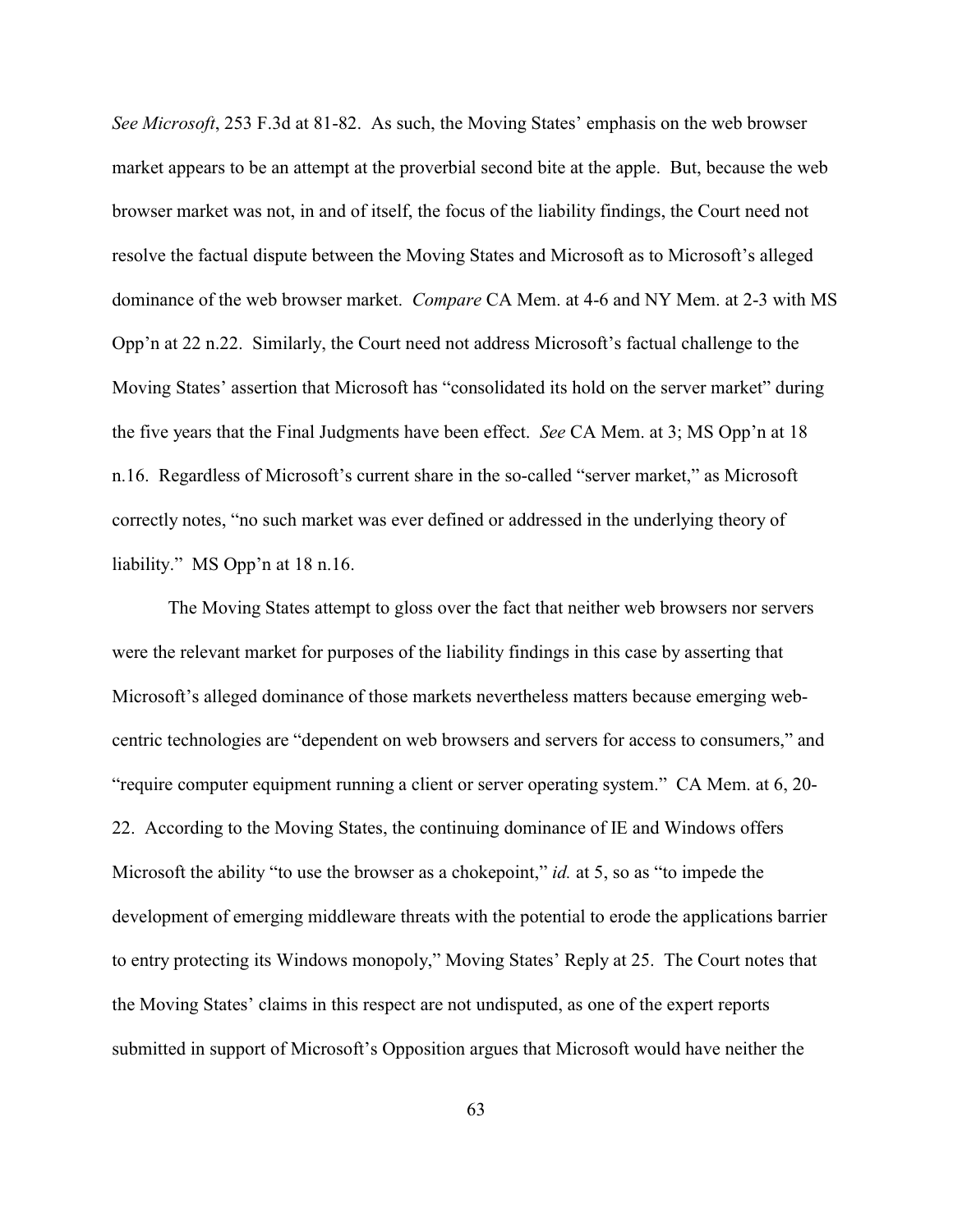power nor the incentive to limit consumer access to internet technologies. *See* MS Opp'n, Ex. A (11/6/07 Suppl. Expert Rep. of Marco Iansiti).

In any event, the Court need not resolve this largely hypothetical factual dispute. As Microsoft acknowledges, if it were to use its alleged dominance in the web browser market in order to stifle competing middleware, "such conduct would [likely] violate § 2 of the Sherman Act, and Microsoft would remain subject to penalty under that statute." MS Opp'n at 19.<sup>31</sup> This Court's *Remedy Opinion* previously recognized as much when it stated that "although Plaintiffs *assume* that Microsoft will engage in anticompetitive conduct in the future in conjunction with its participation in this emerging area of technology, this case cannot be used as a vehicle by which to fight every potential future violation of the antitrust laws by Microsoft. . . . " *Remedy Opinion*, 224 F. Supp. 2d at 133. Instead, the specters of hypothetical threats that the Moving States raise "are more appropriately addressed as separate claims, in a separate suit, should Microsoft engage in such conduct and should Plaintiffs deem it appropriate to file one." *Id.* at

 $31$  The Moving States' argument that Microsoft may threaten emerging technologies through its alleged dominance of the web browser market also appears quite similar to an argument raised during the remedy proceeding that certain protections should be included in the remedy to "ensure that Microsoft does not use its control over the browser market to control other technology markets." *Remedy Opinion*, 224 F. Supp. 2d at 241, n. 118. That argument was rejected in the *Remedy Opinion*, however, because it "reflect[ed] an attempt to argue either a new attempted monopolization claim or the previously court-rejected 'monopoly leveraging' theory of liability by extending that 'leveraging' argument to emerging areas of technology." *Id.* (quoting *United States v. Microsoft Corp.*, 1998 WL 614485, \*26-28 (D.D.C. Sept. 14, 1998)). Furthermore, in affirming this Court's remedy, the D.C. Circuit rejected an argument that "Microsoft 'advantage[d] its own middleware by using the browser to limit the functionality of competing products,'" concluding that this Court's remedy "properly focused . . . upon opening the channels of distribution to . . . rivals," rather than eliminating "harm to specific competitors." *Massachusetts v. Microsoft*, 373 F.3d at 1229.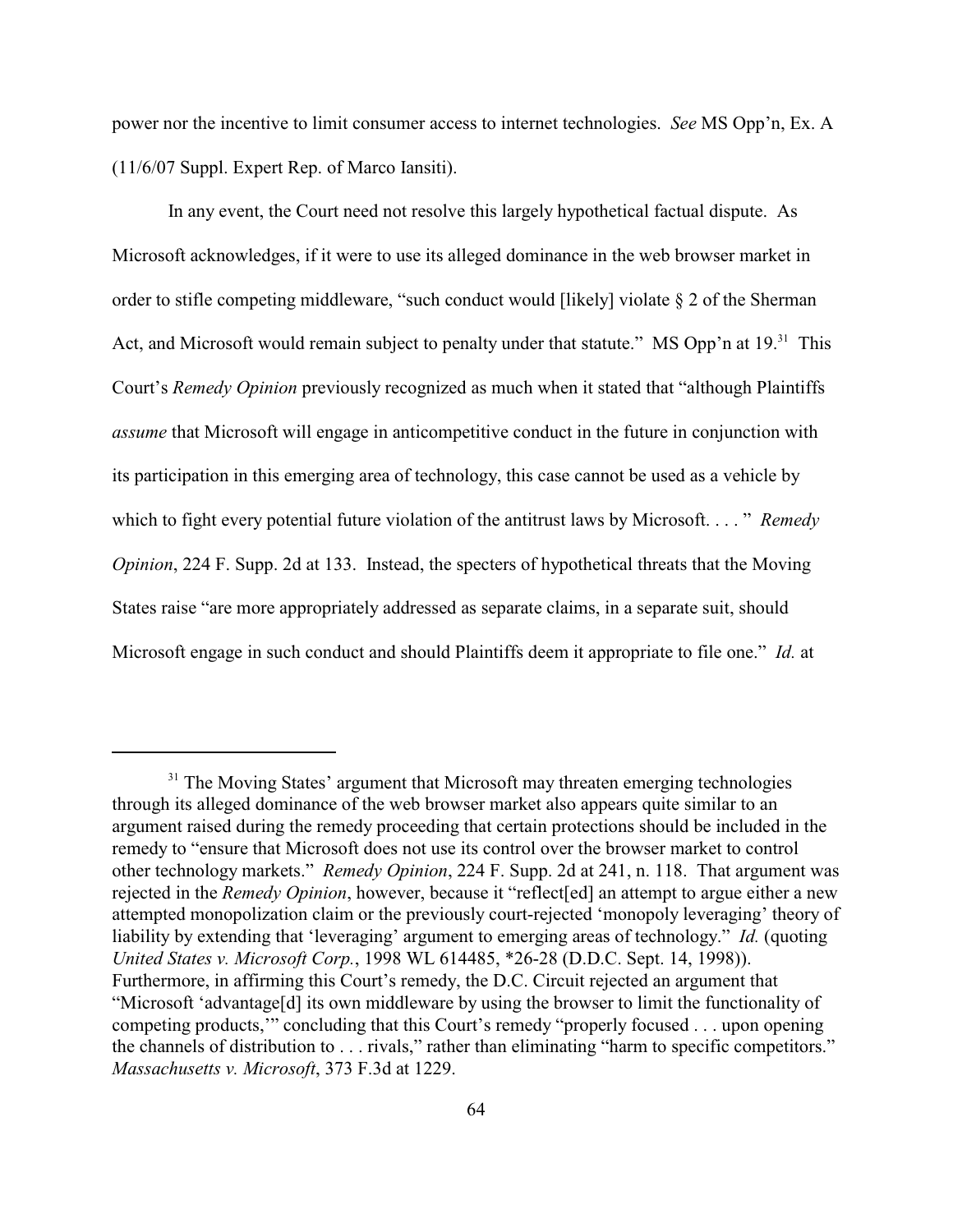$134.<sup>32</sup>$ 

Finally, the Court addresses the Moving States' claim that the Expiring Provisions should be extended because "in the relevant market, Intel-compatible PC operating systems, the rapid pace of change [anticipated by the Court during the remedy phase] has clearly not manifested itself." Moving States' Reply at 12, 28-31; CA Mem. at 19-20; NY Mem. at 2-4. Microsoft vehemently disputes this assertion, insisting that "major developments and innovation [have] taken place in connection with Windows," and that, more importantly, "[a] proper examination of the [software] industry since the Final Judgments reveals that innovation has been widespread, competition has been dynamic, and growth and innovation have outpaced the rest of the economy by a wide margin." MS Opp'n at 25, 27.

Again, the Court concludes that resolution of this factual dispute is unnecessary, and indeed inappropriate. As an initial matter, insofar as the Moving States' argument is premised on their assertion that "Microsoft's share of the PC operating system market has been greater than 90% for at least the past 15 years," CA Mem. at 4, it is entirely misplaced. The Court's *Remedy Opinion* reiterated that "the monopoly in this case was not found to have been illegally acquired,

 $32$  To the extent that the Moving States suggest that the key to protecting emerging webbased middleware threats is to ensure that Microsoft "maintains IE as a standards-compliant browser," *see* CA Mem. at 20-21, that argument is foreclosed by this Court's *Remedy Opinion*. As Microsoft correctly notes, the Court considered and rejected a "requirement that Microsoft maintain support for industry standards where it has made proprietary modifications to the standards," because that conduct "was found . . . to have competitive benefits which outweigh the anticompetitive effect of the conduct," because the proposed requirement was "likely to have only a modest effect on competition, if at all," and because it "impose[d] unworkable conditions." *Remedy Opinion*, 224 F. Supp. 2d at 190-91. Significantly, the D.C. Circuit specifically affirmed this Court's conclusion in that respect, holding that "the district court permissibly refused to require that Microsoft continue to support a standard after making a proprietary modification to it, even if the modification makes the standard incompatible with the original." *Massachusetts v. Microsoft*, 373 F.3d at 1215.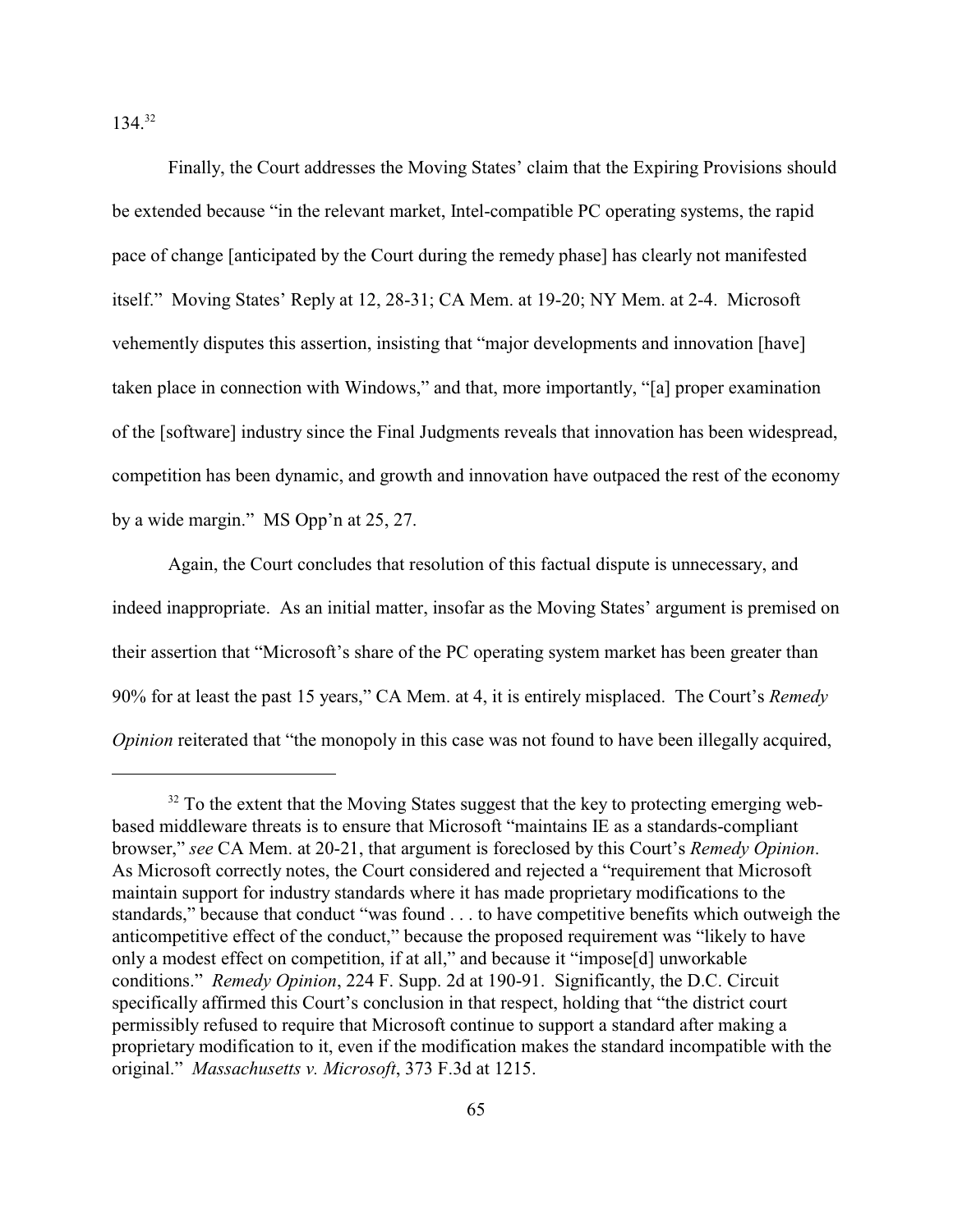but only to have been illegally maintained." 224 F. Supp. 2d at 100-01 (quoting *Microsoft*, 253 F.3d at 46, 107). As such, the Court concluded, and the parties conceded, that it was not "a valid objective for the remedy in this case to actually 'terminate' Microsoft's monopoly. Rather, the proper objective of the remedy in this case [was] termination of the exclusionary acts and practices related thereto which served to illegally maintain the monopoly." *Id.* at 101; *see also Settling States Opinion*, 231 F. Supp. 2d at 211 n.4 (incorporating *Tunney Act Opinion*) (internal citations omitted). Viewed in the proper context, then, Microsoft's alleged current share of the PC operating system market is simply not the measure used to determine whether the Final Judgments have achieved their principal objectives.

The Moving States' focus on the "pace of change" in the relevant market likewise cannot support an extension of the Expiring Provisions of the Final Judgments. It is correct that this Court's selection of a five-year term for the Litigating States' remedy and approval of the same term in the Settling States' consent decree turned on an understanding that "the industry at issue in this case is remarkable for its constant and rapid change." *Remedy Opinion*, 224 F. Supp. 2d at 184; *Settling States Opinion*, 231 F. Supp. 2d at 252-53. However, the Court did not set any benchmark expectations for the industry and, to the contrary, noted the "substantial uncertainty as to the future demands of the software industry." *Remedy Opinion*, 224 F. Supp. 2d at 183. The Court thus did not predicate the success of the Final Judgments on the anticipated developments in the relevant market. Nor should such changes provide the measure for determining whether an extension is appropriate, as that measuring stick is subject to unpredictable pressures and influences that would open the door to potentially endless extensions. Such an outcome would indeed be contrary to the policy favoring eventual finality in court oversight of judgments.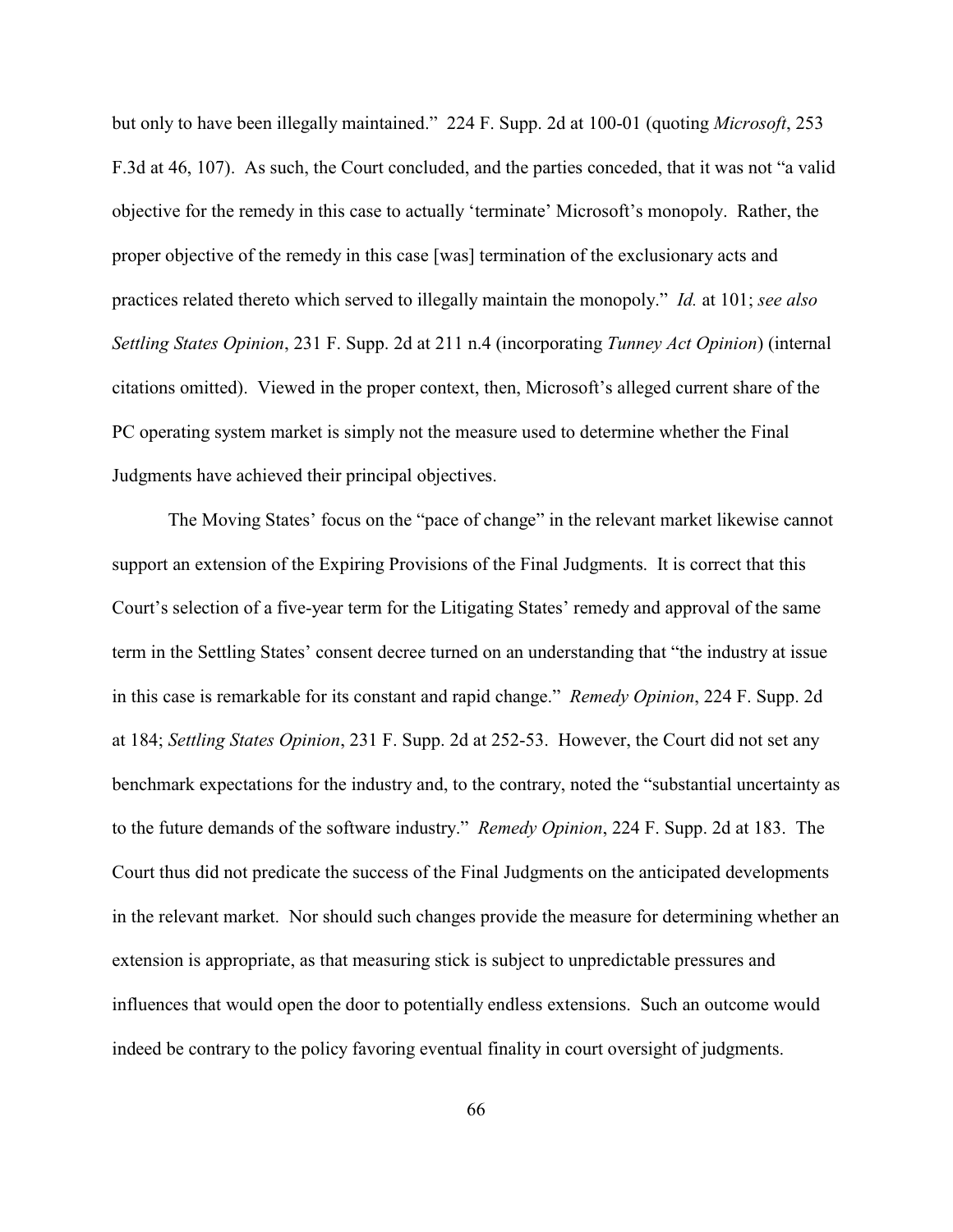## *C. Microsoft's Additional Arguments Against Extension*

Having addressed the Moving States' main arguments for extending the Expiring Provisions, the Court now considers the arguments raised by Microsoft against that outcome, to the extent they are not addressed above.

Microsoft asserts that its "compliance with the expiring provisions of the Final Judgment, its history of going beyond its obligations to resolve issues raised by the Plaintiffs and the [TC], and its commitment to adhere to Final Judgment principles on a going-forward basis" are grounds for denying the Moving States' motions and relieving Microsoft of the burden of "operating under the shadow of a judicial decree." MS Opp'n at 11 (citing Windows Principles: Empowering Choice, Opportunity, and Interoperablity, *available at* http://www.microsoft.com /about/corporatecitizenship/ citizenship/businesspractices/windowsprinciples.mspx (published Aug. 24, 2007)). The Moving States attempt to downplay Microsoft's claim by asserting that "Microsoft itself should hardly be heard to object to extending the decree" because it "professes to be 'committed to running its Windows business in accordance' with [the Windows Principles]" and because it "conceded, in the case brought by the European Commission, that the settlement in this litigation has not 'had any negative impact on its incentives to innovate.'" NY Mem. at 7; CA Mem. at 22 & n.22.

The Moving States arguments in this regard are not well-taken. Microsoft's commitment to the Windows Principles is admirable, and certainly should not be held against Microsoft. Furthermore, the Court is well aware that operating under a judicial decree has negative connotations. *See* MS Opp'n at 11. The Court nevertheless concludes, for the reasons detailed above, that an extension of the Expiring Provisions is warranted due to the delay in Section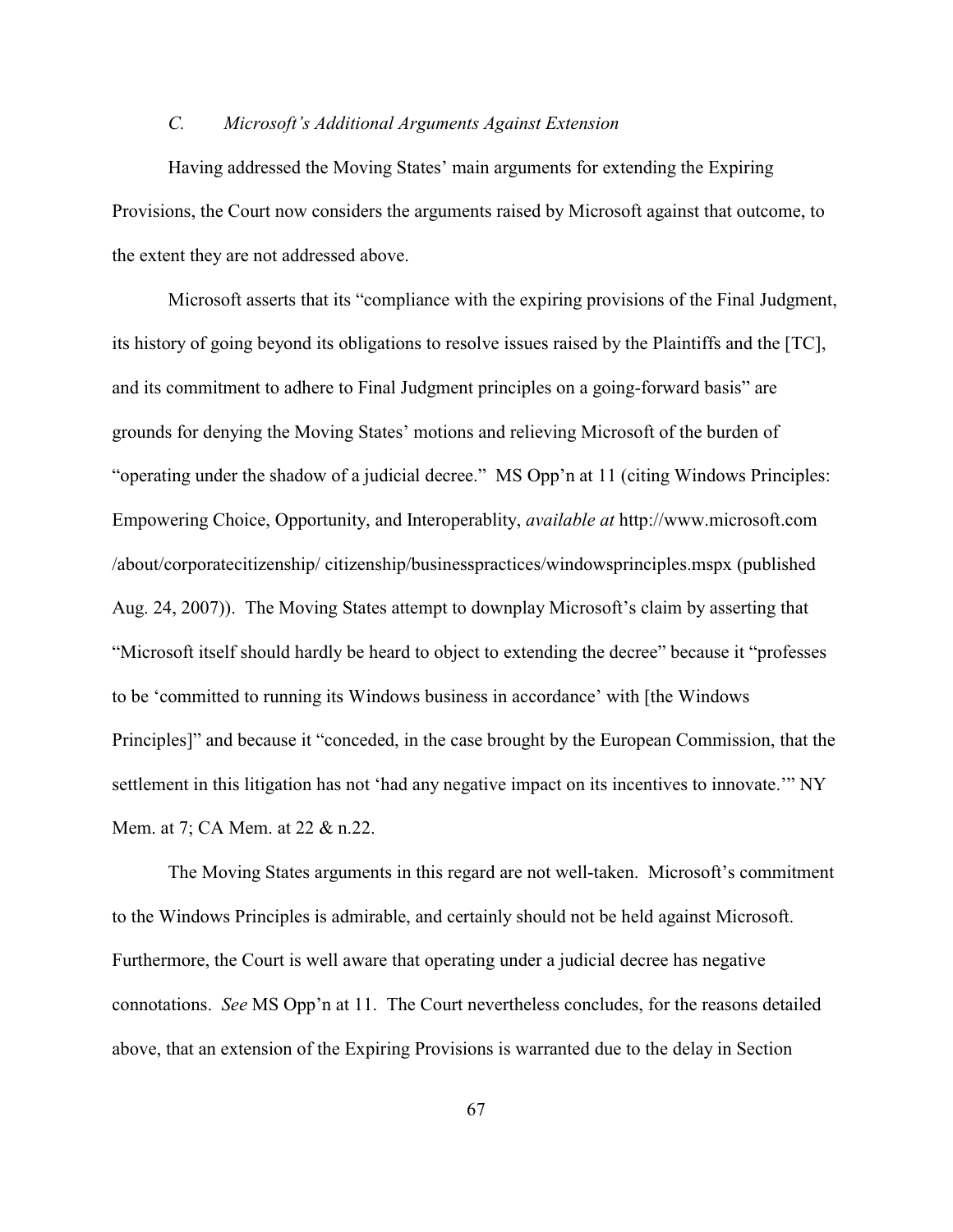III.E's implementation and the impact of that delay on the Final Judgments' operation.

Microsoft next argues that the New York Movants are on shaky ground because their August 30, 2007 Review of the Final Judgments, filed jointly with the United States, concluded that the Final Judgments had achieved their goals. US *Amicus* Br. at 5-7; MS Opp'n at 8. The New York Movants address any apparent inconsistency by explaining that their earlier filing was not a "mission accomplished" pronouncement. Moving States' Reply at 23. According to the New York Movants, while they believe the Final Judgments are "accomplishing their stated goal of fostering competitive conditions . . . [t]here is still much work for the Court's Final Judgments to do." *Id.* (quoting NY Group Review of Final Judgments at 6, 8). The Court agrees with the New York Movants that their positions are not inherently inconsistent and that, in any event, their Review of the Final Judgments in no way waived their right under their Final Judgment to seek the additional relief they now believe is warranted.

Microsoft further asserts that, as a party to a negotiated consent decree, the New York Movants should not be able to escape the five-year term of that decree, because the decree should be accorded the weight of a binding contract. MS Opp'n at 8. The United States echoes Microsoft's argument in its *amicus* brief. US *Amicus* Br. at 5-7. The Court certainly recognizes that modification of a consent decree is an "extraordinary remedy." *See Harris Teeter Supermarkets*, 215 F.3d at 35). However, it must also be acknowledged that the consent decree in this instance is unusual in that it was not reached as an alternative to a finding of liability. Rather, the consent decree addressed only the remedy phase of this case, and was negotiated based on the D.C. Circuit's findings of liability and guidance as to the parameters of an appropriate remedy. Further, the consent decree shared the same purpose, and reflects the same goals, as the court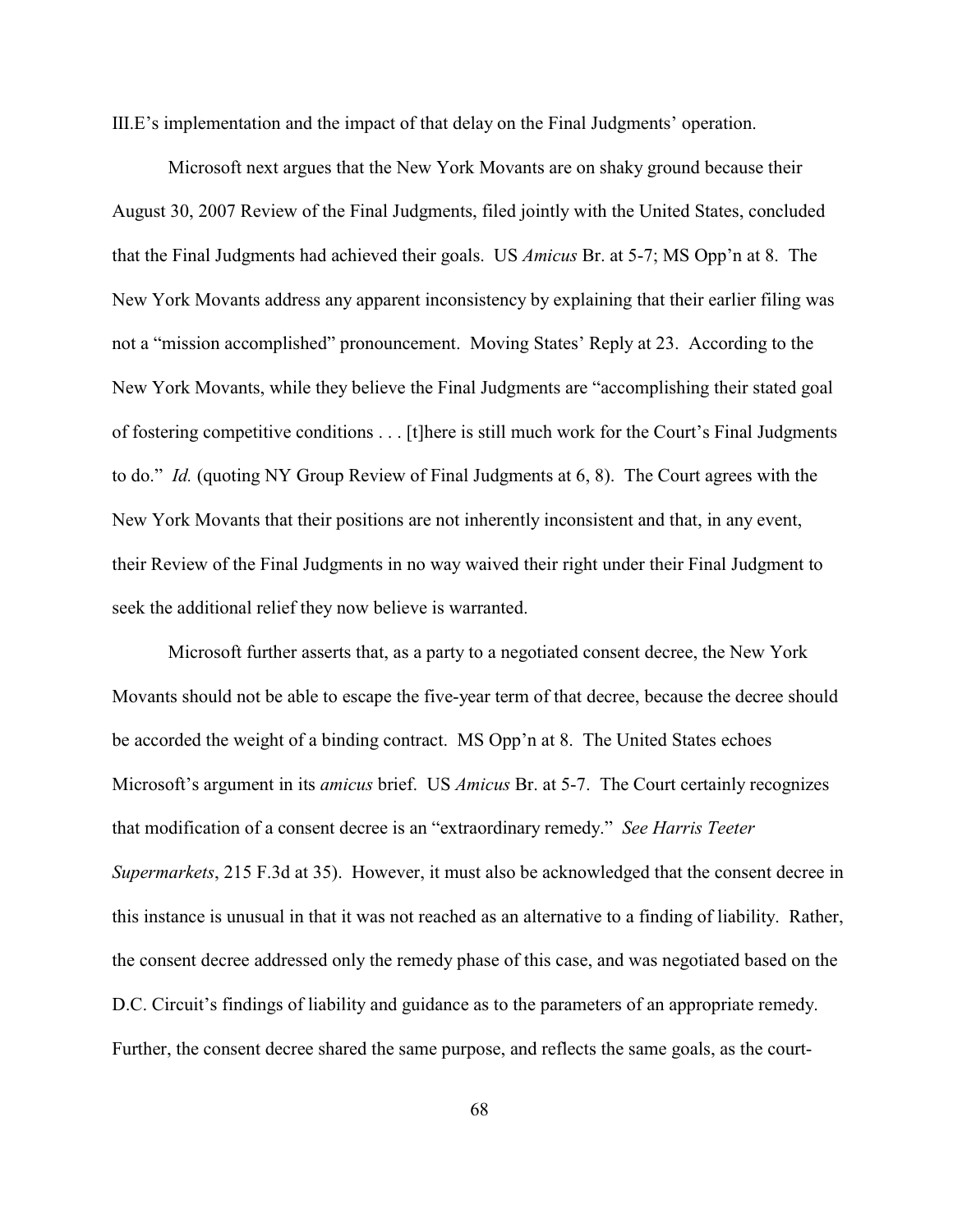ordered Litigated States' remedy. This fact is reflected by the Court's conclusion in the *Tunney Act Opinion* that the proposed consent decree "takes account of the theory of liability advanced by Plaintiffs, the actual liability imposed by the appellate court, the concerns of the Plaintiffs with regard to future technologies, and the relevant policy considerations." *Settling States Opinion*, 231 F. Supp. 2d at 259 (incorporating *Tunney Act Opinion*).

Just as the consent decree and court-ordered remedy had the same goals, so did their identical Sections III.E play the same role within the two Final Judgments. And, as noted above, the Court's power to modify an injunction or grant relief from a judgment is the same regardless of whether a consent decree or litigated decree is at issue. *Agostini*, 521 U.S. at 215; *Swift*, 286 U.S. at 114; *Western Electric*, 46 F.3d at 1205. As a result, the Court's conclusions regarding the unforeseen nature of the Section III.E delay and its impact on the implementation of the Final Judgments are of equal import with respect to each Final Judgment. Moreover, the New York Movants convincingly argue that, even if the Court regards their consent decree as a binding contract, they "have yet to realize the benefit of their 'bargain' because Microsoft still has not fulfilled its § III.E disclosure obligations, an important inducement to settle the litigation." Moving States' Reply at 26.

Finally, continuing with its argument that the New York consent decree is a binding contract, Microsoft argues that it "should not be forced to endure more than [it] bargained for," given its overall compliance with the Expiring Provisions and its cooperation with the Plaintiffs and TC over the past five years. MS Opp'n at 11. According to Microsoft, if the New York Movants are allowed to unilaterally extend the expiring provisions, it will deter parties from negotiating consent decrees and from going "beyond the letter of their decree obligations." *Id.* at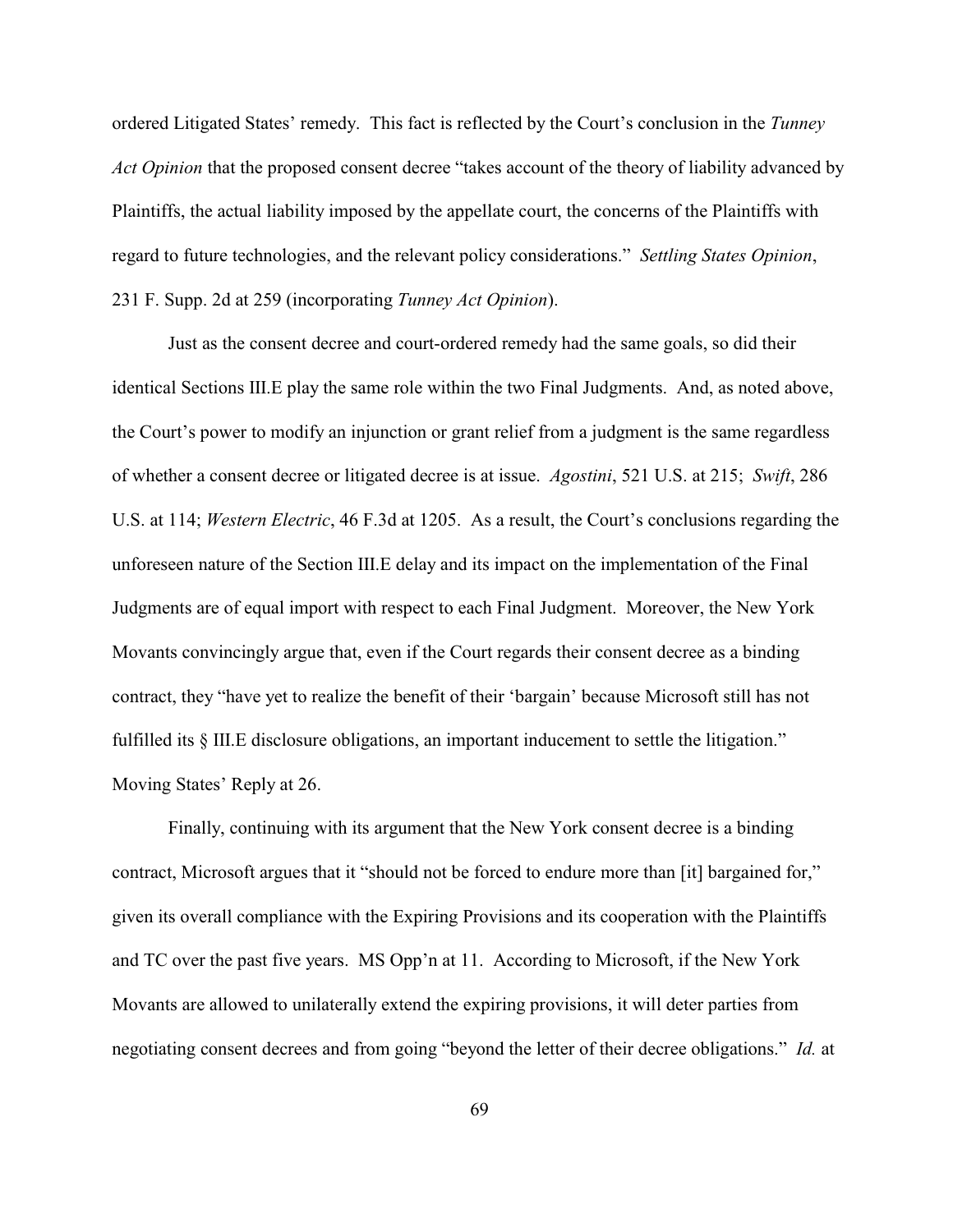11-12. The United States and Visa and Weyerhaeuser echo Microsoft's concern in their respective *amici* briefs. US *Amicus* Br. at 7; *see generally* Visa/Weyerhaeuser *Amici* Br. In that regard, the Court notes that *Rufo* considered and rejected an argument that its flexible standard "would deter parties to litigation . . . from negotiating settlements." 502 U.S. at 382-83. In so doing, the Supreme Court reasoned–and this Court agrees–that parties who negotiate consent decrees do so with the knowledge that "the prospective effect of such a judgment or decree will be open to modification where deemed equitable under Rule 60(b)" and that "[w]hether or not [parties] bargain for more than they might get after trial, they will be in no worse position if they settle and have the consent decree entered." That point is demonstrated clearly here by the overwhelming similarity between the Settling States' and Litigating States' Final Judgments.

The Court is nevertheless sensitive to the policy argument made by Microsoft and *amici*, and therefore stresses that its decision to extend the Expiring Provisions of the Final Judgment must be viewed in the proper, extremely unique, context. Not only is this case unique, in that it involves a highly complex and rapidly evolving market, but the posture in which this Court undertook the remedy phase (and the Settling States negotiated their consent decree) was also unique because the D.C. Circuit's liability opinion strictly cabined the parameters of an appropriate remedy. The actual remedy encompassed by the Settling States' consent decree and the Litigating States' judgment was similarly unique, including innovative approaches such as the TC and the technical documentation requirements. Even within that unique remedy, Section III.E represented the "*most* forward-looking" and most innovative provision. *Remedy Opinion*, 224 F. Supp. 2d at 173. The Court's conclusion that the Expiring Provisions of the Final Judgments should be extended is thus based on Section III.E's paramount significance in the Final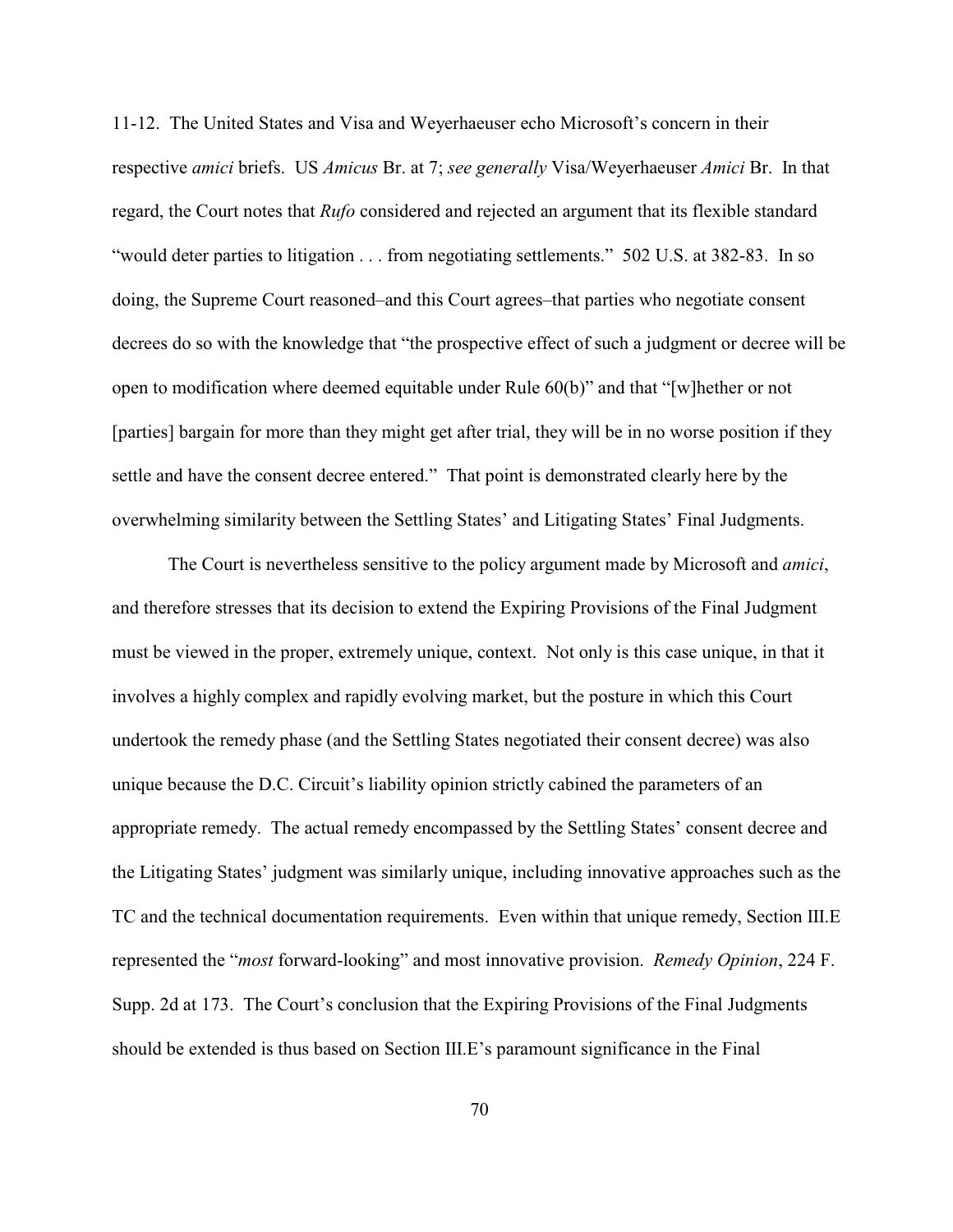Judgments' scheme. Section III.E was the cornerstone of the Court-ordered and Court-approved remedies and, as the Final Judgments' most forward-looking provision, was the basis on which the parties and the Court aspired to have the applications barrier to entry broken down over time.

The Court does not dispute that Microsoft has been overwhelmingly cooperative with the Plaintiffs and the TC over the past five years. To the contrary, the Court commends Microsoft for its willingness to address issues as they arose and to negotiate solutions rather than force litigation. In many respects, Microsoft's conduct has been a model for parties engaged in complex and protracted litigation. But Microsoft's good citizenship does not erase the fact that, more than five years after the Final Judgments called for the Section III.E Communications Protocols to be available, licensees do not yet have the benefit of a certifiably complete, accurate, and useable set of technical documentation. Nor can the fact that Microsoft has never been found to be out of compliance with the Final Judgments obscure the obvious conclusions that, practically speaking, Microsoft has failed to comply with Section III.E, and that its noncompliance is highly material. Indeed, Microsoft admitted as much when, in May of 2006, it admitted that it "didn't have the exact right resources [or] the right process in place," and suggested a massive overhauling of the previous attempts at generating the technical documentation required under Section III.E. 5/17/06 Status Hrg. Tr. at 39:3-8.

As discussed above, neither the parties nor the Court will ever know how the relevant market might have developed if the Section III.E technical documentation had been available five years ago. Nor can the Court project what use may be made of the technical documentation in the future. But the Moving States have proffered realistic examples of ways in which the Expiring Provisions of the Final Judgments can yet play a role in maximizing the impact of products to be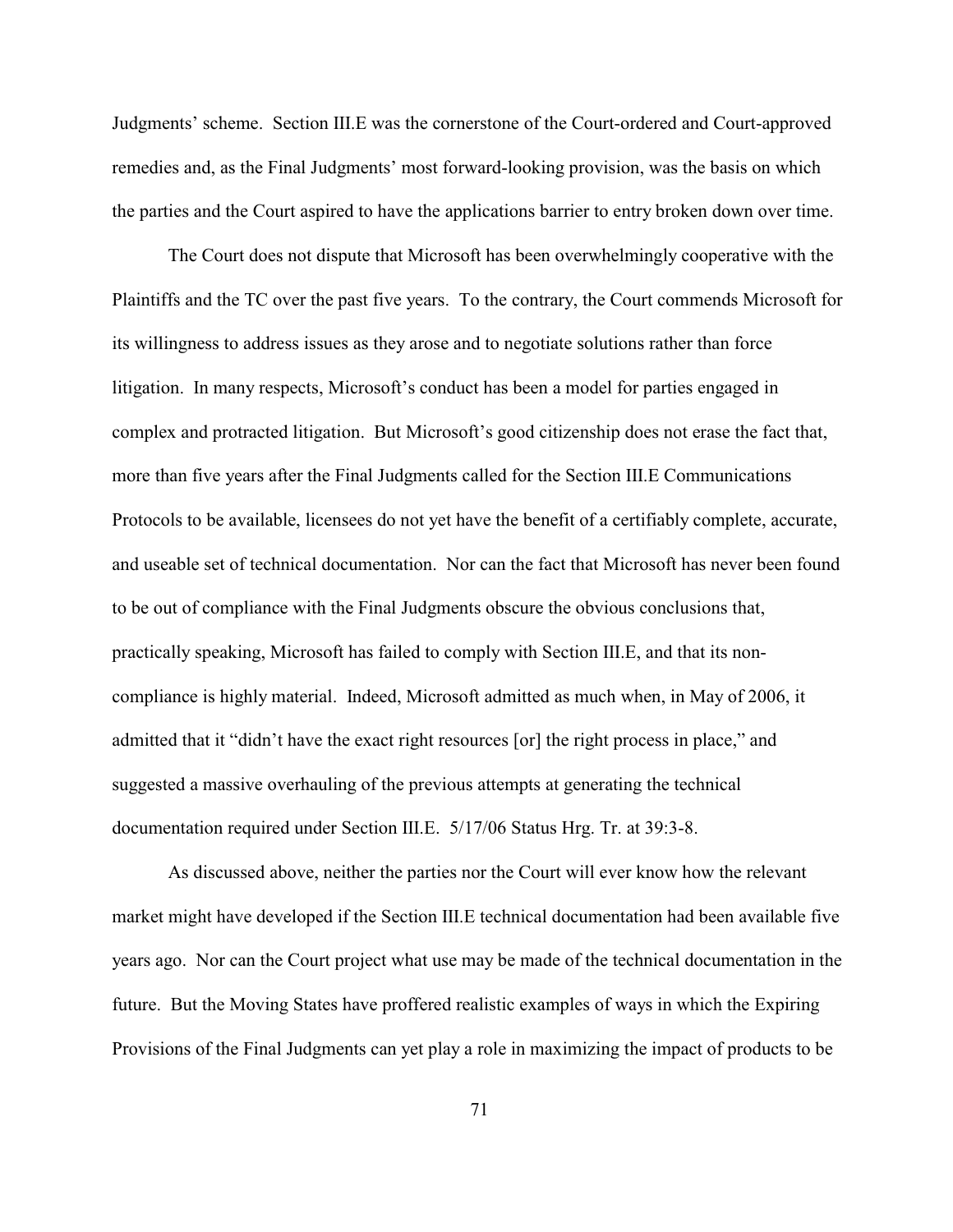developed under Section III.E. In light of Microsoft's admitted culpability in the Section III.E delay, the Court concludes that it is not inequitable to extend the Expiring Provisions in order to allow the provisions of the Final Judgments to operate together as originally envisioned.

## *D. The Appropriate Length of the Extension*

The sole remaining issue, then, is the length of time for which the California Group and New York Group Final Judgments should be extended. The Moving States seek to extend the entire Final Judgments–the Expiring Provisions as well as Section III.E–until November 12, 2012. Although the Moving States raise a number of arguments in support of this request, the Court ultimately agrees with Microsoft and the United States that it is premature at this time to consider extending Section III.E, and the Expiring Provisions, beyond November 12, 2009, given that Section III.E has already been extended until that date.

The Moving States first attempt to rehash the Litigating States' argument that "ten years is the standard term for antitrust consent decrees entered into by the Antitrust Division of the United States Department of Justice." *Remedy Opinion*, 224 F. Supp. 2d at 184; CA Mem. at 18. According to the Moving States, it is now appropriate for the Court to revert to the "standard" term, by adding another five years to the Final Judgments' current five-year terms, because the pace of change in the relevant market has not materialized as the Court envisioned during the remedy proceedings. The Court is no more convinced by this argument now than it was then, and declines to accept the Moving States' disputed representations as to the "pace of change." As discussed above, because the Court's expectations of change in the relevant market were not tied to any particular benchmarks, but rather recognized the "substantial uncertainty as to the future demands of the software industry," *Remedy Opinion*, 224 F. Supp. 2d at 183, the Court cannot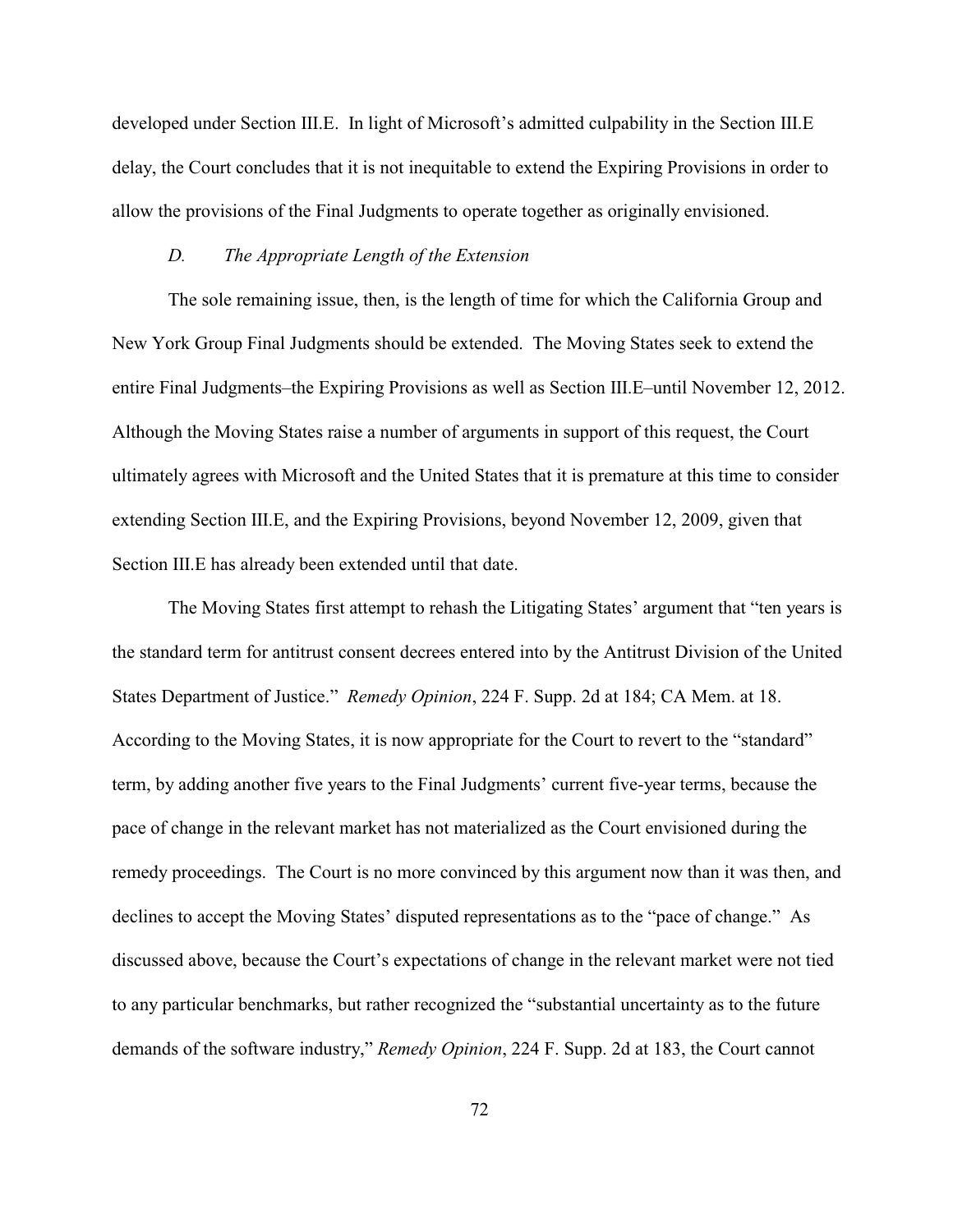conclude that its expectations in that respect have not been realized. Furthermore, using the pace of change in the market for Intel-compatible PC operating systems, with its unpredictability and susceptibility to various forces, as the measure of whether to extend the Final Judgments would inappropriately open the door to potentially limitless extensions of the Court's oversight.

The Moving States present a far more compelling argument when they assert that "continued oversight by plaintiffs, the TC, and the Court, is essential to assure the integrity of the MCPP," as well as "to give prospective licensees the confidence that the [technical documentation] they will get, if they take a license, is complete and accurate." CA Mem. at 12.<sup>33</sup> The Court is certainly concerned with maximizing the procompetitive impact of the Final Judgments and encouraging continued innovation that serves to eliminate the applications barrier to entry. The Court also recognizes that developing a product under an MCPP license "requires considerable advance planning, capital investment and other expenditure[s]," *id.*, and appreciates the significant role the TC plays in ensuring that the technical documentation produced pursuant to Section III.E is of a nature and quality that is attractive and useful to current and prospective licensees. Nevertheless, the Court agrees with Microsoft and the United States that it is premature

 $33$  To this end, the Moving States assert that "there are continuing questions not just about the accuracy of the [technical documentation], but whether the [technical documentation] is complete," citing the results of the first audit triggered by Microsoft's conclusion in early 2007 that additional protocols should be added to the MCPP. CA Mem. at 10-11. As Microsoft notes, however, "Microsoft and the TC recently adopted a set of modest recommendations following the TC's analysis of the [consulting firm's report] that were substantially different from the [firm's] recommendations." MS Opp'n at 14 n.7. Microsoft further asserts that, to the best of its knowledge, "the agreement between Microsoft and the TC resolved the few issues raised by the [consulting firm's] report that the TC deemed necessary to address." *Id.* It therefore appears that any outstanding issues relating to the completeness of the technical documentation are being addressed in an appropriate manner.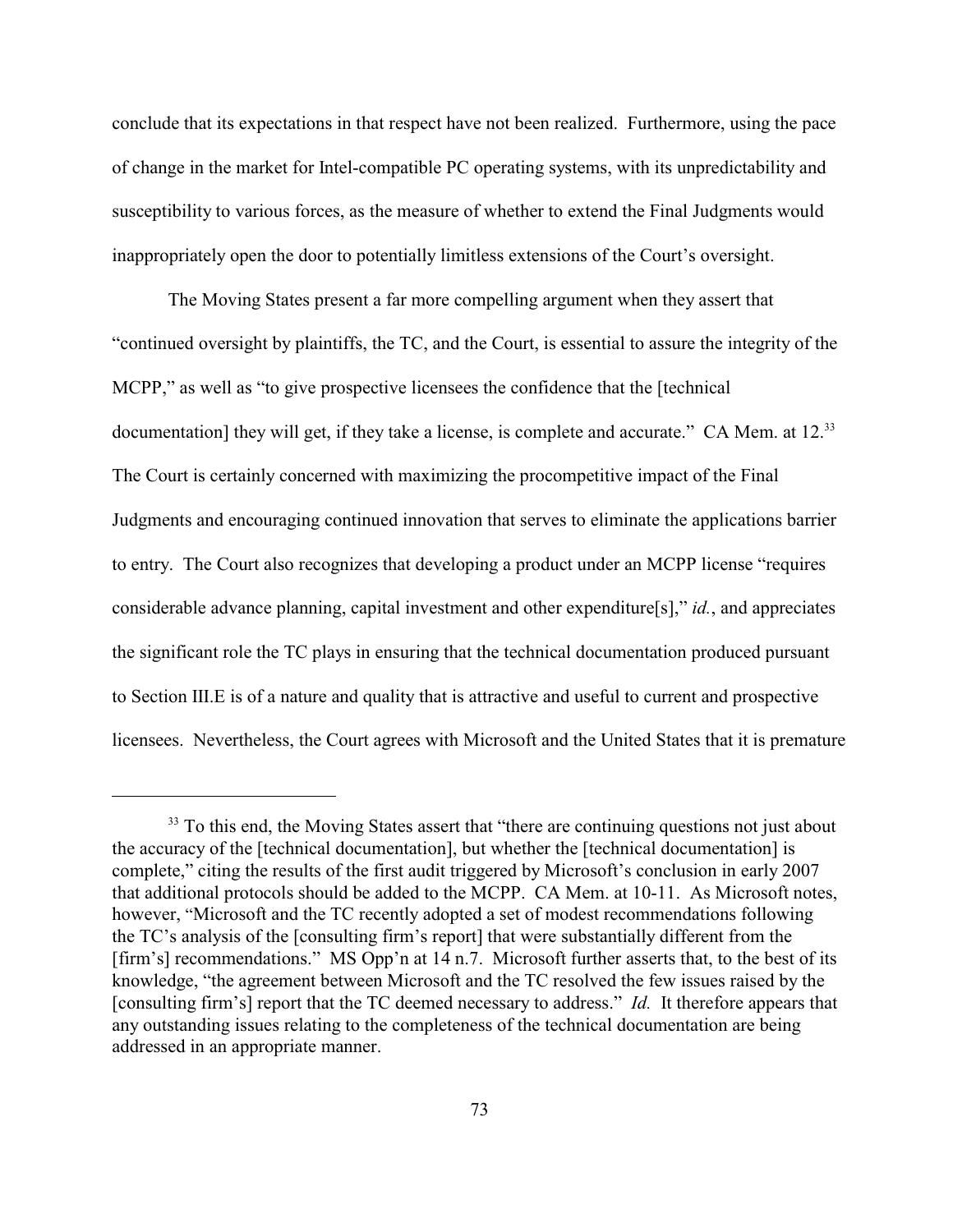at this point to extend the Final Judgments through 2012 based on the Moving States' speculation that the delays in the implementation of Section III.E will persist. *See* CA Mem. at 11. From all reports, it appears that Microsoft has finally committed the resources necessary, and adopted an approach likely to produce technical documentation that is complete, accurate, and usable to licensees. In light of the current RESET plan schedule and the parties' most recent reports, the Court is unaware of any reason that the technical documentation required by Section III.E should not be complete, accurate, and usable to licensees long before Section III.E expires.<sup>34</sup>

Moreover, for the time being at least, the oversight of the TC, the Plaintiffs, and the Court is assured, because Section III.E and the other extended provisions do not expire until November 2009. Parties considering licenses should therefore take comfort in the fact that the TC, the Plaintiffs, and the Court's oversight will continue while the technical documentation is tested and finalized. In addition, as the Moving States note, because "present and future client/server [Communications Protocols] are available for license through November 11, 2012," Microsoft "will be required to document" any "new [Communications Protocols] in its next major Windows client and server releases." CA Mem. at 11. Thus, the current oversight period of the Plaintiffs, the TC, and the Court also encompasses the launch of Microsoft's Windows Server 2008, which is reportedly scheduled for release in February 2008. *Id.*

Finally, the Moving States argue that "a five-year extension of the existing decree does no more than was originally intended by the parties and by the Court. . . [but rather allows] the decree

 $34$  Indeed, in the unlikely event that the proceedings to this point have not provided Microsoft with sufficient incentive to speedily produce certifiably complete, accurate, and useable technical documentation, this extension of the Expiring Provisions of the Final Judgment should certainly spur Microsoft to do so.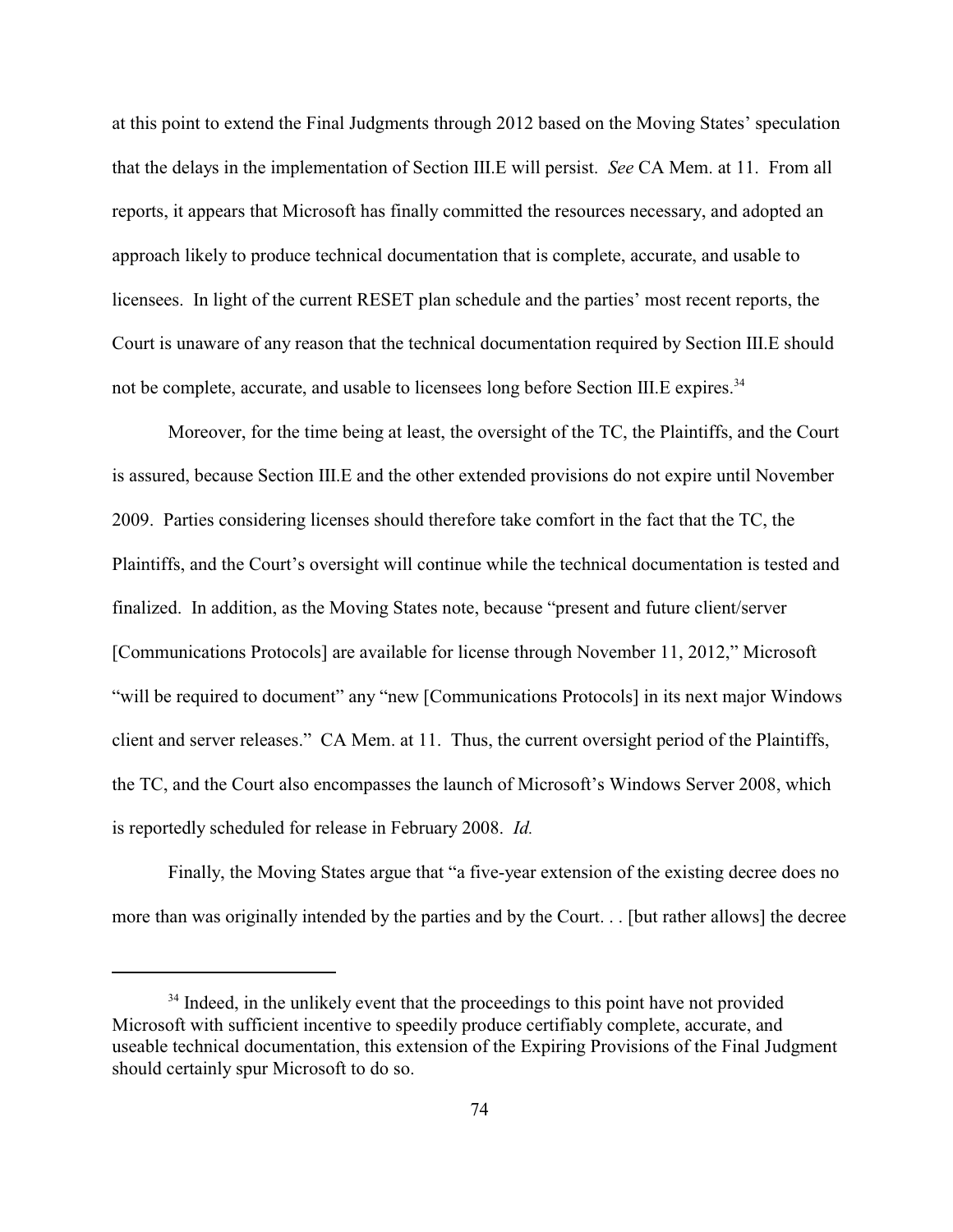[to] be in effect, together as intended, for five years." Moving States' Reply at 18. This argument certainly has appeal, given the Court's conclusion that an extension of the Expiring Provisions is warranted because the unforeseen Section III.E delay has prevented the provisions of the Final Judgments from working in tandem. Indeed, the *United Shoe* standard suggests that the Court would be justified in extending the entire Final Judgments until November 12, 2012 in order to "accomplish [their] intended result." *See Western Electric*, 46 F.3d at 1202; *United Shoe*, 391 U.S. at 251-52. *Rufo*, however, counsels a more measured approach, requiring that any modification to a consent decree be "suitably tailored to the changed circumstances" that warrant the modification. *Rufo*, 502 U.S. at 383. In that regard, it is significant that Section V.B of the Final Judgments–which was negotiated as part of the Settling States' consent decree and included in the Court-imposed Litigating States' remedy–only contemplates a one-time extension of up to two years upon a finding of "a pattern of willful and systematic violations." *See* Final Judgments, Section V.B. Although Section V.B does not govern the Moving States' request, it nevertheless suggests that a five-year extension of the Final Judgments absent a finding of non-compliance is not "suitably tailored."

The Court thus concludes that the most appropriate approach is to assess the need for continued Court oversight in reasonable incremental periods. Section III.E and the other extended provisions are currently set to expire on November 12, 2009. *See* Modified Final Judgments, Section V.A. That extension was sought jointly by the Plaintiffs and Microsoft in order to ensure that Section III.E be given a full opportunity to succeed. *See* NY/MS Joint Mot. to Modify the Final Judgment at 2. As discussed extensively above, the Final Judgments were always intended to operate as a comprehensive remedy, and the Moving States have presented realistic examples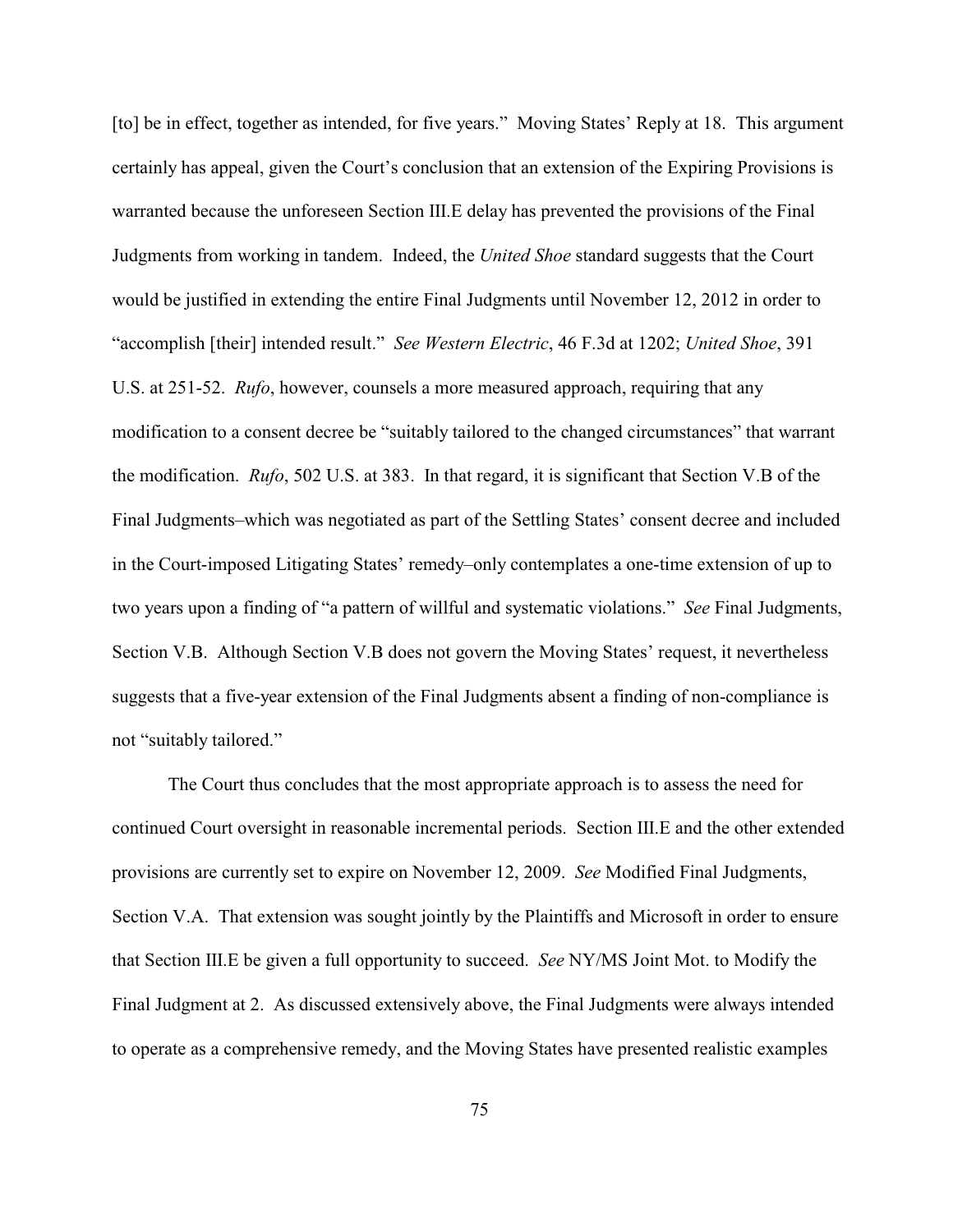of ways in which the Expiring Provisions may yet be necessary to support, and maximize the impact of, Section III.E. On that basis, the Court concludes that an extension of the Expiring Provisions until November 12, 2009 is likewise appropriate to "ensur[e] that the remedies included in the Final Judgment will have their full intended effect." *Id.* at 1. However, the extension of the Expiring Provisions is only warranted due to the change in circumstances brought about by the extreme delay in the implementation of Section III.E, and that provision currently remains in effect until November 12, 2009. As such, the Moving States' request for a five-year extension appears premature, and rather than speculate as to the possible state of the technical documentation at that point in time, the Court shall make the Expiring Provisions coterminous with Section III.E.

Nevertheless, the Court's decision not to extend the Final Judgments beyond November 12, 2009 now does not foreclose the possibility of doing so in the future. Indeed, the mechanisms are already in place to reexamine Section III.E's implementation and the Final Judgments' termination in the Fall of 2009. At present, the Final Judgments give Plaintiffs the right "in their sole discretion to request an additional three-year extension of [Sections I, II, III.F.1, III.F.3, III.E, III.I, III.J, IV, V, VI, VII, and VIII] of the decree until November 12, 2012," with the understanding that "Microsoft will not oppose any such request." NY/MS Joint Mot. to Modify the Final Judgment at 2-3.<sup>35</sup> Similarly, the door remains open for the Court to reassess the need

 $135$  In addition, as noted above, Microsoft has agreed that "even if the Final Judgments" expire completely in November 2009, it will continue, through November 11, 2012, to make the protocols included in the MCPP available for license on reasonable and non-discriminatory terms with a term of at least five years."  $5/12/06$  JSR at 10. As a result of this commitment, "industry members will effectively have the ability to license protocols through at least November 11, 2017." *Id.*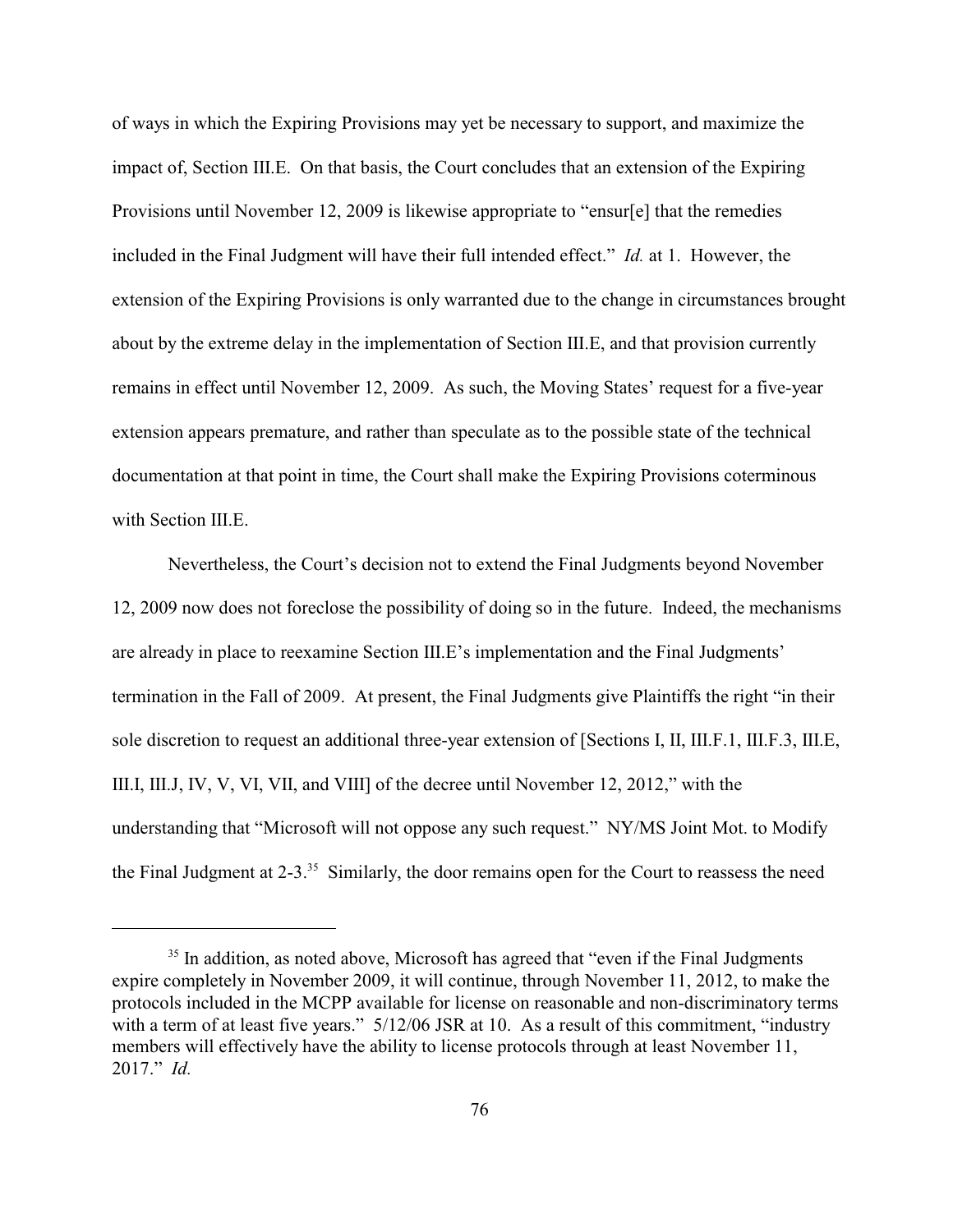for continued oversight as the expiration of the Final Judgments in November 2009 approaches. At that point, certifiably complete, accurate, and useable technical documentation will, presumably, be available to licensees, and the Court will be in a far better position to evaluate Section III.E's implementation, as well as the role that the other provisions of the Final Judgments play in supporting Section III.E.

Based on the showing made by Moving States,<sup>36</sup> the Court concludes that they have met their burden of establishing that the unforeseen delay in Section III.E's implementation constitutes changed circumstances. The Moving States have further established that the repercussions from the delay have impacted the Final Judgments' procompetitive potential and prevented them from achieving their principal objectives. As such, the Court shall extend the Expiring Provisions until November 12, 2009, to coincide with the current termination of the provisions that have already been extended, and to allow the Expiring Provisions the opportunity to help maximize Section III.E's potential. In so doing, however, the Court reiterates that, as stated in its *Remedy Opinion*, "[a]n antitrust decree should endure only so long as necessary to ensure competition." *Remedy Opinion*, 224 F. Supp. 2d at 184. The Court certainly anticipates that there will, and must, be

<sup>&</sup>lt;sup>36</sup> The Court is aware that in *Hughes v. United States*, 342 U.S. 353 (1952), the Supreme Court concluded that a District Court was within its power to modify a consent decree "after a proper hearing." *Id.* at 357-58. The Court notes, however, that its resolution of the Moving States' motions does not depend upon any disputed facts that might require an evidentiary hearing. Furthermore, the parties were provided a complete hearing on the issues raised in the Moving States' motions through their pleadings and, where the Court identified additional areas requiring consideration, it sought further briefing from the Moving States and allowed Microsoft sufficient time to respond to that briefing. In light of the parties' thorough handling of the relevant issues in their pleadings, the Court concluded that oral argument would be redundant, and was therefore not warranted given the tight schedule for resolution of the Moving States' motions imposed by the parties and the Court.